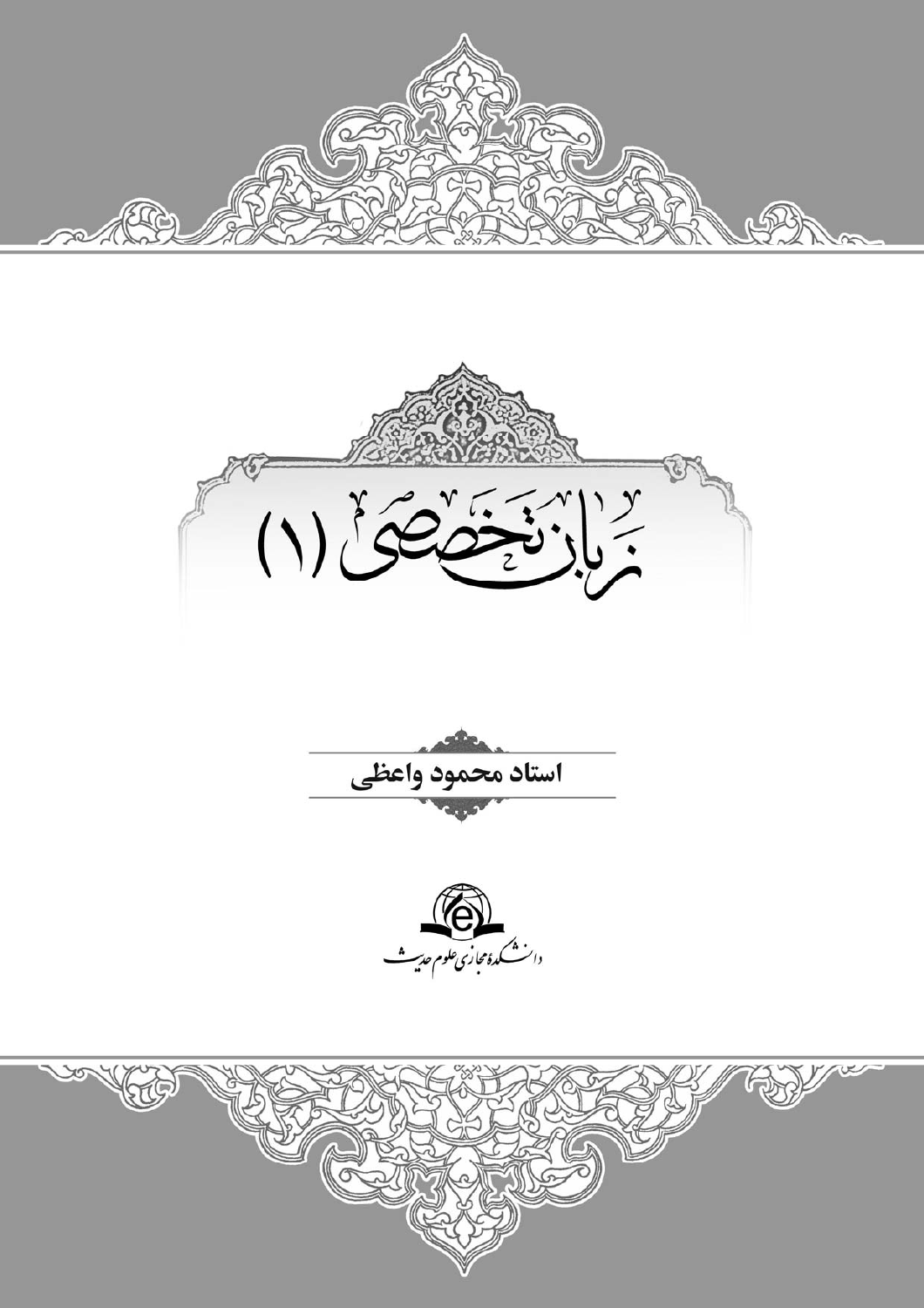

**زبان تخصصی (۱) مدرس:** אستاد محمود وאعظی **אرزیابی:** אستاد شادی نفیسی **تدوین:** علی حسننیا/ زکیه بیات <mark>ویرایش</mark>: ناهید راهپیما **حروفچینی و صفحهآرאیی:** فاطمه صادقی/ معصومه אحمدی/ نرجس حسنلو نیمسال אول سال تحصیلی ٨٨ ـ ٨٧ ویراست اول، مهر ٨٧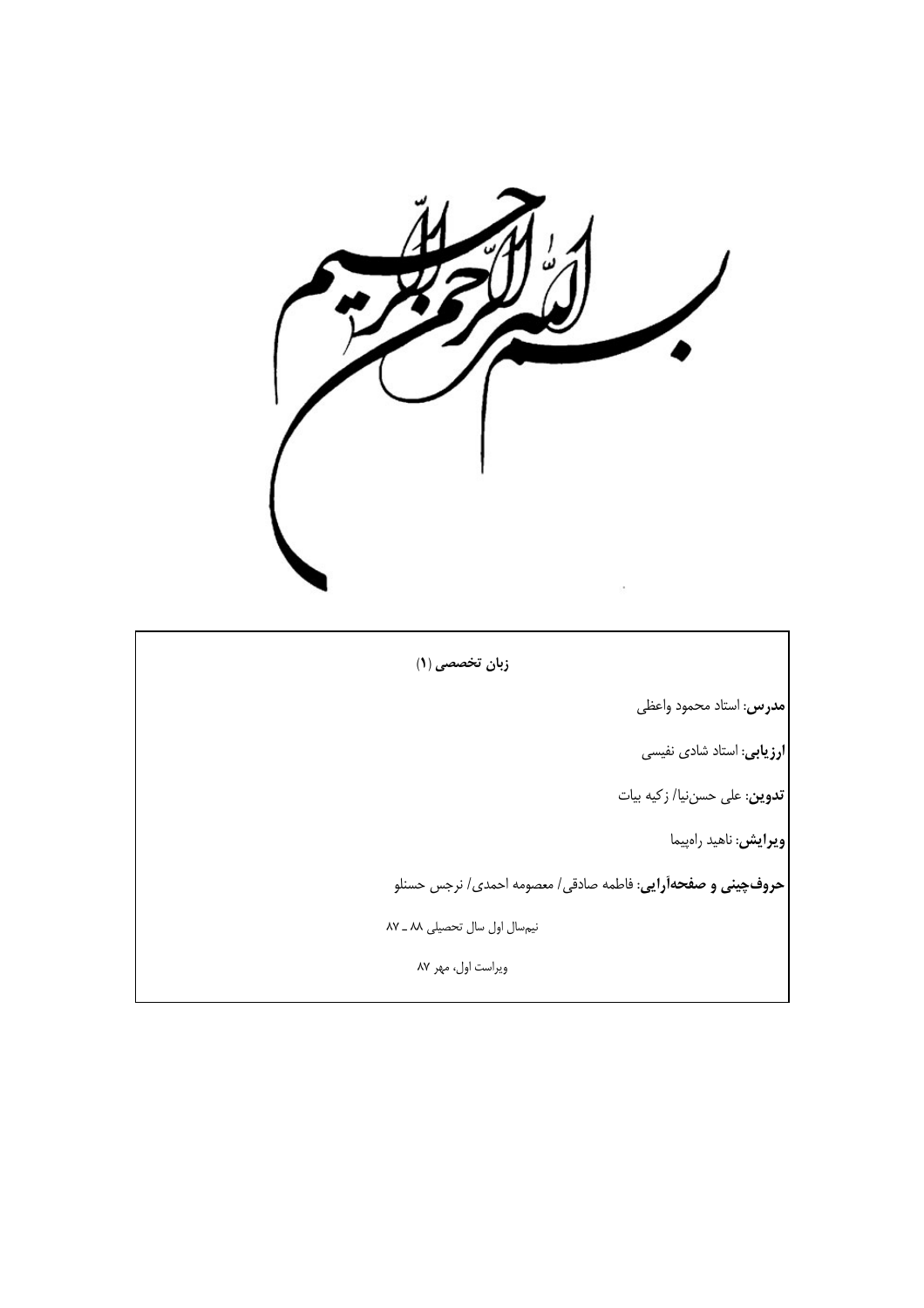| <b>Lesson Two</b><br><b>Lesson Four</b><br><b>Lesson Six</b><br>Note.<br><b>Lesson Eight</b> |                     |  |
|----------------------------------------------------------------------------------------------|---------------------|--|
|                                                                                              | <b>Lesson One</b>   |  |
|                                                                                              |                     |  |
|                                                                                              |                     |  |
|                                                                                              |                     |  |
|                                                                                              |                     |  |
|                                                                                              |                     |  |
|                                                                                              |                     |  |
|                                                                                              |                     |  |
|                                                                                              |                     |  |
|                                                                                              |                     |  |
|                                                                                              |                     |  |
|                                                                                              |                     |  |
|                                                                                              |                     |  |
|                                                                                              | <b>Lesson Three</b> |  |
|                                                                                              |                     |  |
|                                                                                              |                     |  |
|                                                                                              |                     |  |
|                                                                                              |                     |  |
|                                                                                              |                     |  |
|                                                                                              |                     |  |
|                                                                                              |                     |  |
|                                                                                              |                     |  |
|                                                                                              |                     |  |
|                                                                                              | <b>Lesson Five</b>  |  |
|                                                                                              |                     |  |
|                                                                                              |                     |  |
|                                                                                              |                     |  |
|                                                                                              |                     |  |
|                                                                                              |                     |  |
|                                                                                              |                     |  |
|                                                                                              |                     |  |
|                                                                                              |                     |  |
|                                                                                              |                     |  |
|                                                                                              |                     |  |
|                                                                                              |                     |  |
|                                                                                              | <b>Lesson Seven</b> |  |
|                                                                                              |                     |  |
|                                                                                              |                     |  |
|                                                                                              |                     |  |
|                                                                                              |                     |  |
|                                                                                              |                     |  |
|                                                                                              |                     |  |
|                                                                                              |                     |  |
|                                                                                              |                     |  |
|                                                                                              |                     |  |
|                                                                                              |                     |  |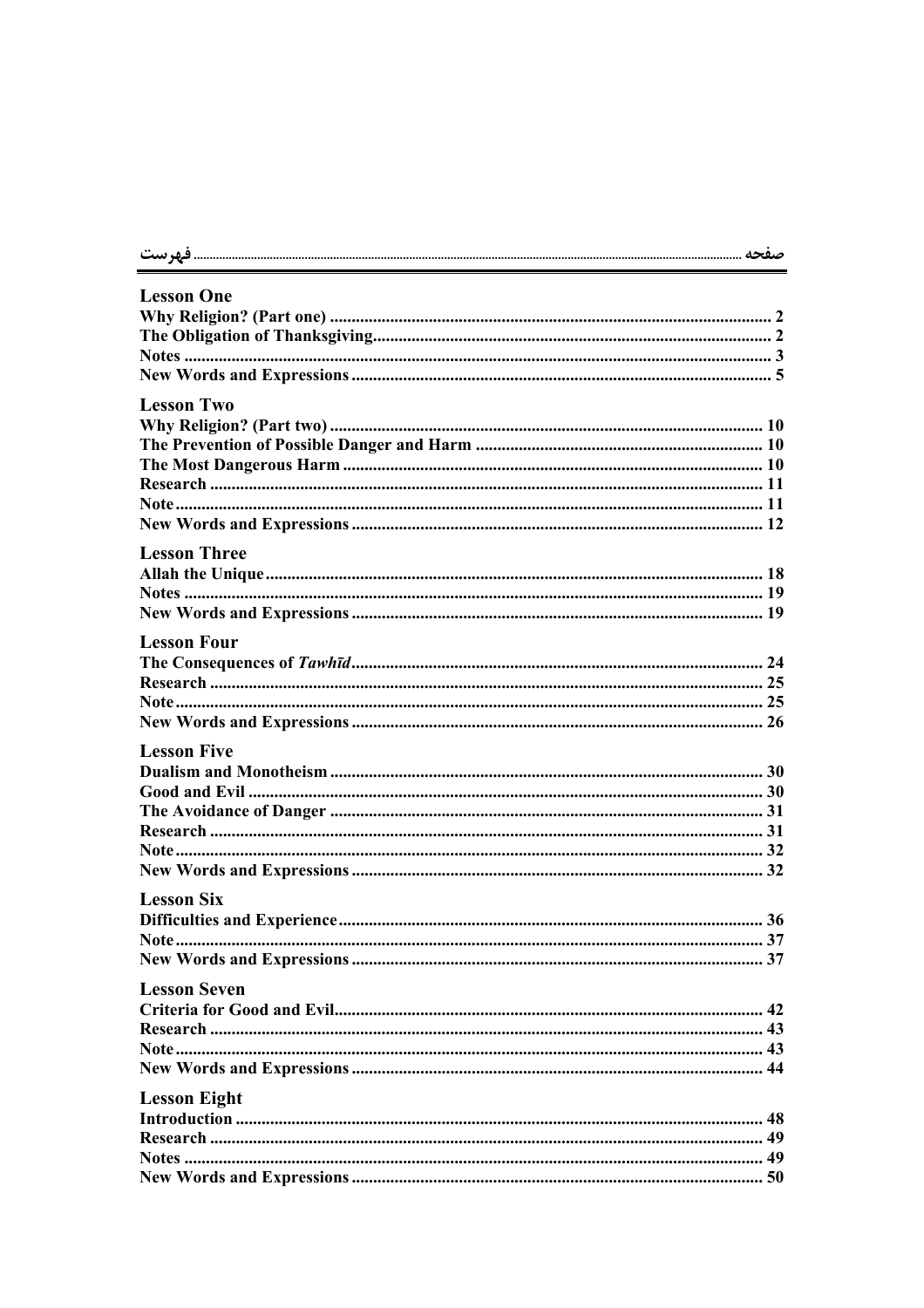| <b>Lesson Nine</b>     |  |
|------------------------|--|
|                        |  |
|                        |  |
|                        |  |
|                        |  |
| <b>Lesson Ten</b>      |  |
|                        |  |
|                        |  |
|                        |  |
|                        |  |
| <b>Lesson Eleven</b>   |  |
|                        |  |
|                        |  |
|                        |  |
|                        |  |
| <b>Lesson Twelve</b>   |  |
|                        |  |
|                        |  |
|                        |  |
| <b>Lesson Thirteen</b> |  |
|                        |  |
|                        |  |
|                        |  |
|                        |  |
|                        |  |
| <b>Lesson Fourteen</b> |  |
|                        |  |
|                        |  |
|                        |  |
|                        |  |
|                        |  |
|                        |  |
|                        |  |
|                        |  |
|                        |  |
|                        |  |
|                        |  |
| <b>Lesson Fifteen</b>  |  |
|                        |  |
|                        |  |
|                        |  |
|                        |  |
| <b>Lesson Sixteen</b>  |  |
|                        |  |
|                        |  |
|                        |  |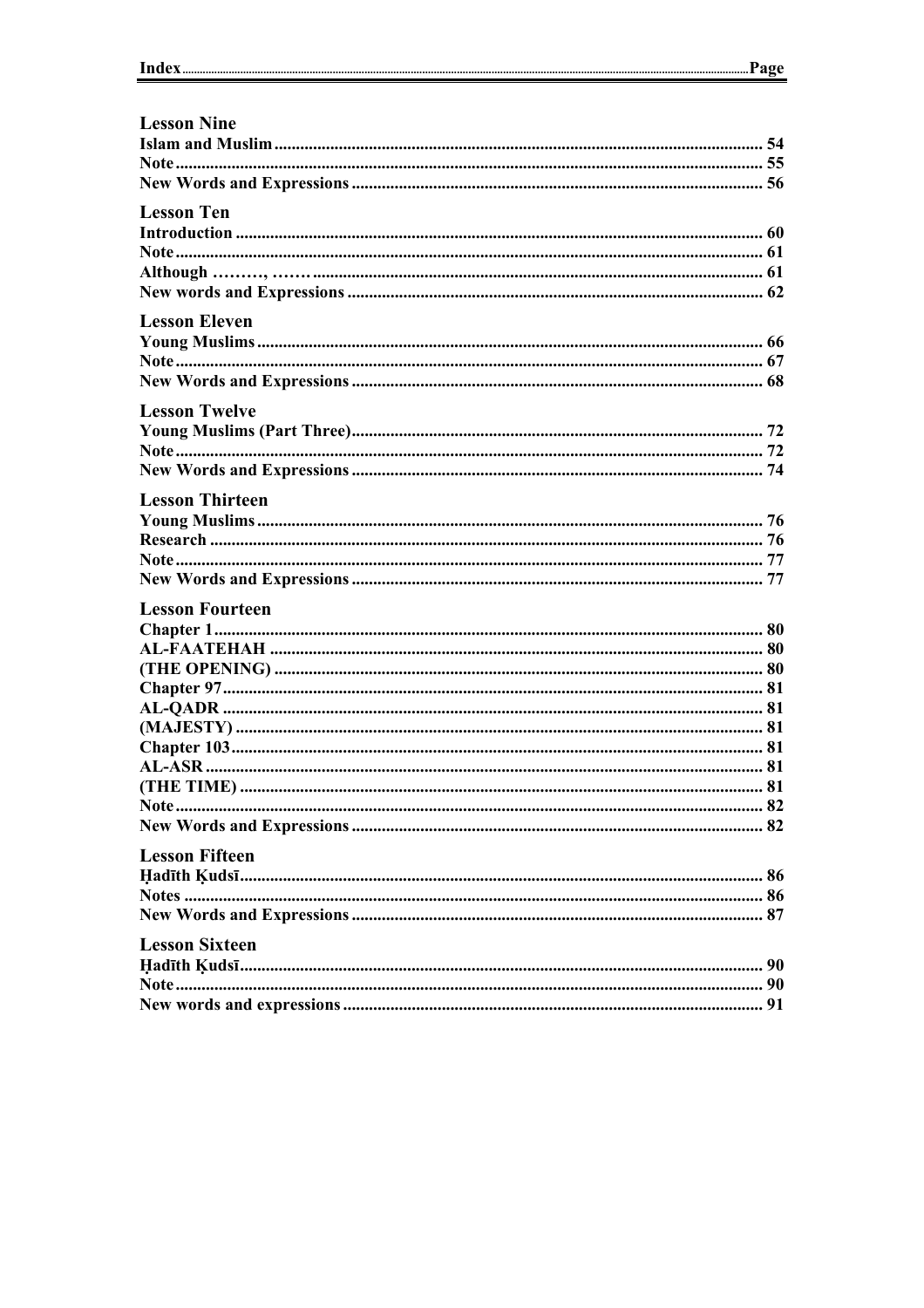# **Lesson One**

# **Why Religion? Part One**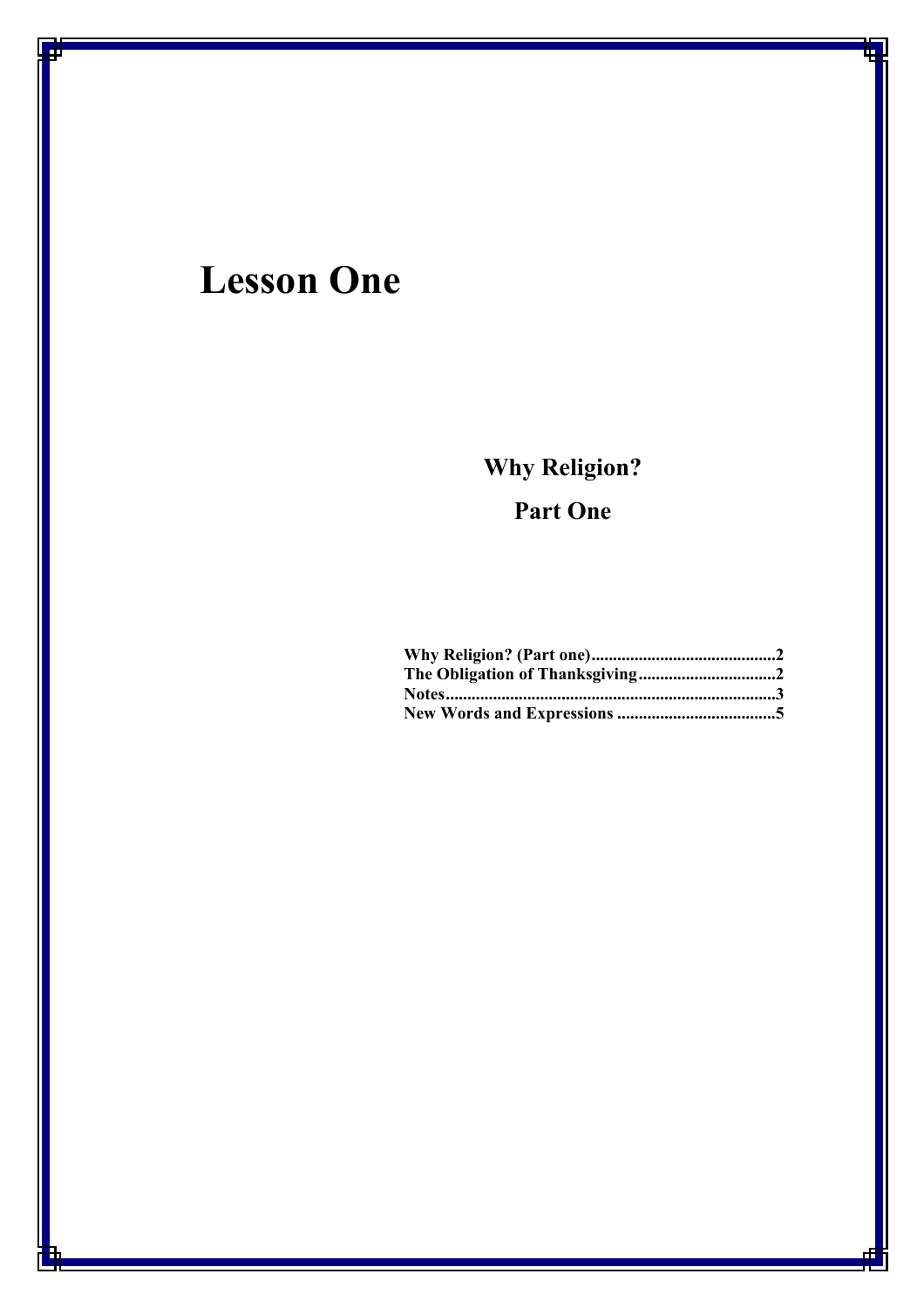# **Why Religion? (Part one)**

There are some people who maintain that they have no obligation to investigate the acquisition of religion. They think: What need provokes us to consider religion?

We aim to show the flaw in this argument by means of the following explanations, and we shall demonstrate in two ways the necessity of enquiry into religion.

1. Wisdom dictates that every man should give thanks for those benefits which he has received.

2. Wisdom also dictates the need to prevent every kind of possible danger or harm. So now let us consider each of these two points:

#### **Question (**1**)**

*Wisdom* means ?

a) reason

b) judge

c) aim

d) thinking

### **The Obligation of Thanksgiving**

It is our good fortune to benefit from all the excellencies of life in this world: our digestive system, respiratory apparatus, the heart and other organs of the body. Each one of these is in its turn greater than the limit of our knowledge and even our imagination. Likewise the light of the sun, the existence of plants, the mines and resources hidden deep in the heart of the earth, all of them are great benefits which, by the knowledge and power that has been given to him, man can make use of.

Greater than all of these, however, is the genius and understanding of man himself, which can break a mighty mountain into pieces and create from water and iron the most enormous power and the most delicate objects.

Now this question poses itself: Should we not engage ourselves in research and enquiry until, if there is a benefactor, we acknowledge that benefactor, so as to fulfill our duty and offer him our thanks?

### **Question (**2**)**

Which one is a synonym for *thanksgiving?*

a) satisfied

b) to thank

- c) grateful
- d) b and c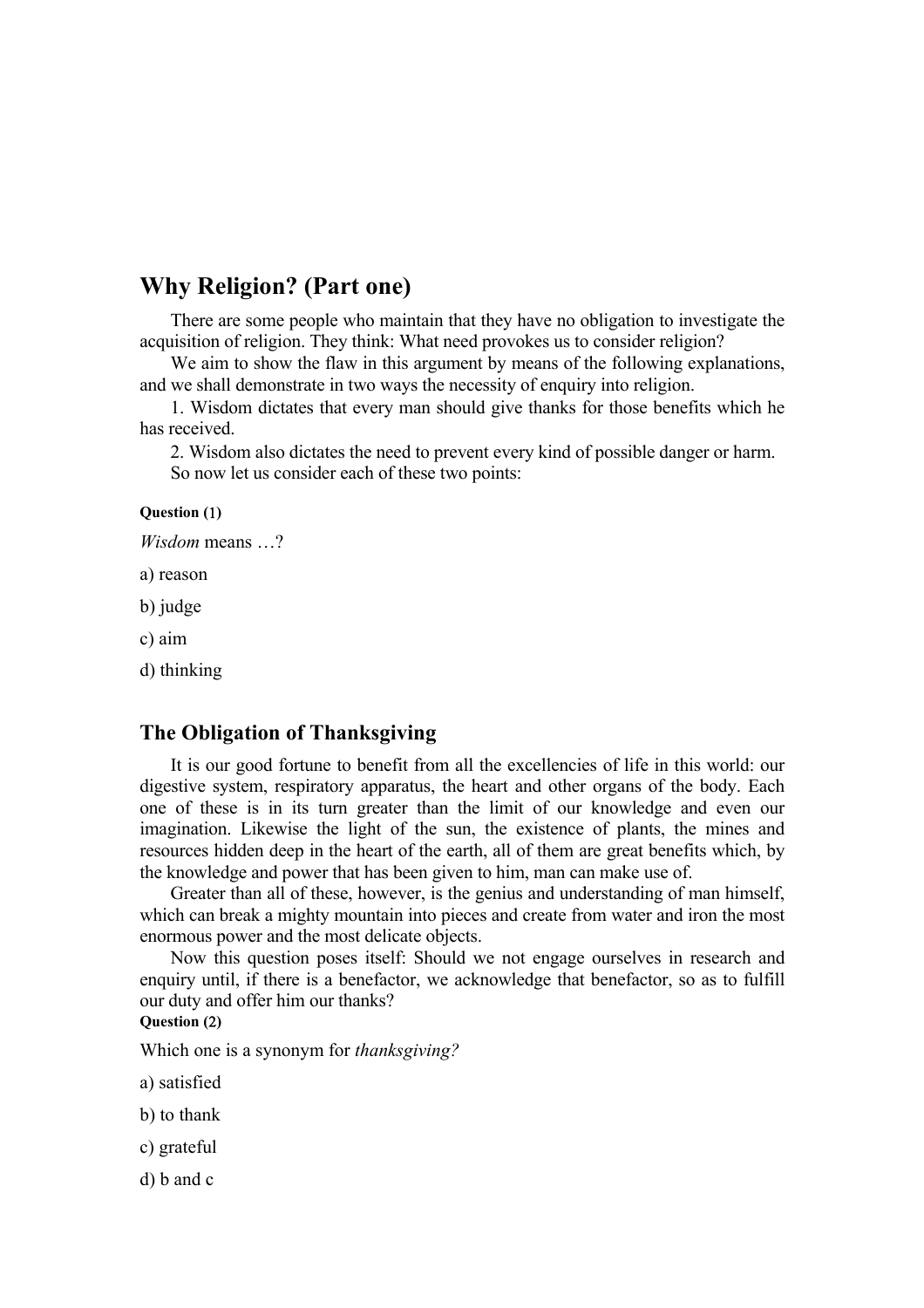Suppose a benevolent and charitable man adopts a baby who has lost his father and mother, and provides for him every kind of sustenance for life and growth. He arranges for the child to be brought up, and when he is ready for education provides him with the best teachers and books. Similarly he puts every possibility within his reach, and, in short, provides in every way for his welfare. Does this child not then have an obligation to try to find out first who this man is, and secondly, about his great generosity, his whole soul overflowing with thanks for his benefactor?

It is the same in the field of existence, and we are obliged to engage in enquiry till we discover the Benefactor and Creator Himself and render our thanks.

Making effort to acquire the true religion is also a command of wisdom. He who has not yet found the right way, and is wandering without direction must not rest his feet until he has found the way of Truth and the true religion, satisfied by enlightening proofs and clear evidence. And when he has reached the source of spiritual life and the true religion, his heart full of peace and rejoicing, he should begin to give his thanks to the Creator Himself.

#### **Question (**3**)**

What is the meaning of *obligation?*

a) relating to deep feelings and beliefs

b) duty

c) job

d) the ability to use your knowledge.

# **Notes**

## **مقدمه**

در این قسمت از درس قصد داریم در هر جلسه نکتهای از مهمترین مباحث گرامری را، که در فهم عبارات و جملهها مؤثر است و به دانشجویان در تعامل با متون به ویژه متون تخصصی زبان انگلیسی کمک می کند، مطرح کنیم و با استفاده از نمونههایی از متن همان جلسه به تشریح آن نکته بپردازیم. این نکات صرفاً یک ترتیب منطقی و گرامری نخواهند داشت، بلکه با توجه به مهمترین نکتهای که در متن هر جلسه دیده می شود به گونهای کاربردی بیان شدهاند و سعی شده است بدین وسیله هضم و درک جملهها و عبارات و نیز ترجمۀ روان آنها برای دانشجو آسان شود. از آن جا که برای فهم جملههای انگلیسی و متون تخصصی شناسایی ساختارها و نوع جملهها به عنوان اولین گام محسوب می شود، در چند جلسۀ اول انواع جملات از نظر ساختمان بررسی و تا حد لزوم توضیح داده خواهند شد. لازم است دانشجویان عزیز در هر مورد نمونههای بیش تری را از لابهلای متن درس و دیگر متون تخصصی بیابند و با تمرین و ممارست آن نکته رא تثبیت کنند. مآخذ و منابعی که در هر بخش آمده برای مطالعۀ تکمیلی دانشجویان است.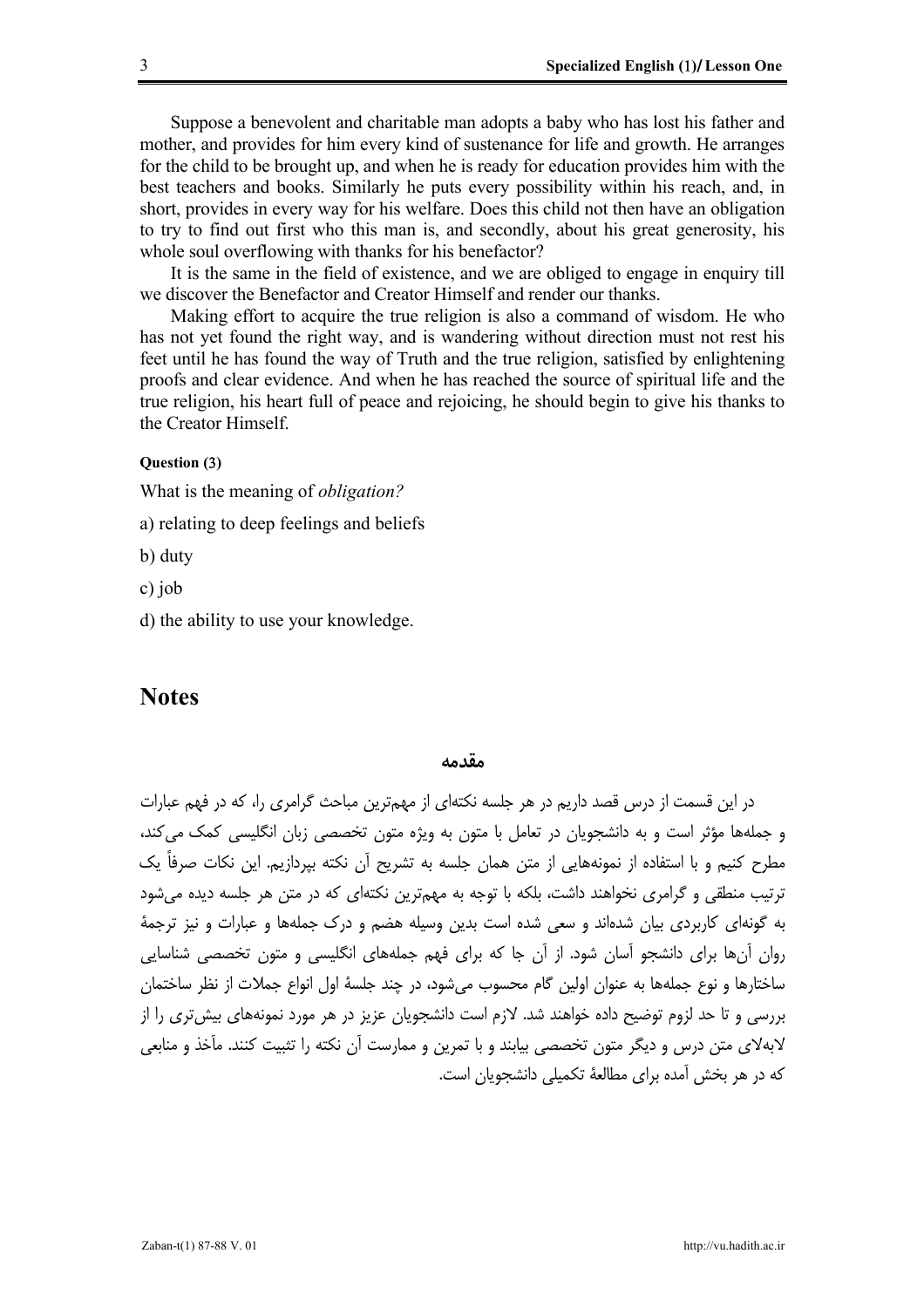# **Types of Sentences**

در انگلیسی جملات از نظر ساختمان به چهار گونه تقسیم میشوند: <sup>۱</sup> .۱ جملات ساده (Sentence Simple( .۲ جملات مرکب (Sentence Compound( .۳ جملات پیچیده (Sentence Complex( .۴ جملات مرکب پیچیده (Sentence Complex-Compound(

#### **.۱ جملات ساده (Sentence Simple(**

جملات ساده جملههایی هستند که از یک مبتدا (subject)، که فاعل جمله است<sup>۲</sup> و یک خبر (predicate)، که ادامۀ جمله است و فعل، مفعول و دیگر متعلقات آن را در بر می گیرد، تشکیل شده است و از نظر شیوۀ بیان به چهار دسته تقسیم میشود:

**אلف) بیان یا خبر (statement(**: אین گونه אز جملهها، جملههای خبری ﴿ אظهاری﴾ ( /Declarative Assertive Sentences) نام دارند. جملههای خبری جملاتی هستند که خبر آنها، چه مثبت و چه منفی، حاکی از امری قطعی و خالی از شک و تردید است؛ مثال:

a) He lives in New York. s.(subject) p.(predicate) b) He is an active man.

s. p.

مثال از متن درس

c) Each one of these is in its turn greater than the limit of our knowledge … s. p. **ب) پرسش (question(؛** אین گونه جملات، جملههای אستفهامی (Sentences Interrogative (نام دאرند و بیانگر پرسش هستند؛ مثال :

a) How old are you?

p. s.

b) Is he an active man?

p. s. p.

مثال از متن درس

c) What need provokes us to consider religion?

p. s.

**ج ) درخوאست (request (**

**د) ندא، تعجب، ترس، شادی، هیجان و ... (exclamation(.**

تفصیل موאرد «ج» و «د» در جلسات آینده خوאهد آمد.

l

. برای تفصیل بحث در انواع جملهها در انگلیسی ر.ک: مدیری، احمد حسین، *گرامر کامل انگلیسی*، امیرکبیر، تهران، ۱۳۶۵، .*Marcella Frank, Modern English, New York University, part II, chapter* <sup>1</sup> و چهارم؛ نوبت .<br>2ـ مبتدا غالباً اسم یا ضمیر است ول*ی* دیگر اجزای کلام، مانند: اسم مصدر و … نیز می توانند مبتدا واقع شوند.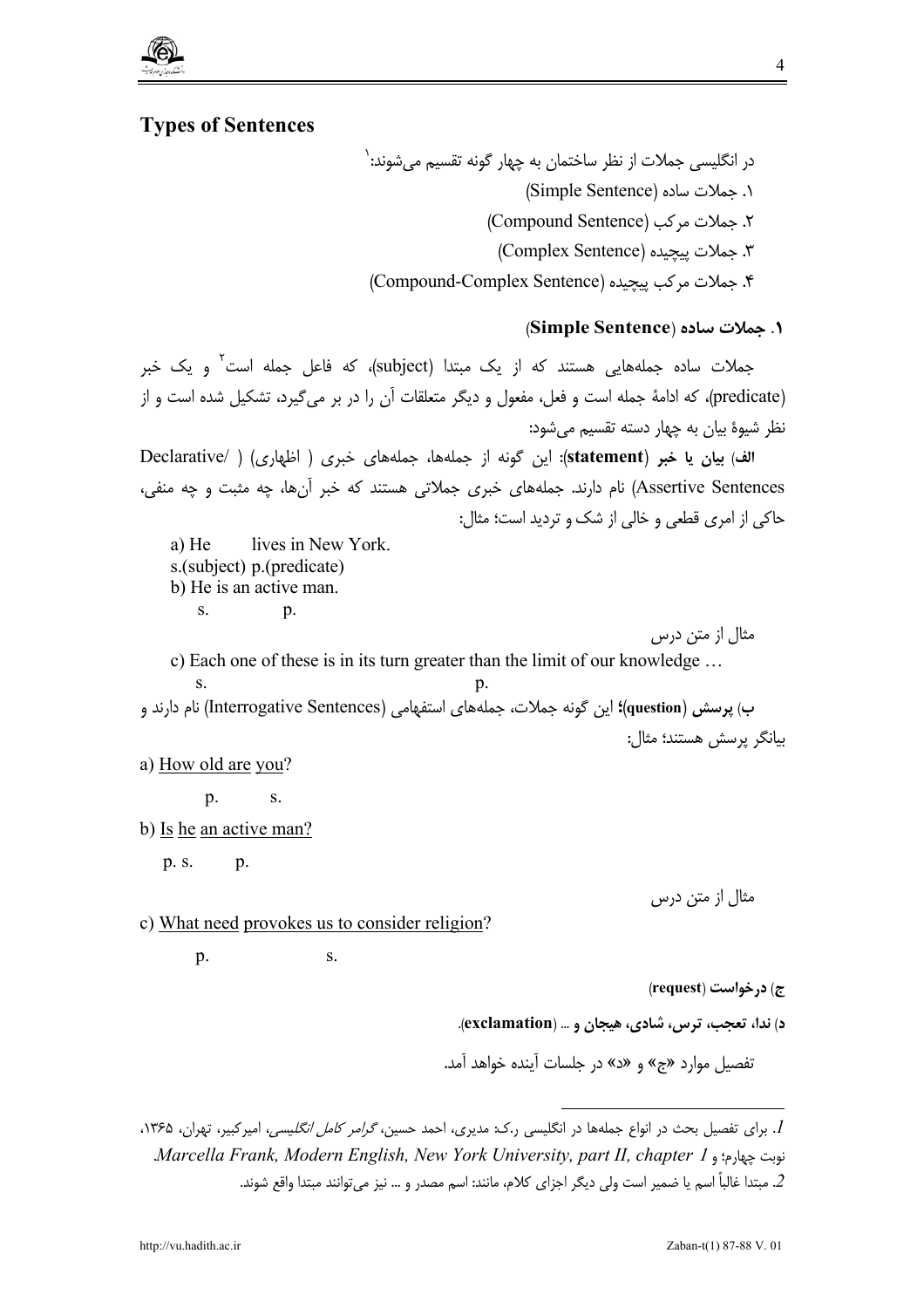# **New Words and Expressions**

| <b>Vocabulary</b>       | Meaning                  | Synonym                                         |
|-------------------------|--------------------------|-------------------------------------------------|
| Obligation (n)          | تكليف، وظيفه             | Task, Duty                                      |
| Thanksgiving (n)        | شکر گذاری                | Thanking                                        |
| to maintain $(v)$       | اعتقاد (راسخ) داشتن      | to believe                                      |
| to investigate $(v)$    | تحقیق کردن، بررسی کردن   | to search, to find out                          |
| Acquisition (n)         | کسب، دریافت، تحصیل       | Gaining, Obtaining<br>Earning, Getting          |
| to provoke $(v)$        | تحریک کردن               | to arouse                                       |
| to $\lim_{v \to 0} (v)$ | در نظر داشتن، قصد داشتن  | to intend, to have a<br>goal                    |
| Flaw(n)                 | خطا، اشتباه              | Mistake, Fault                                  |
| Argument (n)            | بحث                      | Discussion                                      |
| By means of(prep.)      | به وسیلهٔ، توسط، از طریق | By, Through                                     |
| Explanation (n)         | توضيح، تفسير             | Interpretation,<br>Clarification                |
| Necessity $(n)$         | ضرورت، لزوم              | Need                                            |
| to demonstrate $(v)$    | نشان دادن، روشن كردن     | to clear, to show, to<br>present (sth.) clearly |
| Enquiry (n)             | تحقیق، بررسی، پرس و جو   | Investigation, Search                           |
| Wisdom (n)              | عقل، حكمت                | Reason, Intelligence                            |
| to dictate $(v)$        | حکم کردن، دیکته کردن     | to give orders, to<br>state (sth.) exactly      |
| Benefit (n)             | نعمت، سود                | Favor, Mercy                                    |
| to prevent $(v)$        | ممانعت كردن، مانع شدن    | to make obstacle                                |
| Harm(n)                 | ضرر، زیان                | Injury, Damage                                  |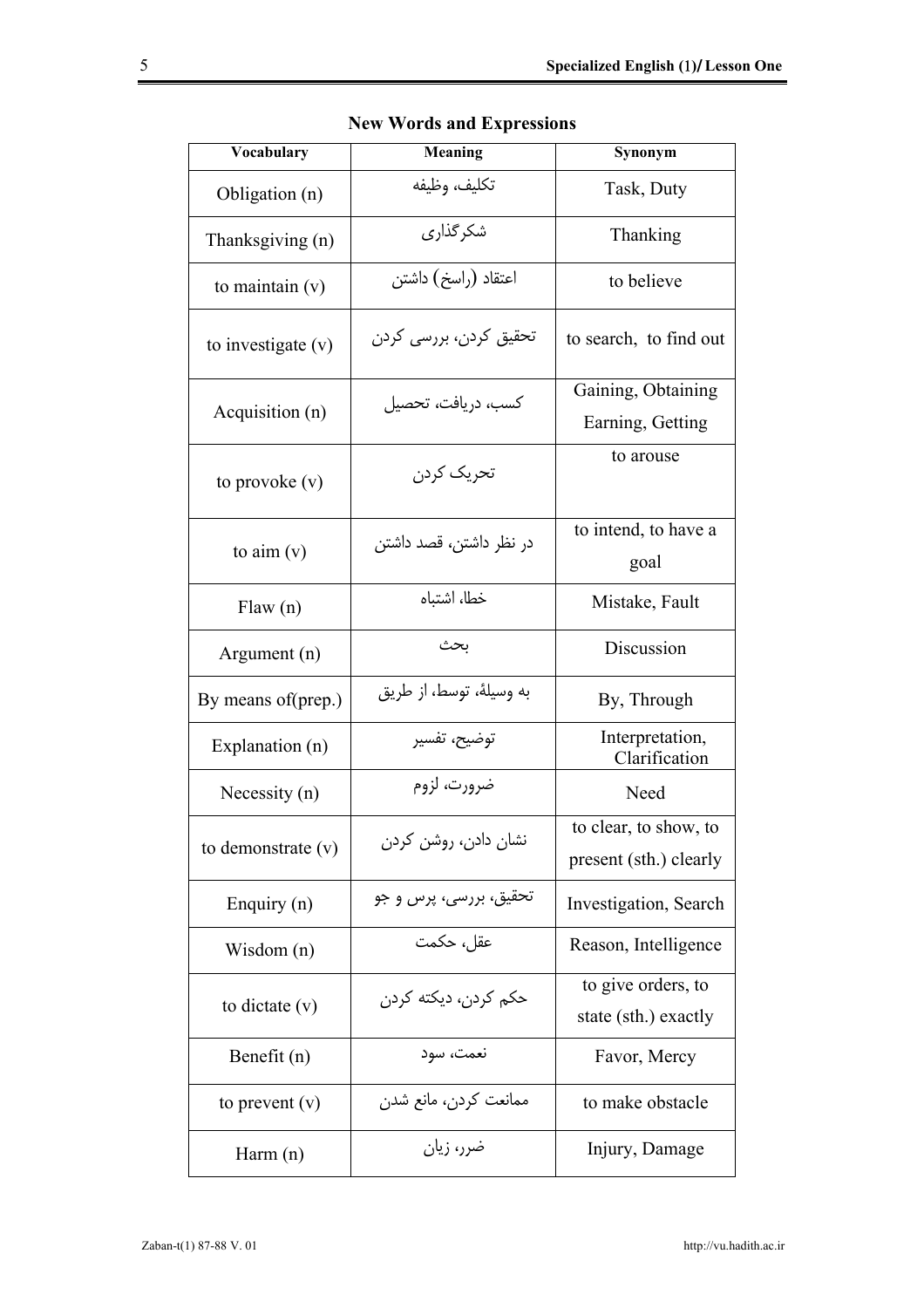| to consider $(v)$               | توجه کردن                               | to notify, to regard                         |
|---------------------------------|-----------------------------------------|----------------------------------------------|
| to benefit $(v)$                | بهرەمند شدن                             | to use                                       |
| Fortune (n)                     | بخت، اقبال، شانس                        | Chance, Luck                                 |
| Excellence (n)                  | امتیاز، برتری، فضیلت                    | Favor, Merit                                 |
| Digestive system<br>(n)         | سیستم گوارش                             |                                              |
| Respiratory<br>apparatus (n)    | دستگاه تنفسے,                           |                                              |
| Limit(n)                        | محدوديت                                 | Border                                       |
| Knowledge (n)                   | آگاهی، دانش                             | Awareness                                    |
| Imagination (n)                 | تصور                                    | Picture in mind                              |
| Likewise (adv.)                 | نظیر، مثل، به همین ترتیب                | In the same/similar<br>way, Alike, Similarly |
| Existence (n)                   | هستی، وجود                              | Being                                        |
| Hidden (adj.)<br>(p.p. of hide) | مخفی، پنهان شده                         | Concealed                                    |
| Genius (n)                      | نبوغ، استعداد فوق العاده                | Great and rare talent;<br>Intelligence       |
| Piece $(n)$                     | قطعه، بخش                               | Part                                         |
| Enormous (adj.)                 | فراوان، بزرگ، بی شمار                   | Extremely large,<br>Huge, Vast, Great        |
| Delicate (adj.)                 | ظريف، نفيس                              | Pretty                                       |
| to pose $(v)$                   | مطرح كردن                               | to render                                    |
| to engage $(v)$                 | درگیر کردن، مشغول کردن، به<br>كار گرفتن | to become busy                               |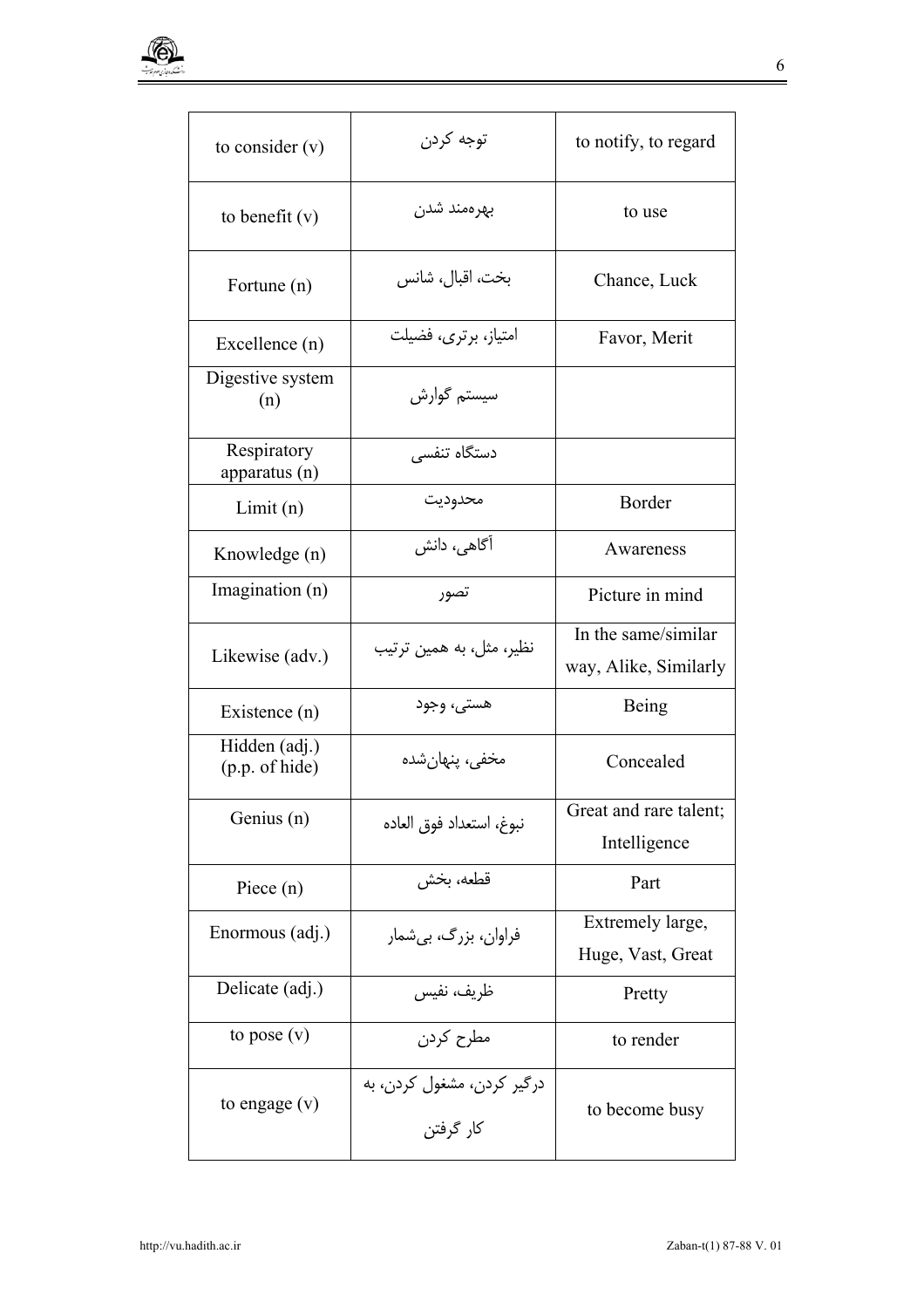| Benefactor (n)       | خير، سرپرست، واقف، متولى   | Charitable, Helpful   |
|----------------------|----------------------------|-----------------------|
|                      |                            | man                   |
| to acknowledge $(v)$ | قبول کردن، اقرار کردن      | to announce, to       |
|                      |                            | declare, to recognize |
| So as to             | به منظور، تا               | In order to           |
| to fulfill $(v)$     | ادا کردن                   | to do completely      |
| to offer $(v)$       | تقديم كردن، ارائه كردن     | to present            |
|                      |                            | Kind and helpful,     |
| Benevolent (adj.)    | نیکخواه، خیراندیش          | Charitable,           |
|                      |                            | Benefactor            |
| to adopt $(v)$       | يذيرفتن                    | to accept             |
| to provide $(v)$     | تهيه كردن                  | to prepare            |
| Sustenance (n)       | تغذيه، رزق                 | Food (of day)         |
| Welfare (n)          | رفاه، سعادت                | Happiness             |
| to find out $(v)$    | پیدا کردن، کشف کردن        | to discover           |
| Generosity (n)       | سخاوت                      | Charity               |
| Soul $(n)$           | روح، روان                  | Spirit                |
| to overflow $(v)$    | لبريز شدن، لبريز كردن      | to come over          |
| to discover $(v)$    | کشف کردن                   | to find out           |
| Creator $(n)$        | خالق (خداوند باري تعالى)   | Maker                 |
| to render $(v)$      | ارائه دادن                 | to give, to present   |
| to make an effort    | انجام دادن، تلاش كردن براي |                       |
| (v)                  | انجام کاری                 | to do something       |
| to acquire $(v)$     | به دست آوردن، کسب کردن     | to obtain, to gain    |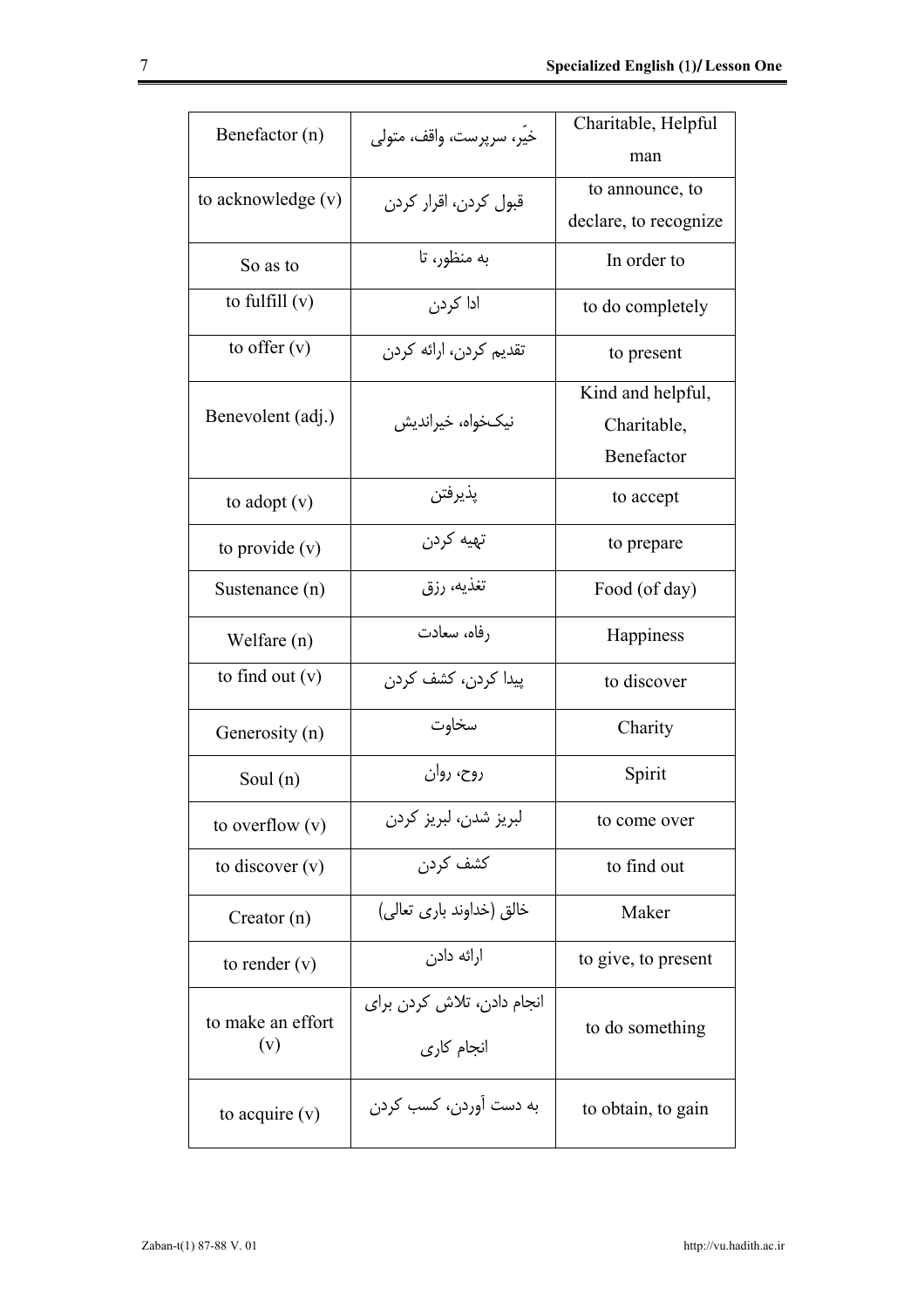| Command (n)           | سفارش، دستور، حکم                 | Order                                  |
|-----------------------|-----------------------------------|----------------------------------------|
| to wander $(v)$       | راه رفتن، گام برداشتن بدون<br>هدف | to walk without any<br>clear direction |
| Direction (n)         | جهت، سمت و سو، هدف                | Aim, Position                          |
| to rest feet $(v)$    | از یا نشستن، دست کشیدن            | to stop doing sth.                     |
| Truth (n)             | حقيقت                             | Right, Fact                            |
| to be satisfied $(v)$ | راضي شدن، قانع شدن                | to be pleased                          |
| Enlightening (adj.)   | روشن، مشخص                        | Clear, Obvious                         |
| Proof (n)             | دلیل، گواه                        | Reason, Evidence                       |
| Spiritual (adj.)      | روحاني، معنوي                     | Not physical parts of<br>life          |
| Rejoicing (n)         | خوشحالی، شادی                     | Happiness                              |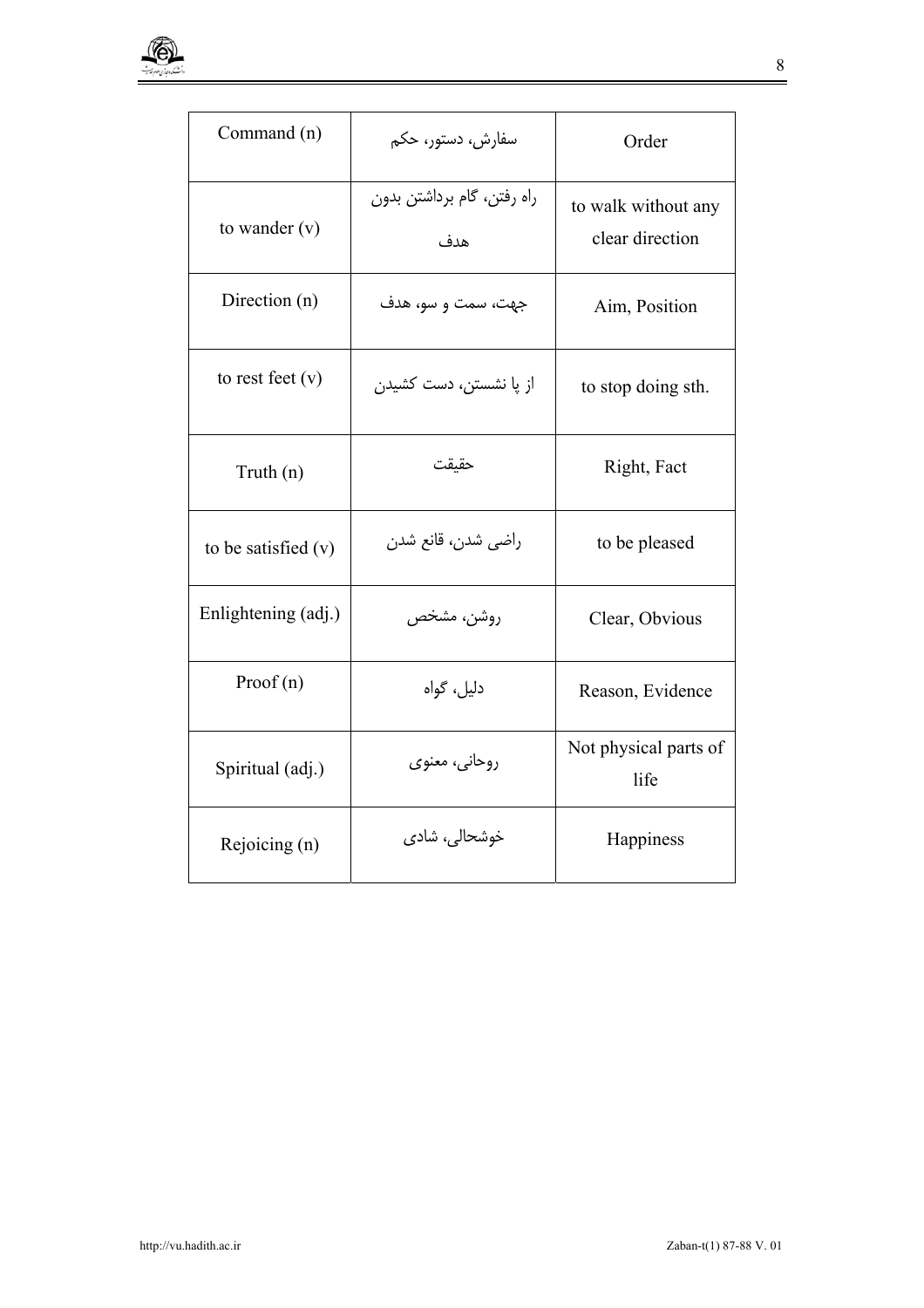# **Lesson Two**

# **Why Religion?**

# **Part two**

| The Prevention of Possible Danger and Harm 10 |  |
|-----------------------------------------------|--|
|                                               |  |
|                                               |  |
|                                               |  |
|                                               |  |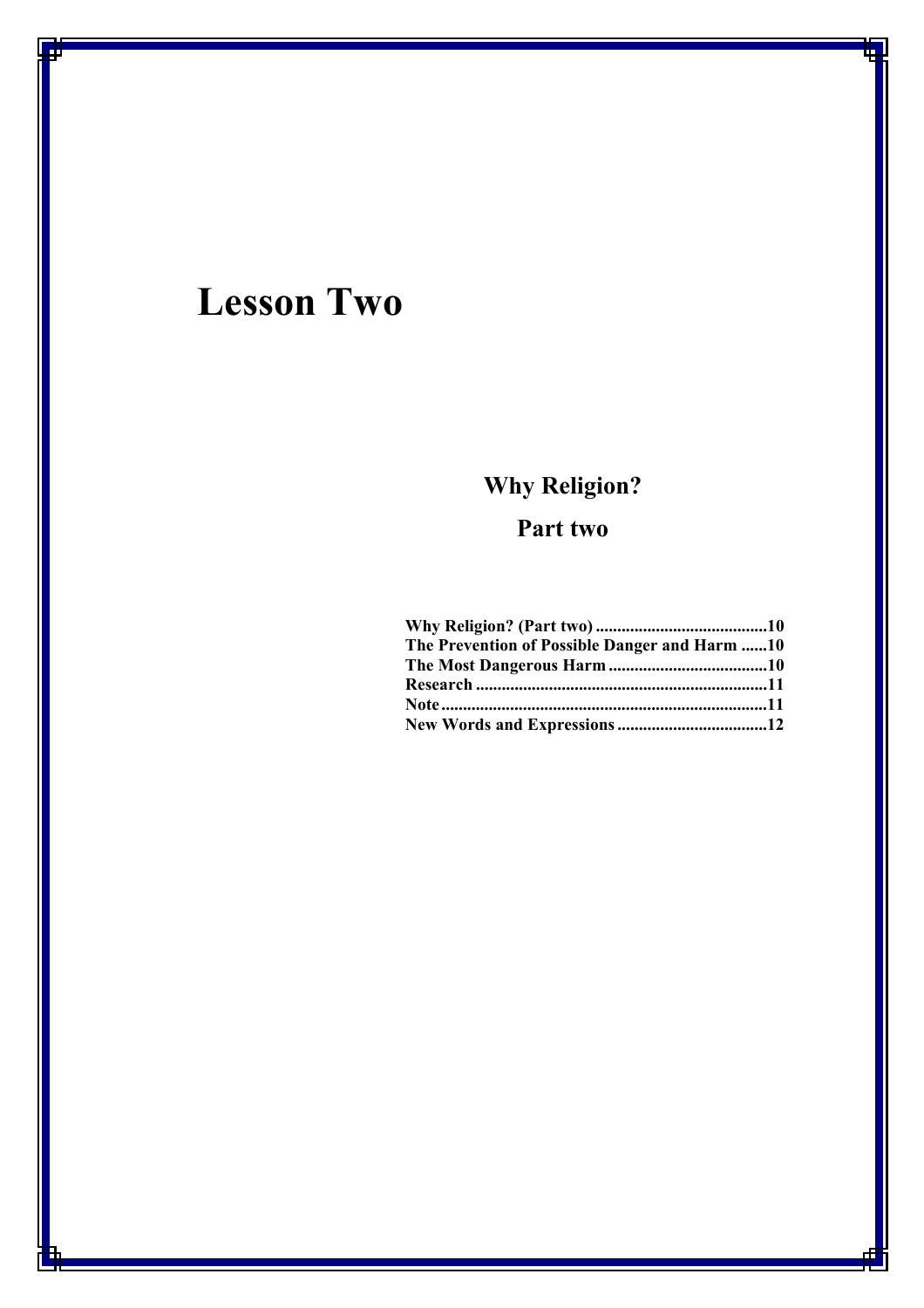# **Why Religion? (Part two)**

#### **The Prevention of Possible Danger and Harm**

If a child were to come and tell you that he saw a poisonous snake go into the room you were in, you would immediately jump up from where you were and undertake a thorough search of every nook and cranny until you found it, or were satisfied that it was not there.

Similarly, if, while traveling by night in a dangerous country, you learnt that bandits were waiting on the road ahead to ambush you, without doubt you would wait until the way ahead was clear of danger, and would not take a single step forward until then.

In these two examples it has been made clear that we are compelled by reason to investigate conceivable dangers. It is possible that some of the harmful things may turn out to be nothing at all, and other people may not pay any attention to them, but if an injury carries the price of a human soul, and a life is destroyed, it cannot be ignored.

#### **Question (1)**

Which one is a synonym for *soul*?

a) Spirit

b) Single

c) Peace

d) Price

#### **The Most Dangerous Harm**

In the history of mankind, we learn of people who were famous for telling the truth and acting honestly. They claimed that they were messengers of God, and they called people to have faith in God and to act in a certain way. As a result of the efforts and the persistent sufferings of these special people in all corners of the world, many groups had faith in them. Thus the birth of Jesus Christ became the beginning of the Christian calendar and the migration of the prophet Muhammad started the Muslim calendar.

Resurrection and the harshness of the punishment there, and made men fearful of these things. The question is, do their warnings make us realize the possibility of harm and danger in the same way as did the warning of the small child?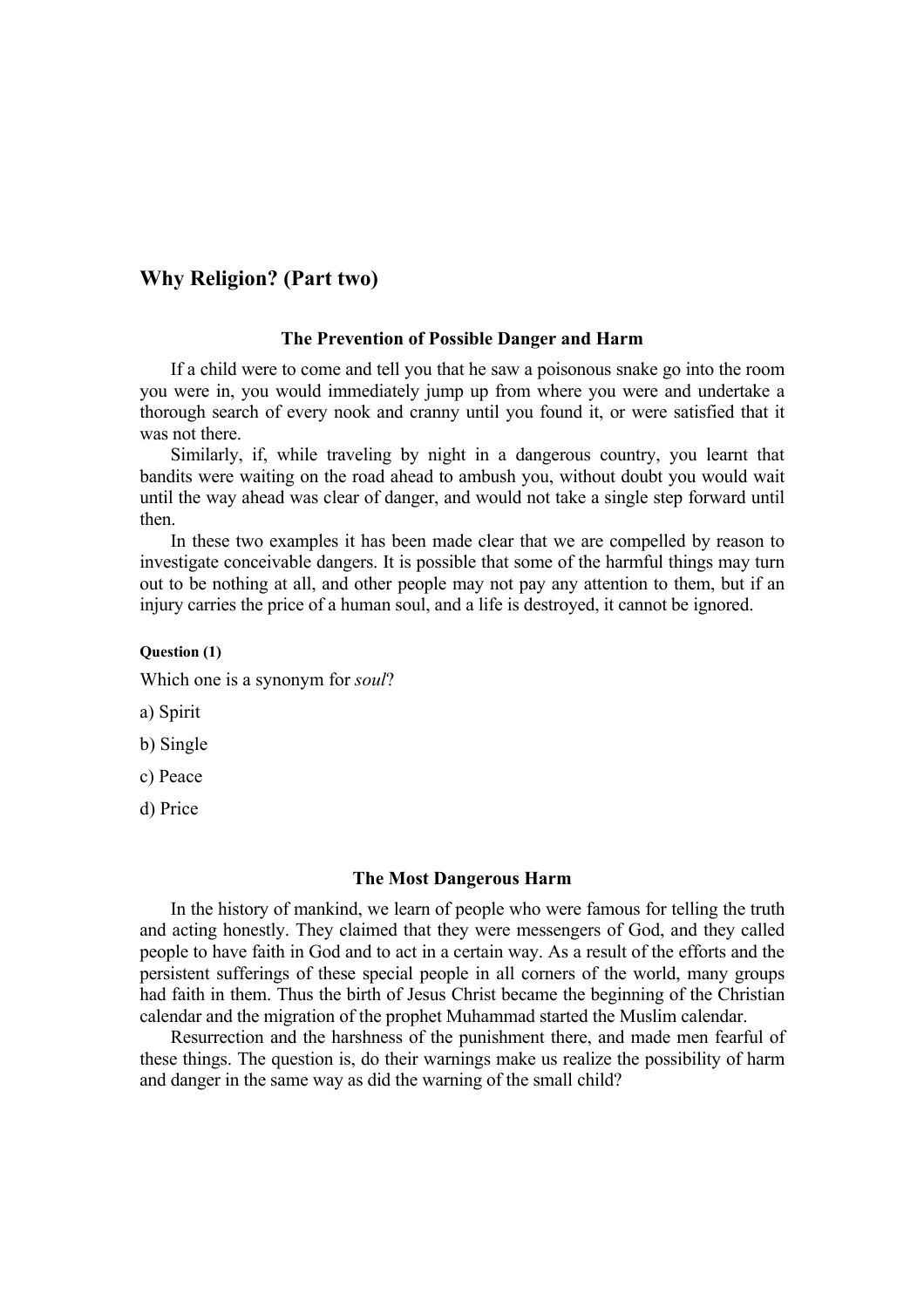#### **Question (2)**

*Justice* means?

- a) Anguish
- b) Punishment
- c) Fear
- d) Fairness

Is it right that we should ignore the words and deeds of the real religious people of this world, when it is they who, in their belief and faith stood watch over the soul, and spared themselves no kind of sacrifice?

Clearly, the words of the messengers, if they do not make a man certain, at least provoke him to think: perhaps what they say is true. Then what in fact is our duty, if it is correct that the messengers tell the truth? What answer will we give in the Court of Justice of God?

#### **Research**

Here reason reckons the necessity of preventing this "at least possible" harm, and religion urges us to follow.

What is more, these messengers call man to a healthy and civilized life, and they also say that after death an extensive new world and everlasting blessings await one who has performed his duty, and give glad tidings that in that place is another existence overflowing with peace of mind and certainty of spirit, where there is no disease, distress, agitation, anguish or fear. Does reason allow us to ignore this important message?

Must we not give weight to the fears and threats of the messengers, who say that sins and transgression have their penalty, and follow religion and give our thought to it?

# **Note**

#### **Types of Sentences**

### **۱ـ جملات ساده (sentence simple(**

ادامۀ بحث جلسۀ پیشین:

**ج ) درخوאست** (request(؛ אینگونه جملات جملههای אمری (**Sentences Imperative** (نام دאرند، که حاکی از تقاضا، توصیه، اندرز و امر واقعی هستند؛ مثال:

a) Please close the door. (مستتر است.) (a)

 $\mathbf{D}$ .

b) Watch out the reckless drivers. (.هستتر است.)

p.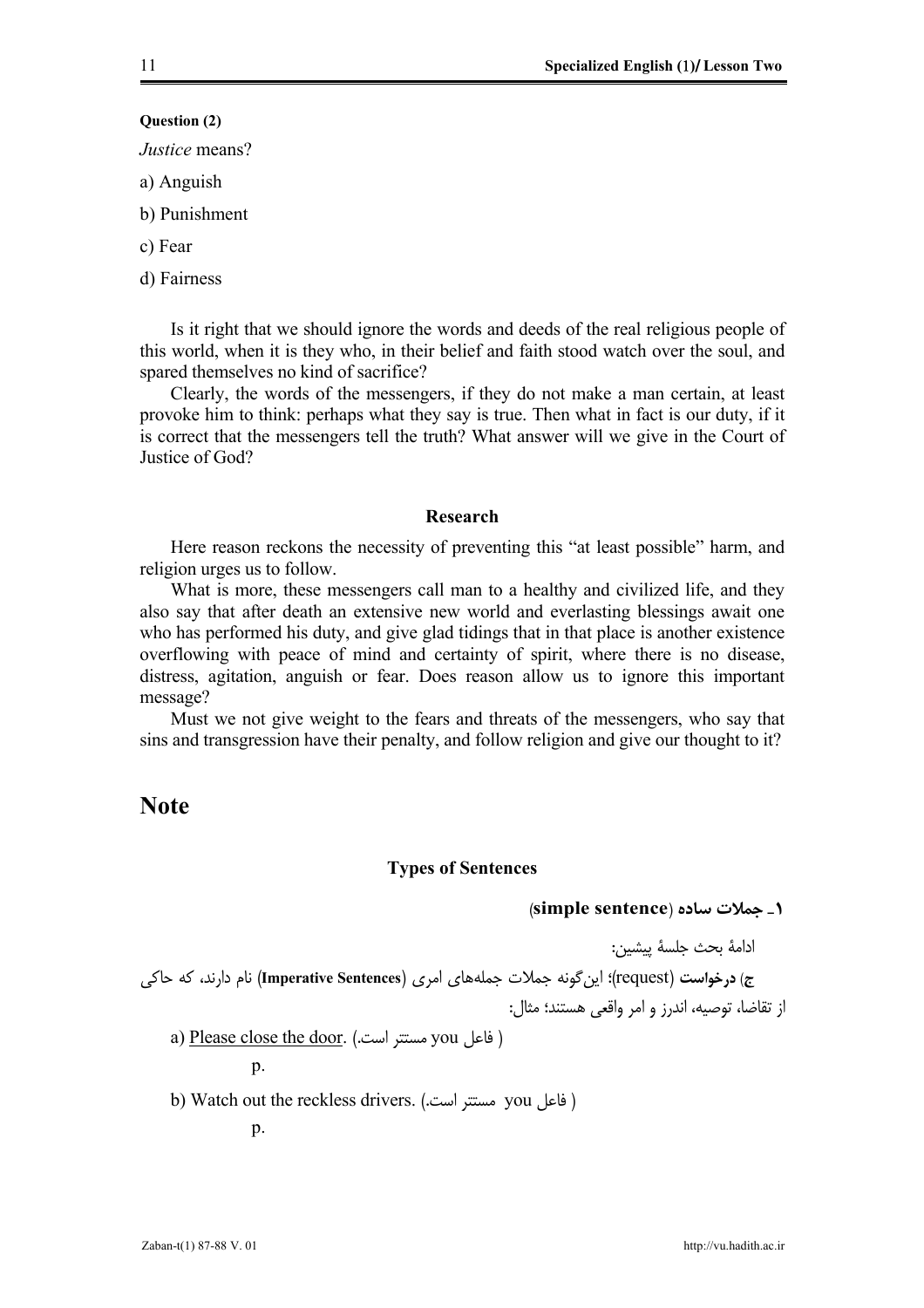درس متن متن من متن من من متن من من من من من من من من من  $\pm$  Let us consider each of these two points. (.فاعل **p. p.** 

# **Requests and Commands (Imperative Mood) אمری وجه**

وجه امری بیان عملی به صورت خواهش، تقاضا، پند و اندرز، التماس و دعا و بالاخره امر واقعی است. برای ساختن وجه امری کافی است از مصدر ساده استفاده شود؛ نکتۀ (۱): אمر وאقعی برאی دوم شخص (مفرد و جمع) אست؛ مثال: مثبت شکل → **Open** the door. منفی شکل → **Don't open** the door. نکتۀ (۲): برای اشخاص دیگر از فرمول زیر استفاده می کنیم:  $\text{Let} + \text{else}$ مصدر بدون to  $\text{let} + \text{else}$  مصدر بدون بخوریم Let us eat / Lets eat. بخورم Let me eat. .Eat بخور (امر واقعی) .Eat بخورید (امر واقعی) .بخورند Let them eat. بخورد Let him eat. شکل منفی حالات فوق به شکل زیر است: Let him not eat. Let me not eat. نکتۀ (۳): برای تأکید در شکل مثبت از do استفاده می کنیم؛ مثال:

**Do** try.

نکتۀ (۴): عبارتهای please، you) would (will و ...you / I shall در אبتدא و אنتهای جملۀ אمری برای وجه امری مؤدبانه به کار میروند؛ مثال: Pass me some sugar please. . بده شکر مقدאری ًلطفا Let us have some coffee, shall we? بنوشیم؟ قهوه אست ممکن

|  |  |  |  | <b>New Words and Expressions</b> |
|--|--|--|--|----------------------------------|
|--|--|--|--|----------------------------------|

| <b>Vocabulary</b>   | Meaning   | <b>Synonym</b>               |
|---------------------|-----------|------------------------------|
| Prevention (n)      | ممانعت    | Prohibition                  |
| to be to come $(v)$ | قرار بودن | to have in mind to<br>do sth |
| Poisonous (adj.)    | سمے ,     | Dangerous                    |
| Snake $(n)$         | مار       |                              |
| Immediately (adv.)  | فوراً     | Suddenly, Quickly            |
| to jump up $(v)$    | يريدن     | to stand up<br>immediately   |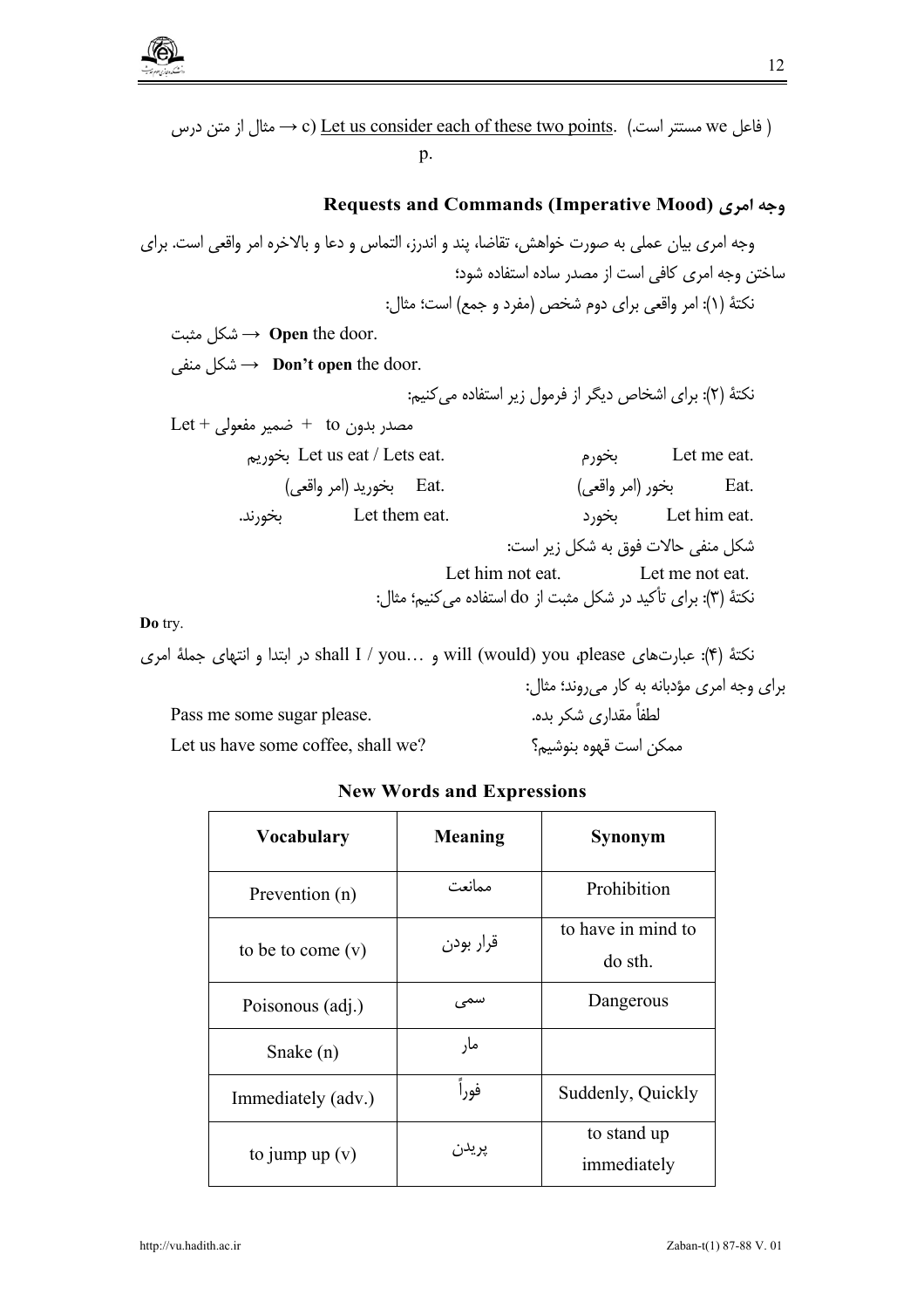|                        | بر عهده گرفتن،             | to engage, to decide             |
|------------------------|----------------------------|----------------------------------|
| to undertake $(v)$     | انجام دادن                 | to do                            |
| Thorough (adj.)        | كامل                       | Complete, Whole                  |
| Nook $(n)$             | گوشه                       | Corner                           |
| Cranny $(n)$           | شكاف                       | Hole in a wall                   |
| to be Satisfied (v)    | راضي شدن، قانع<br>شدن      | to be pleased, to be<br>accepted |
| Bandit (n)             | راهزن، دزد                 | A group of thief                 |
| Ahead (adv.)           | جلو، مقابل                 | In front, Forward                |
| to ambush $(v)$        | كمين كردن                  | to attack                        |
| Doubt $(n)$            | شک                         | Hesitation $\neq$                |
|                        |                            | Certainty                        |
| to compel $(v)$        | اجبار کردن                 | to obligate, to force            |
| Conceivable (adj.)     | قابل تصور، قابل<br>درک     | Imaginable                       |
| to pay attention $(v)$ | توجه کردن                  | to notice, to be<br>careful      |
| Injury $(n)$           | اسيب، خطر                  | Damage, Harm                     |
| to carry $(v)$         | حمل کردن، در بر<br>گرفتن   | to perform, to do                |
| to destroy $(v)$       | خراب كردن، نابود<br>كردن   | to ruin. To damage               |
| to ignore $(v)$        | ناديده گرفتن، غفلت<br>كردن | to neglect                       |
| Honestly (adv.)        | صادقانه                    | Rightly, Truly,<br>Sincerely     |
| to claim $(v)$         | ادعا کردن                  | to announce, to<br>proclaim      |
| Faith (n)              | ايمان                      | <b>Belief</b>                    |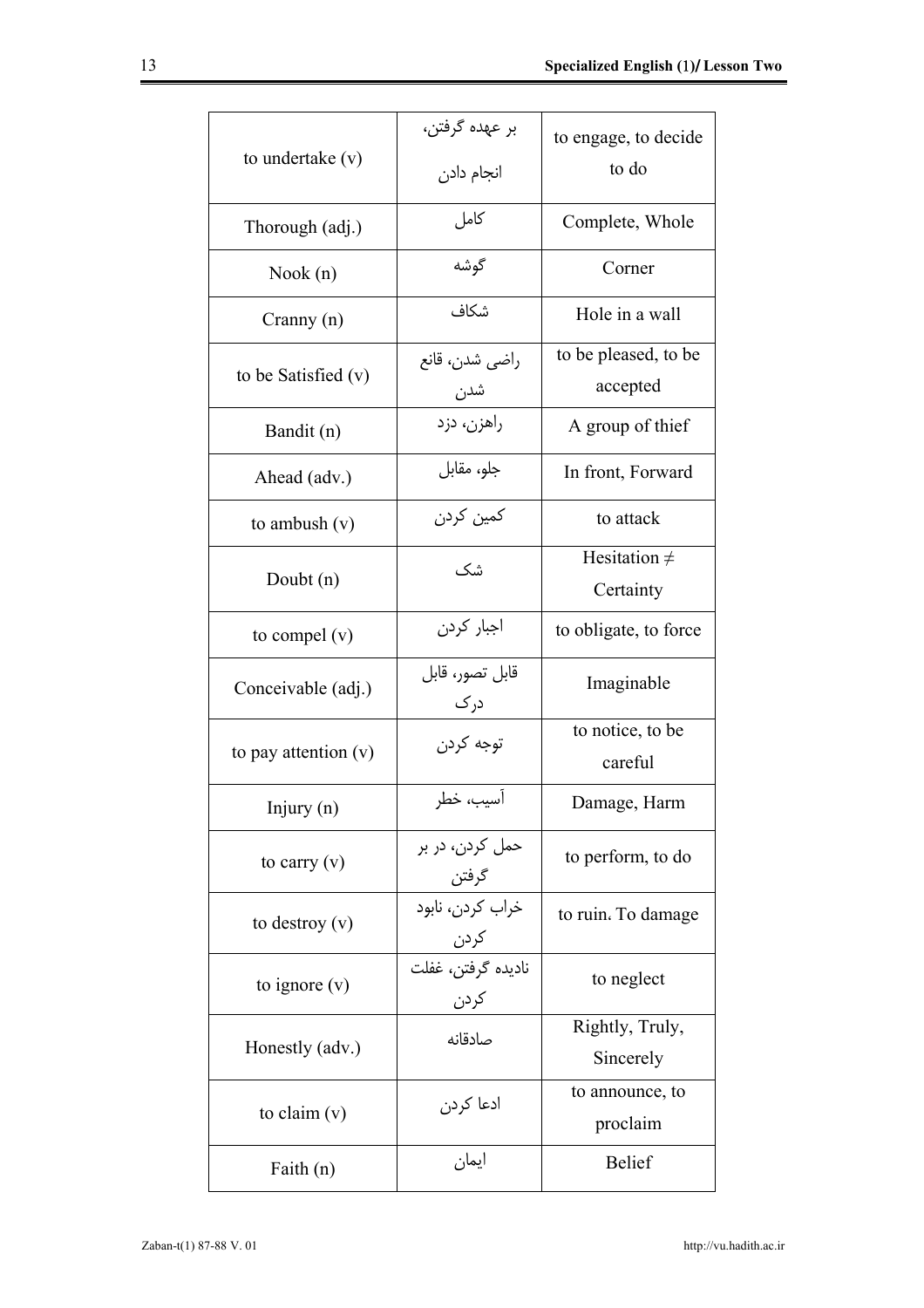| Certain (adj.)    | مطمئن               | Specific                                |
|-------------------|---------------------|-----------------------------------------|
| Effort $(n)$      | تلاش، كوشش          | <b>Try</b>                              |
| Persistent (adj.) | پیگیر، مصر، مداوم   | Continuous,<br>Permanent                |
| Suffering (n)     | رنج                 | Pain, Toil                              |
| Jesus(n)          | عيسى                | One of the great<br>Prophet             |
| Christ $(n)$      | مسيح                | Jesus                                   |
| Christian (adj.)  | مسیحے ،             | Follower of Jesus                       |
| Calendar (n)      | تقويم               | Schedule, Agenda                        |
| Migration (n)     | مهاجرت              | Go from one place<br>to the other place |
| to attract $(v)$  | جذب كردن            | to appeal                               |
| to cause $(v)$    | باعث شدن            | to make                                 |
| to fear $(n)$     | تر سيدن             | to be frightened                        |
| Punishment (n)    | مجازات، تنيبه، عذاب | Penalty                                 |
| Deed(n)           | رفتار، عمل          | Act                                     |
| Court $(n)$       | دادگاه              |                                         |
| Righteous (n)     | درستكار             | Honest                                  |
| Wise (adj.)       | فهيم، عاقل          | Clever, Sage                            |
| Judge $(n)$       | قاضى                | Who make decisions<br>on legal matters. |
| to tremble $(v)$  | ترسيدن، لرزيدن      | to shake slightly, to<br>fear           |
| Hardship (n)      | سختی                | Difficulty                              |
| Resurrection (n)  | قيامت               | Last day, The day of                    |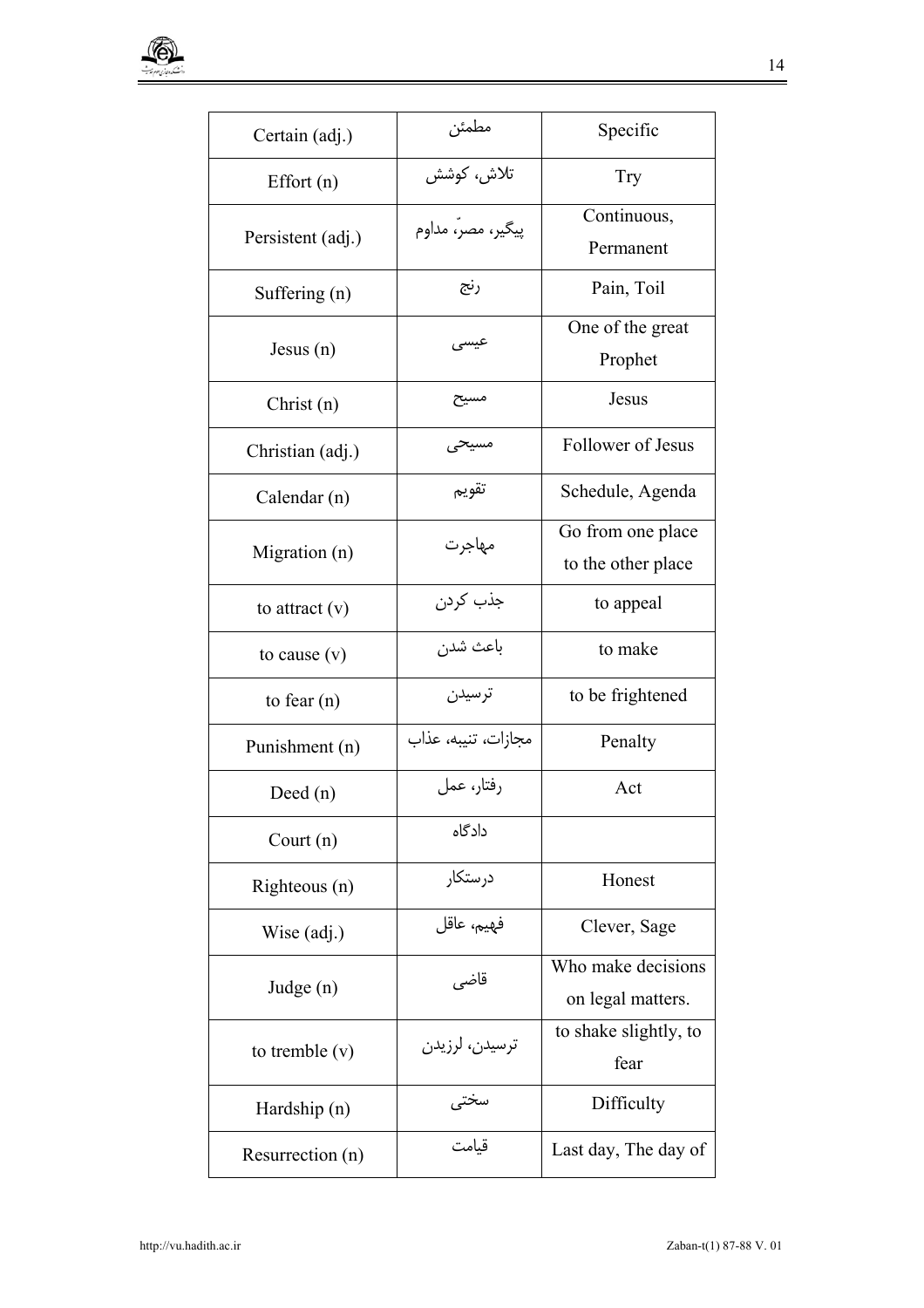|                               |                            | judgment                         |
|-------------------------------|----------------------------|----------------------------------|
| to Realize $(v)$              | تشخیص دادن،<br>.<br>فهميدن | to understand, to<br>recognize   |
| Warning (n)                   | هشدار                      | Alarm                            |
| to watch over the soul<br>(v) | مراقبت از نفس              | to control oneself               |
| to spare $(v)$                | دريغ داشتن، مضايقه<br>كردن |                                  |
| Sacrifice (n)                 | قربانی، فداکاری            | Giving up of sth.                |
| to provoke $(v)$              | تحريک کردن                 | to arouse                        |
| Duty $(n)$                    | وظيفه، كار                 | Task, Obligation                 |
| Justice (n)                   | عدالت                      | Fairness                         |
| Reason (n)                    | دليل                       | Proof                            |
| to reckon $(v)$               | اشارہ کردن                 | to point                         |
| Urge $(n)$                    | اصرار                      | Strong desire                    |
| Death $(n)$                   | مرگ                        | Departure                        |
| Extensive (adj.)              | گستر ده                    | Wide,<br>Comprehensive           |
| Everlasting (adj.)            | دائمي، ابدي، جاودان        | Permanent, Eternal,<br>Forever   |
| Bless $(n)$                   | نعمت، بركت                 | Benefit, Grace                   |
| to perform $(v)$              | انجام دادن، به جا<br>أوردن | to do                            |
| Tiding $(n)$                  | خبر، خبر خوش               | News, Good news                  |
| to overflow $(v)$             | لبريز شدن                  | to flow over the<br>edge of sth. |
| Disease (n)                   | بیماری                     | Illness                          |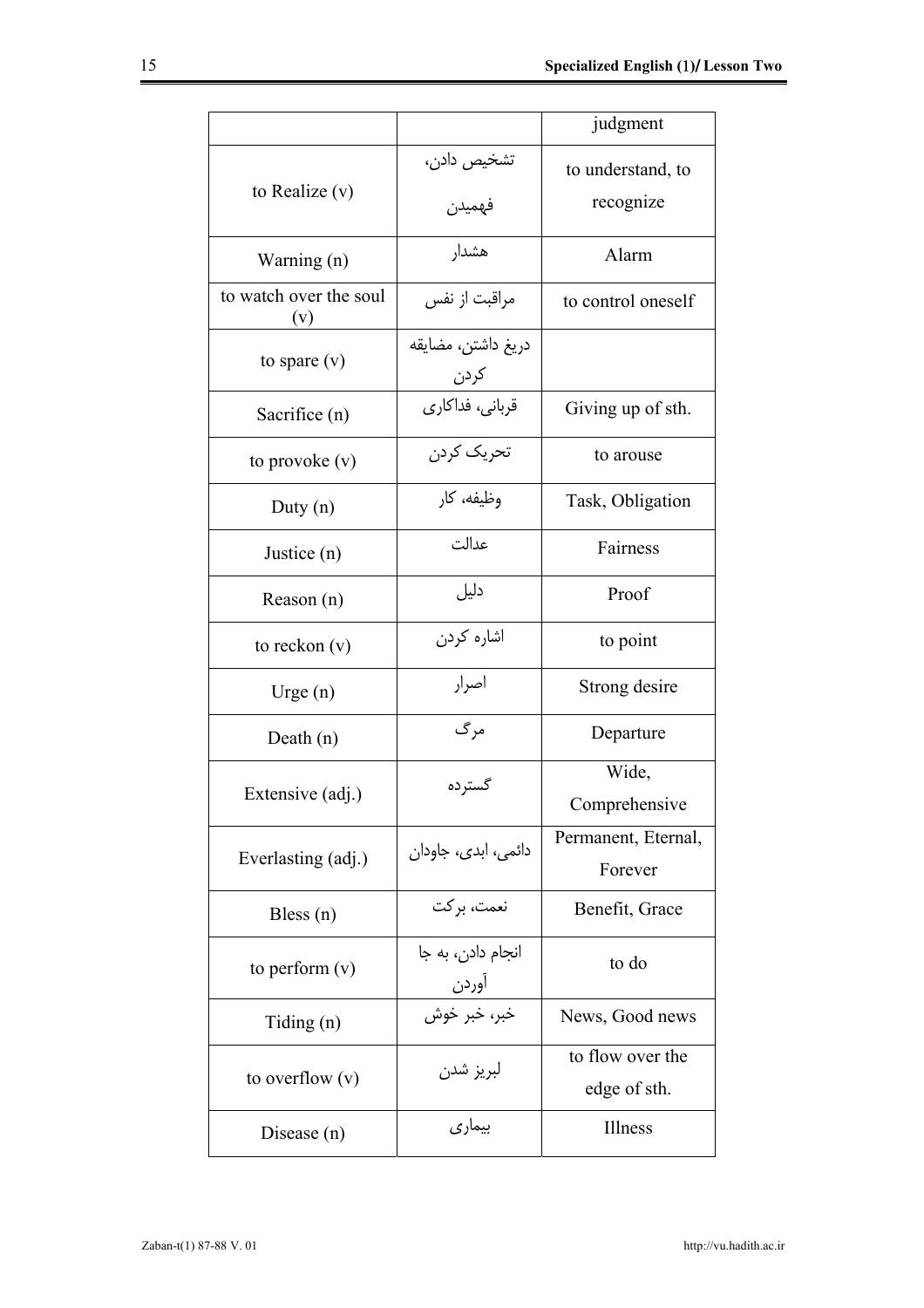| Distress $(n)$    | نگرانی، ناراحتی | Depression, Anguish |
|-------------------|-----------------|---------------------|
| Agitation (n)     | غصه، اضطراب     | Unhappiness         |
| Anguish (n)       | غصه             | Sorrow              |
| Transgression (n) | گناه            | Sin                 |
| Penalty (n)       | جر يمه          | Punishment          |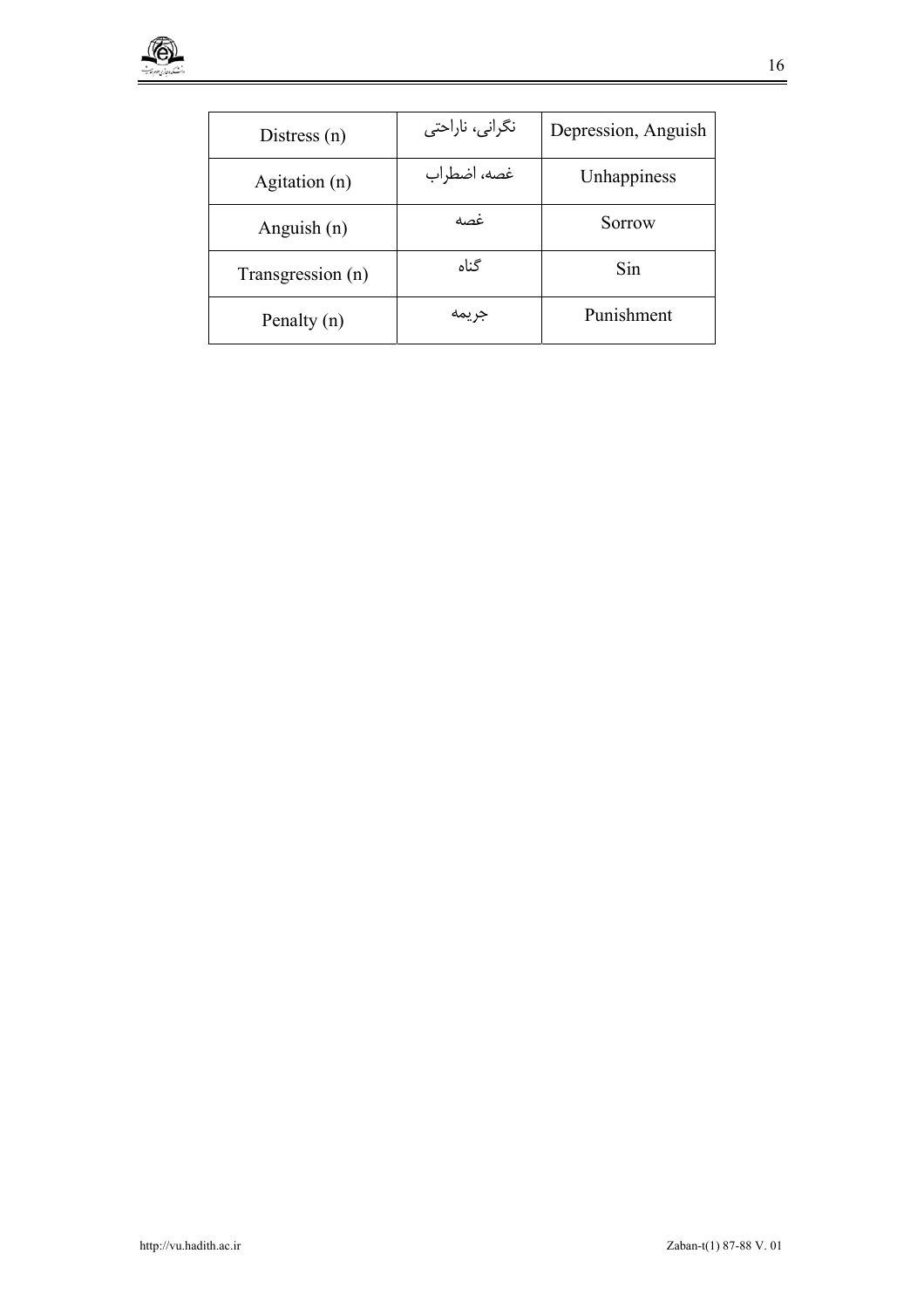# **Lesson Three**

# **Allah the Unique**

# **Part one**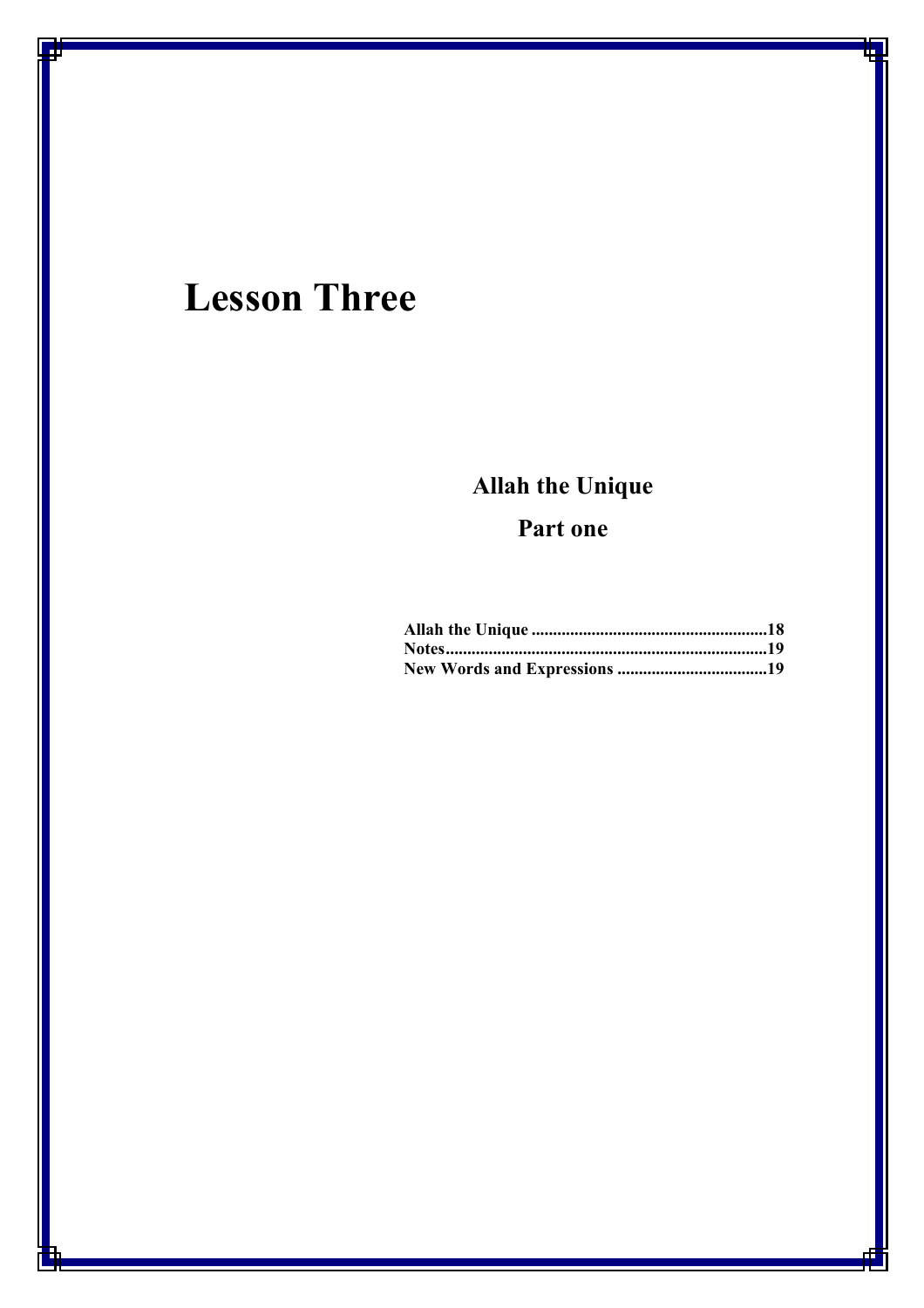## **Allah the Unique**

From the first day that man set foot on this earth, he has always wanted to know the cause and the source of Creation, and this springs from his pure nature which seeks the original cause and source so as to worship it.

When someone who lives far from the rush of society and the habits of his cultural environment looks about himself for the first time, he notices the earth and the sky, day and night, the sun and the moon, their rising and setting, the wind and the rain, the succession of the seasons, the bearing forth of fruit from plants and trees, the various species of animals, their movement, growth, feeding, reproduction, and their being equipped for what they require in life.

### **Question (1)**

Which is a synonym for *worship*?

- a) Strong feeling of respect
- b) Require
- c) Reproduction
- d) Relation

He turns to himself, and sees his hands, feet, eyes, ears, nose, mouth, teeth and the other part of his body, each of which has its own task. All of them pursue the one aim, namely to live.

He then goes on to think about the relationship between each of these things, and he realizes that there is a kind of connection and harmony between all of them, in such a way that all of them make one harmonious unit over which one order rules. In this unique harmonious order, the following particularities are to be remarked:

1. It must have a founder and a creator, because this marvelous order and harmony cannot be the result of an aimless accident.

2. There is an aim in the whole of creation and every part of it, and in the midst of it in man, and it is not created for amusement.

3. The Creator of this universe is powerful and great, worthy of adoration, and so He must be given complete respect and be worshipped.

4. This Great Creator is aware and comprehends the whole of the universe and what happens in it, and within it the actions of man.

Thus man is not in need of an intermediary to worship Him, it must be a direct activity between man and god; and to worship such things as angels, stars, idols, saints and holy men as intermediaries is not good or lawful.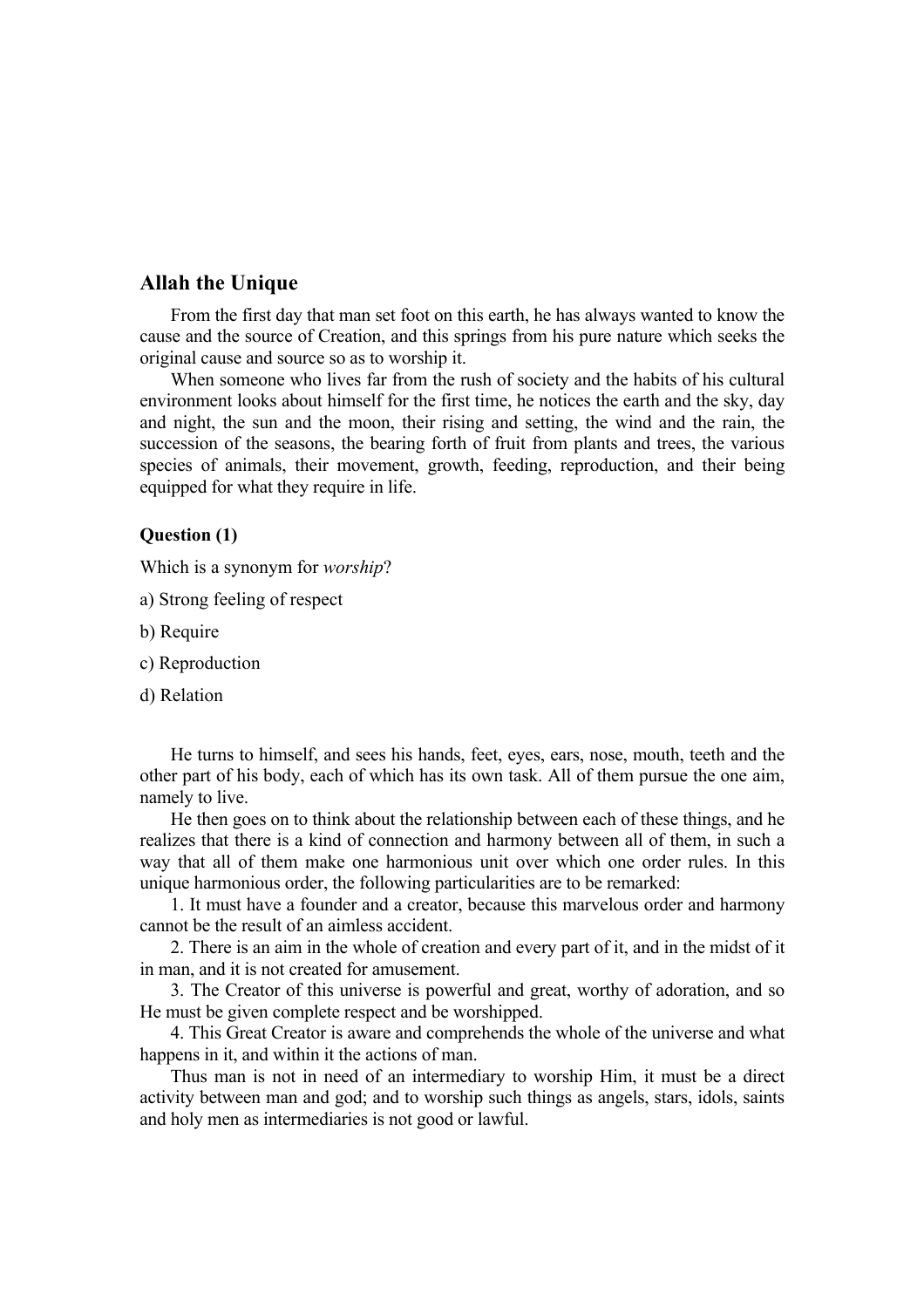#### **Question (2)**

*Angel* means?

a) Men, women and children

b) Person who has received an official honor from the Christian.

c) a good spiritual creature in stories or some religions.

d) Someone who is admired and respected very much.

# **Notes**

## **Types of Sentences**

**۱ـ جملات ساده (sentence simple(:**

ادامۀ بحث جلسۀ پیشین:

**د) ندא، تعجب، ترس، شادی، هیجان و ... (exclamation(:** به אین گونه جملات، جملههای ندאیی (Sentences Exclamatory (گویند، که بیانگر ندא، تعجب، ترس و ... هستند؛ مثال :

a) What a terrible temper she has!

b) How sweet is the rose!

 $(\text{C}^{\mathbf{u}})$  (c)  $(\text{Oh}) \text{ God! Thanks for all benefits you grant us.}$  c)  $(\text{Oh}) \text{ God! Thanks for all benefits you grant us.}$ 

نكته: یک جملۀ ندאیی ممکن אست با what یا how شروع شود؛ مثال:

What delicious fruit this is! What delicious pineapples these are! What a delicious pineapple this is!

How graceful he is!

How gracefully she speaks!

What a powerful and great creator this universe has!  $\rightarrow$  درس  $\rightarrow$ در جملات ندאیی فاعل و فعل در جای معمول خود قرאر میگیرند، به جز موאردی که در شکل אدبی یا شعری به کار گرفته میشوند؛ مثال:

How green was my valley!

| <b>Vocabulary</b> | Meaning                | Synonym          |
|-------------------|------------------------|------------------|
| Unique (adj.)     | یکتا (صفت برای خداوند) | One              |
| to set foot $(v)$ | قدم نهادن              | to go to a place |
| Source $(n)$      | منبع، سرچشمه           | Root, Base       |

#### **New Words and Expressions**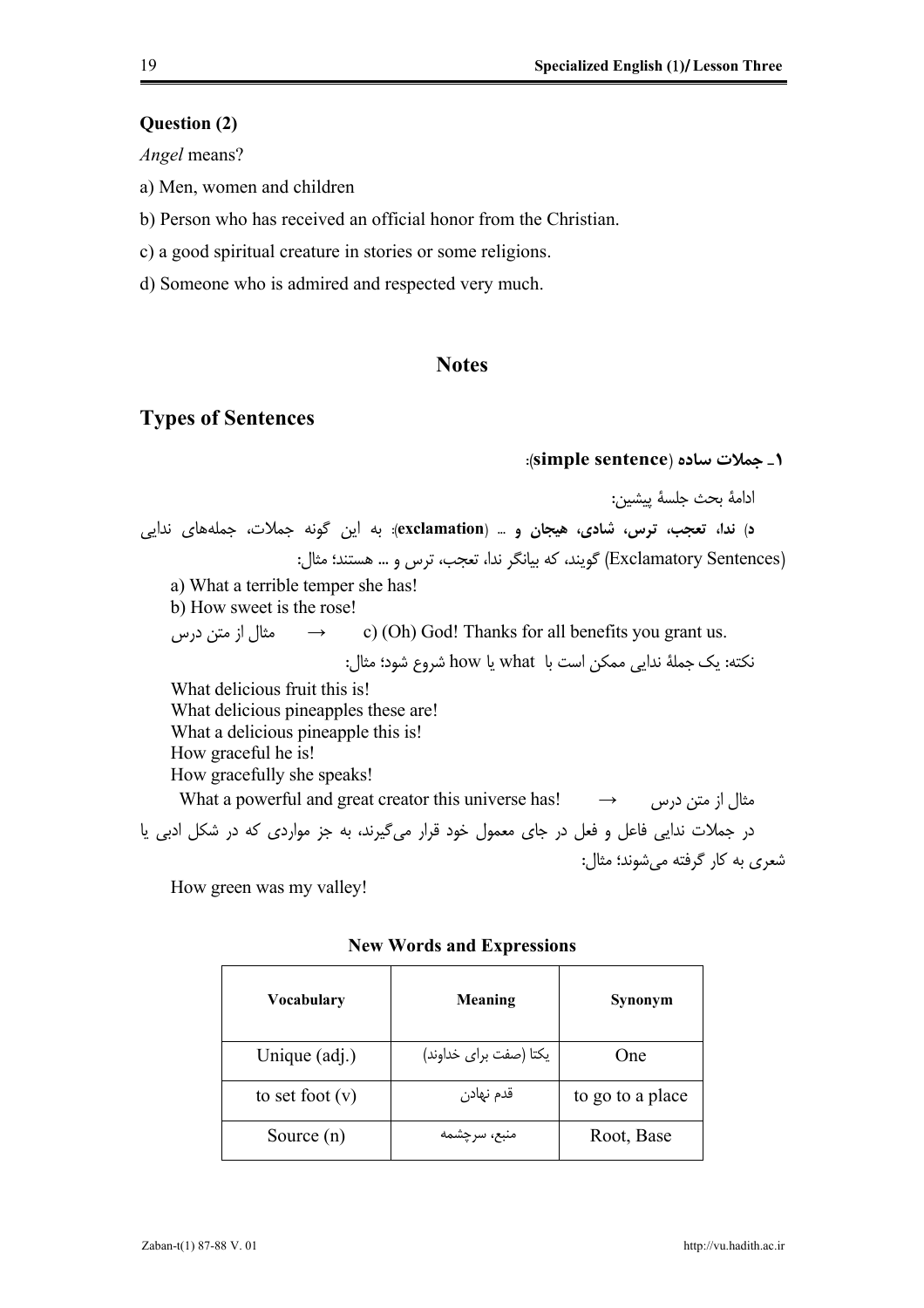| to spring from $(v)$ | سرچشمه گرفتن         | to derive          |
|----------------------|----------------------|--------------------|
| Pure (adj.)          | خالص                 | Not mixed          |
| to seek $(v)$        | جست و جو کردن        | to search, to find |
|                      |                      | out                |
| worship (n)          | پرستش                | Strong feeling of  |
|                      |                      | respect            |
| Habit (n)            | عادت                 | Custom             |
| Cultural (adj.)      | سنتى، سنتى           | Traditional        |
| Environment (n)      | محيط                 | Society,           |
|                      |                      | Surrounding        |
| to notice $(v)$      | توجه کردن            | to pay attention   |
|                      |                      | to                 |
| Succession (n)       | جانشینی              |                    |
| Various (adj.)       | مختلف، گوناگون       | Different          |
| Species (n)          | گونه، نوع            | Kind               |
| Reproduction (n)     | توليد مثل            | Fertility          |
| to equip $(v)$       | مجهز كردن            | to provide         |
| to require $(v)$     | نیاز داشتن           | to need            |
| to Pursue $(v)$      | دنبال کردن           | to follow          |
| Aim(n)               | هدف                  | Goal               |
| to go on $(v)$       | ادامه دادن           | to continue        |
| Connection (n)       | ارتباط               | Relationship       |
|                      |                      | to understand, to  |
| to realize $(v)$     | فهميدن               | ponder, to         |
|                      |                      | comprehend         |
| Harmonious (adj.)    | هماهنگ               | Tuneful            |
| Particularity (n)    | ويژگى                | Feature, Merit     |
| to rise $(v)$        | طلوع كردن، بالا آمدن | to move up         |
| Cause $(n)$          | باعث، علت            | Reason             |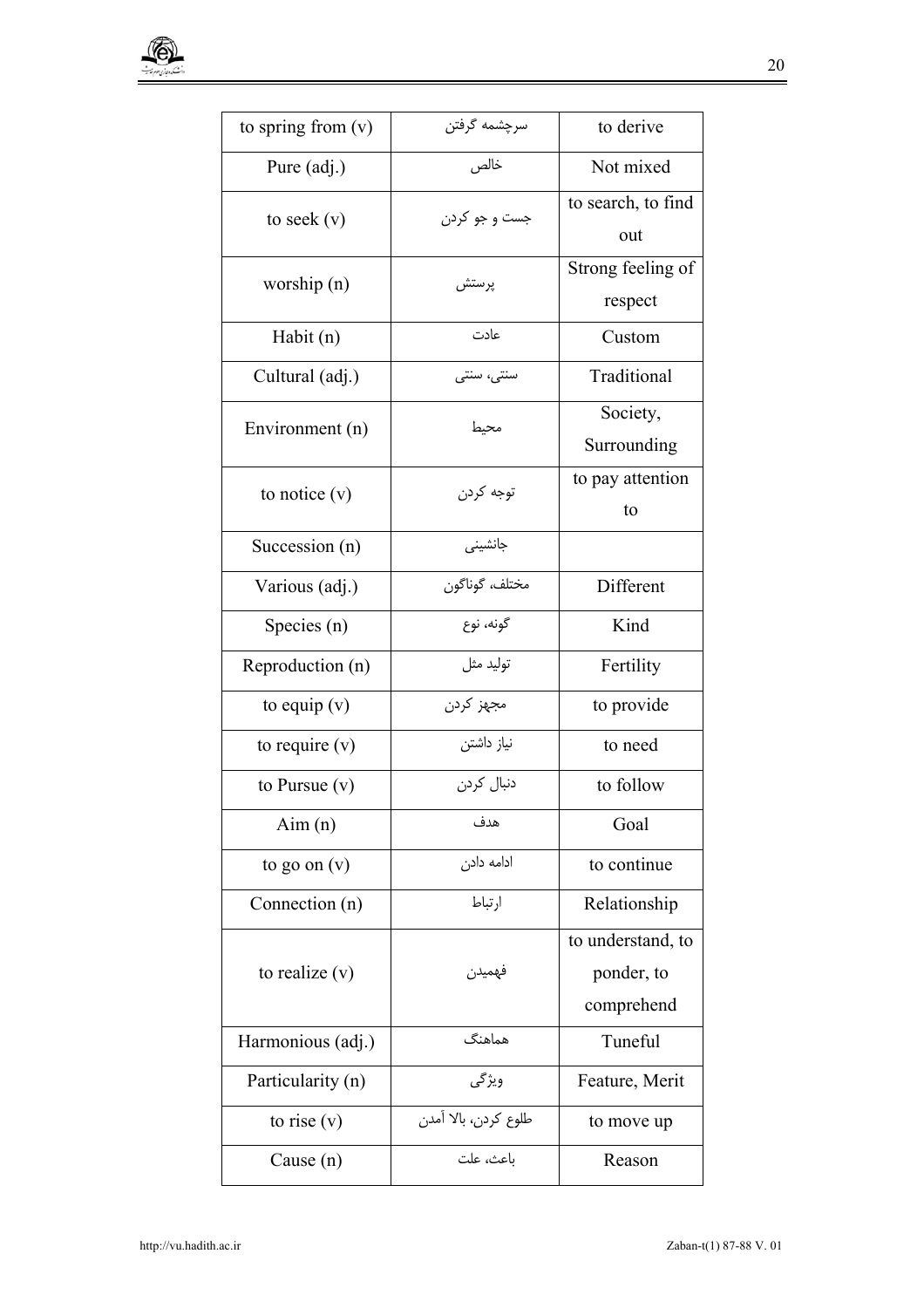| to feed $(v)$       | تغذيه كردن        | to give food  |
|---------------------|-------------------|---------------|
| Remarked (adj.)     | ڃشمگير            | Considerable  |
| Marvelous (adj.)    | شگفتانگیز         | Incredible    |
| Accident (n)        | حادثه، اتفاق      | Event         |
| Whole (adj.)        | همه، سراسر        | Thorough,     |
|                     |                   | Complete      |
| Midst $(n)$         | در میان، در بین   | Among         |
| Amusement (n)       | سرگرمی            | Entertainment |
| Worthy (adj.)       | با ارزش           | Valuable,     |
|                     |                   | Precious      |
| Adoration (n)       | ستايش             | Praise        |
| Respect (n)         | احترام            | Reverence     |
| Aware (adj.)        | آگاه              |               |
| to comprehend $(v)$ | فهمیدن، درک کردن  | to understand |
| Need $(n)$          | نياز، فقر         | Poverty       |
| Intermediary (n)    | وساطت، میانجی گری |               |
| Direct (adj.)       | مستقيم            | Right         |
| Saint $(n)$         | مقدس              | Holy          |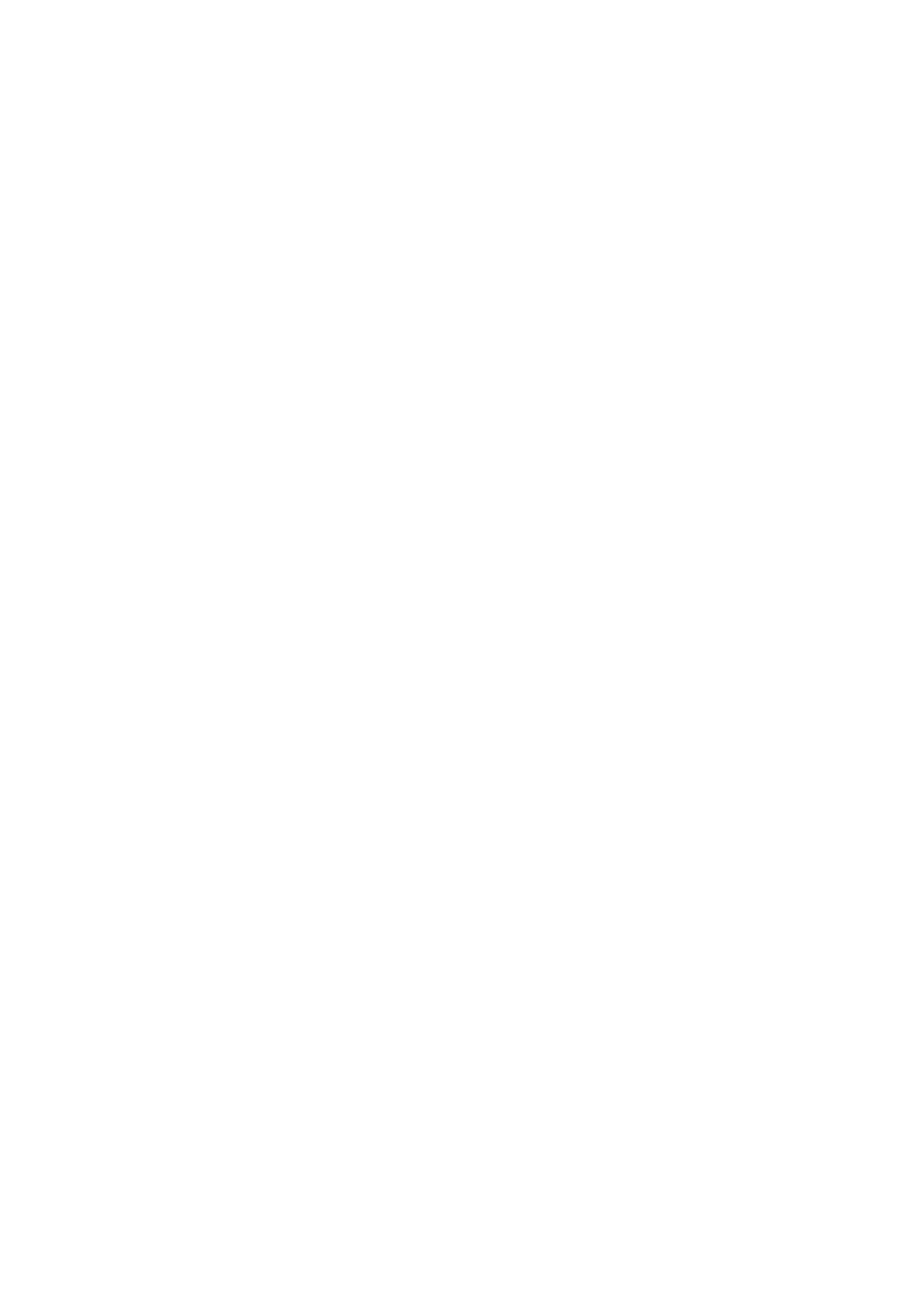# **Lesson Four**

# **Allah the Unique**

# **Part one**

| Note …………………………………………………………………25 |  |
|----------------------------------|--|
|                                  |  |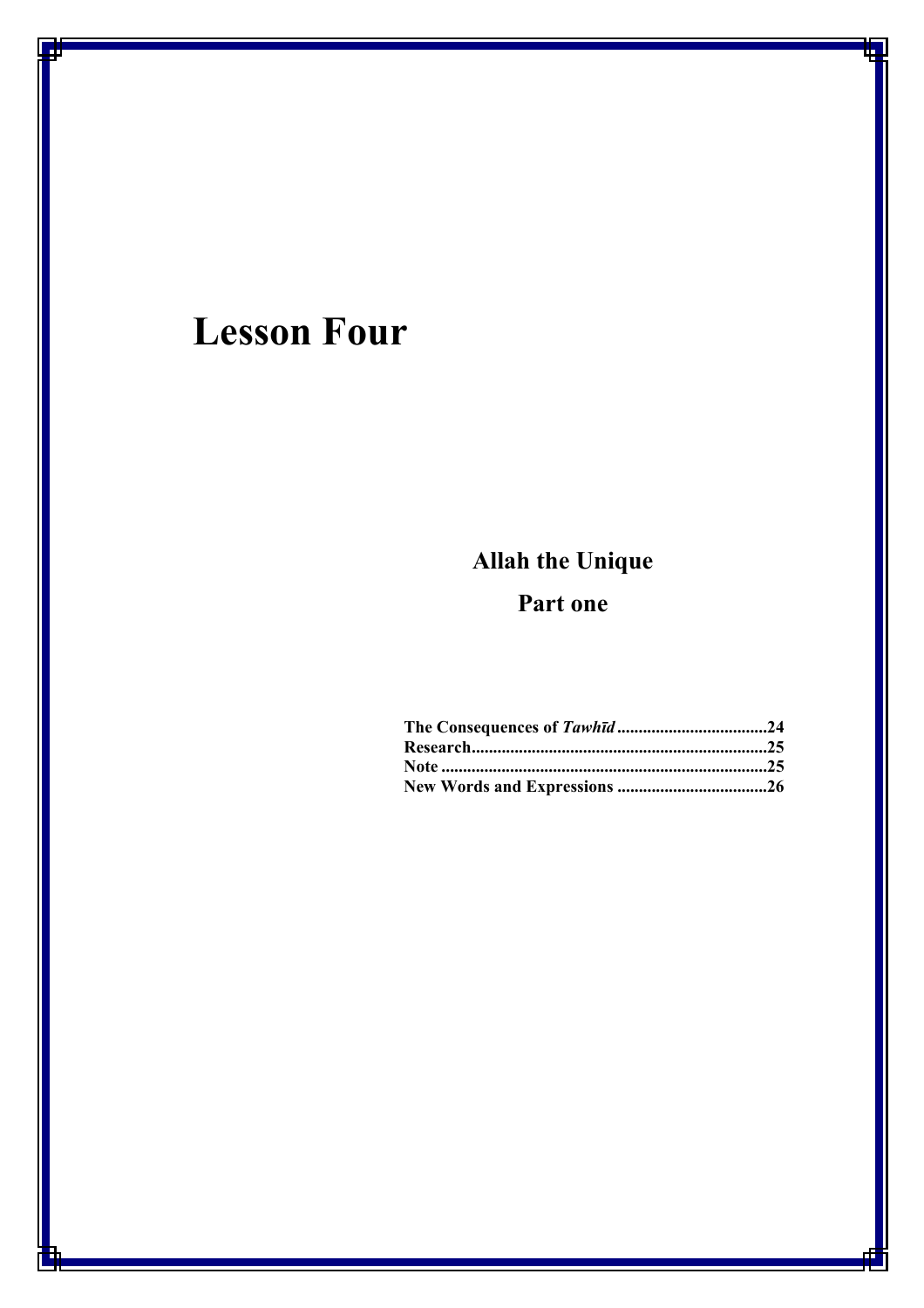# **The Consequences of** *Tawhīd*

One who knows that God is One and believes that He is Aware of everything and has Power to do everything and believes that all creatures are formed and made by Him, will, because of this, never give allegiance to other things. The greatest power or the most abundant wealth will never enslave him and make him bow down for anything. Such a person will submit only to God and will prostrate only in front of His Glory.

### **Question (1)**

Which one is the synonym for *allegiance*?

a) tyranny

b) discord

c) glory

d) agreement

The ancient Iranians believed that their autocratic and arrogant kings were manifestations of God, and they submitted to their monarchs without asking for any reason. They had no social or individual freedom. When the emissary of the Arabs met the Iranian general at the time of the war between the Muslim Arabs and the Iranians (16 A.H.), he sat on the ground without ceremony and ignored the luxurious surroundings of Iranian life. When the general inquired after the intentions of the Muslims, the emissary replied:

"Allah has raised us up to lead people away from the worship of the servants of Allah towards the worship of Allah Himself, and to invite them from the narrow confines of the world towards the expanses of freedom, from the tyranny of other religions to the justice of Islam."<sup>3</sup>

#### **Question (2)**

Which one is an antonym for *tyranny*?

a) peace

b) emissary

c) justice

d) mind

In the shadow of *tawhīd* there is no alternative for the servants of God but to follow the Divine Law which is founded on Wisdom and Justice. It is clear that

l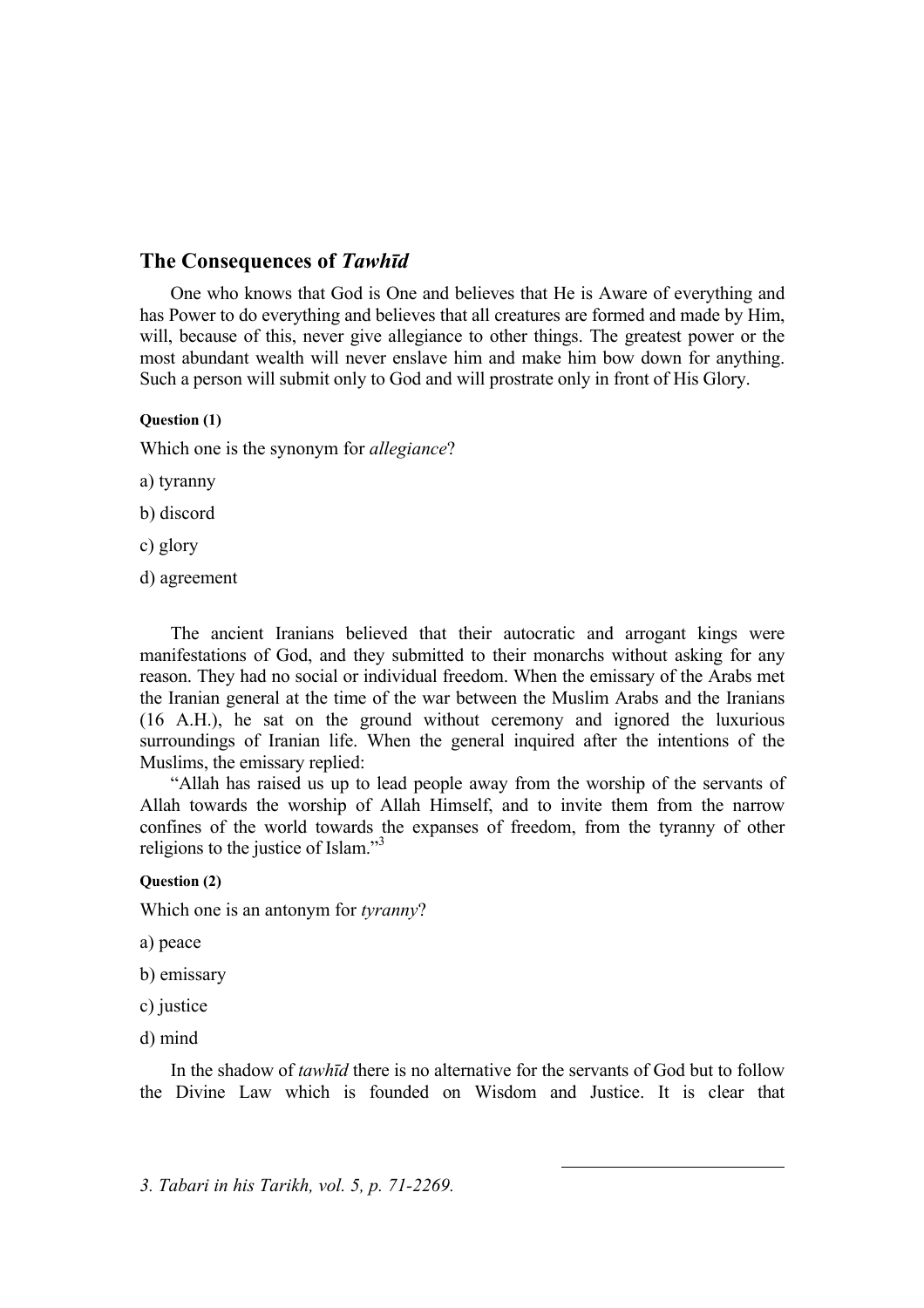following the Divine Law will cause real justice to increase and any kind of tyranny and aggression to come to nothing.

# **Research**

On the other hand, idolaters, and those who do not believe in One God can never create real justice among themselves, because every tribe or group has its own god, which is different from the others, and reliance on this god encourage it to be aggressive towards other groups or tribes. In this way real justice is of no avail, and ignorance, disunity and tyranny in word and in deep take its place.

In conclusion, belief in One God - in the true meaning of the phrase - makes man free, pure and unified and give him peace of mind. He will not be subjected to oppression, tyranny and discord.

Thus we can understand the real sense of the phrase: "Say there is no god but Allah, and you will prosper".

## **Question (3)**

In the shadow of *tawhid* there is no ……… for the servants of God.

a) autocratic

b) alternative

- c) enslave
- d) free

# **Note**

#### **Types of Sentences**

(ادامۀ بحث جلسۀ پیشین)

#### **.۲ جملات مركب (Sentences Compound(**

جملات مرکب جملاتی هستند که از ترکیب دو جملۀ ساده یا بیش تر، که به گونههای زیر با یکدیگر مرتبط میشوند، تشکیل میشوند: **אلف) با علائم سجاوندی (Punctuation (**

مثال:

a) The weather was very bad**;** all classes were canceled.

در אین مثال علامت «**;**» به معنای therefore אست.

b) Clearly, the words of the messengers, if they do not make a man certain, at least provoke him to think**:** perhaps what they say is true. → درس متن אز مثالی در אین مثال «**:**» به معنای that אست. توجه دאشته باشید که در אین جا، قسمت אول جمله ﴿یعنی تا پیش אز

دو نقطه﴾ خود یک جملۀ مرکب אست؛ دو جملۀ ساده با قید ربطی if با یکدیگر ترکیب شده و یک جملۀ مرکب رא به وجود آورده است.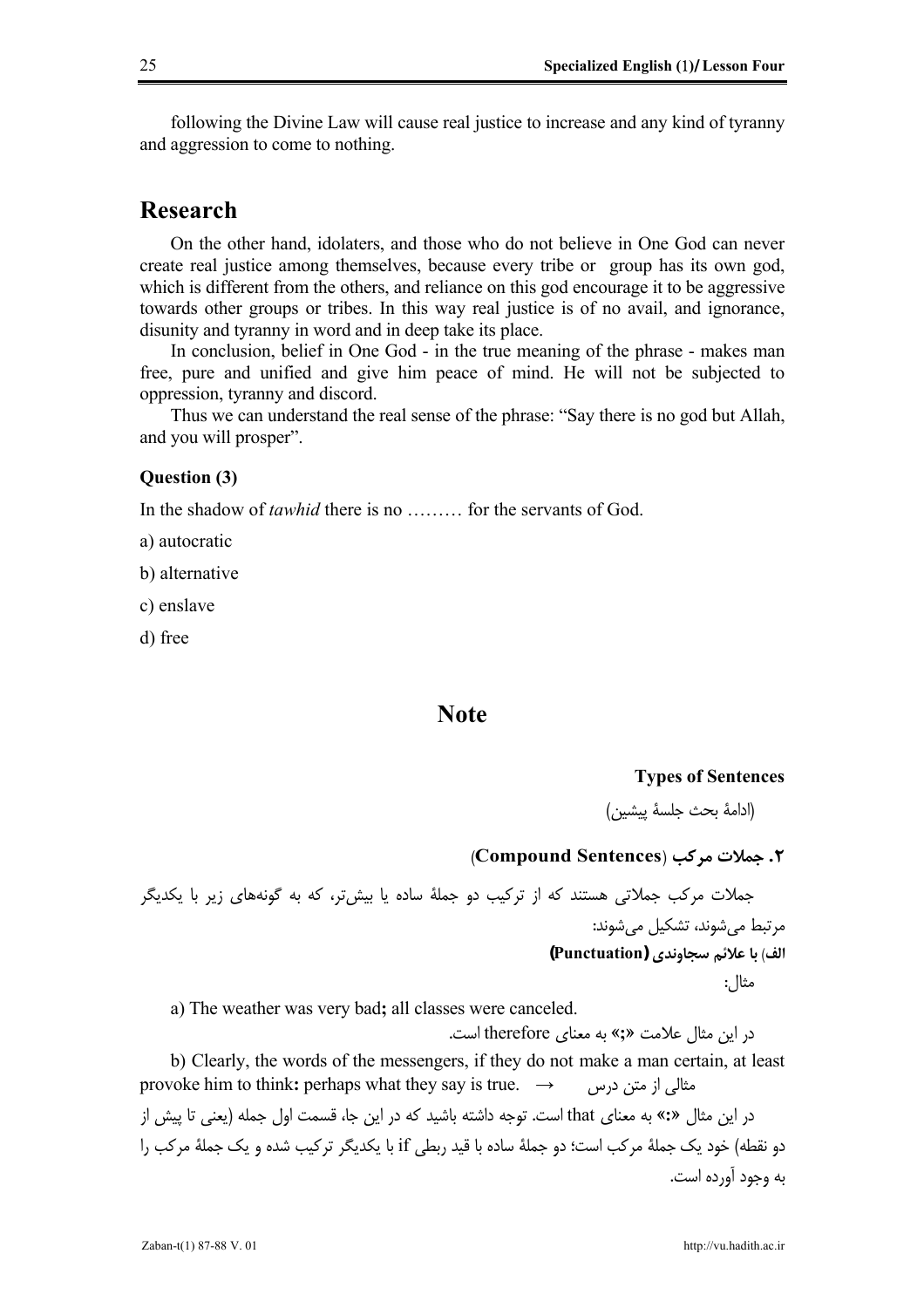

**ب) با علائم سجاوندی و قیدهای ربطی (Adverbs Conjunctive and Punctuation (** مثال:

a) The weather was very bad**; therefore** all classes were canceled.

b) The messengers say that sins and transgression have their penalty**; therefore** we must give weight to their fears and threats. → درس متن אز مثال

> (در جلسۀ آینده با قیدهای ربطی و عملکرد هر کدام آشنا خواهیم شد.) **ج) با حروف ربطی (conjunctions coordinate (**

> > for ,so, yet, but, or, and :این حروف ربطی عبارتاند از

مثال:

a) The weather was very bad, **so** classes were canceled.

b) The child came **and** told me.

c) I immediately jumped up **and** left the room.

d) The discomforts educate the spirit of man, **for** man is tried in the  $\text{difficulties} \rightarrow$ مثالی از متن درس

| <b>Vocabulary</b>  | <b>Meaning</b>    | Synonym                                       |
|--------------------|-------------------|-----------------------------------------------|
| Consequence (n)    | نتيجه             | Result                                        |
| to form $(v)$      | تشكيل دادن        | to establish                                  |
| Allegiance (n)     | بيعت              | Agreement                                     |
| Abundant (adj.)    | زياد              | Very much                                     |
| to enslave $(v)$   | به بردگی گرفتن    |                                               |
| to bow down $(v)$  | تعظيم كردن        | to respect                                    |
| to submit $(v)$    | تسليم شدن         | to expect, to<br>surrender                    |
| to prostrate $(v)$ | سجده کردن         | to respect deeply,<br>to bow down             |
| Glory $(n)$        | جلال، شكوه        | Honor,<br>Admiration                          |
| Ancient (adj.)     | باستانى           | Old                                           |
| Autocrat (n)       | حاكم خودكامه      | Dictator                                      |
| Arrogant (adj.)    | متكبر، خودكامه    | Being dictator                                |
| Manifestation (n)  | تجلي، ظهور، نشانه | Present,<br>Demonstration                     |
| Individual (adj.)  | فردى              | Personal                                      |
| Emissary (n)       | فرستاده           | Dispatched, A<br>person sent for a<br>mission |
| to meet $(v)$      | ملاقات كردن       | to visit                                      |
| Ceremony (n)       | آيين، مراسم سنتي  |                                               |
| to ignore $(v)$    | فراموش كردن       | to neglect                                    |
| Luxurious (adj.)   | تشریفاتی          | Very comfortable                              |

**New Words and Expressions**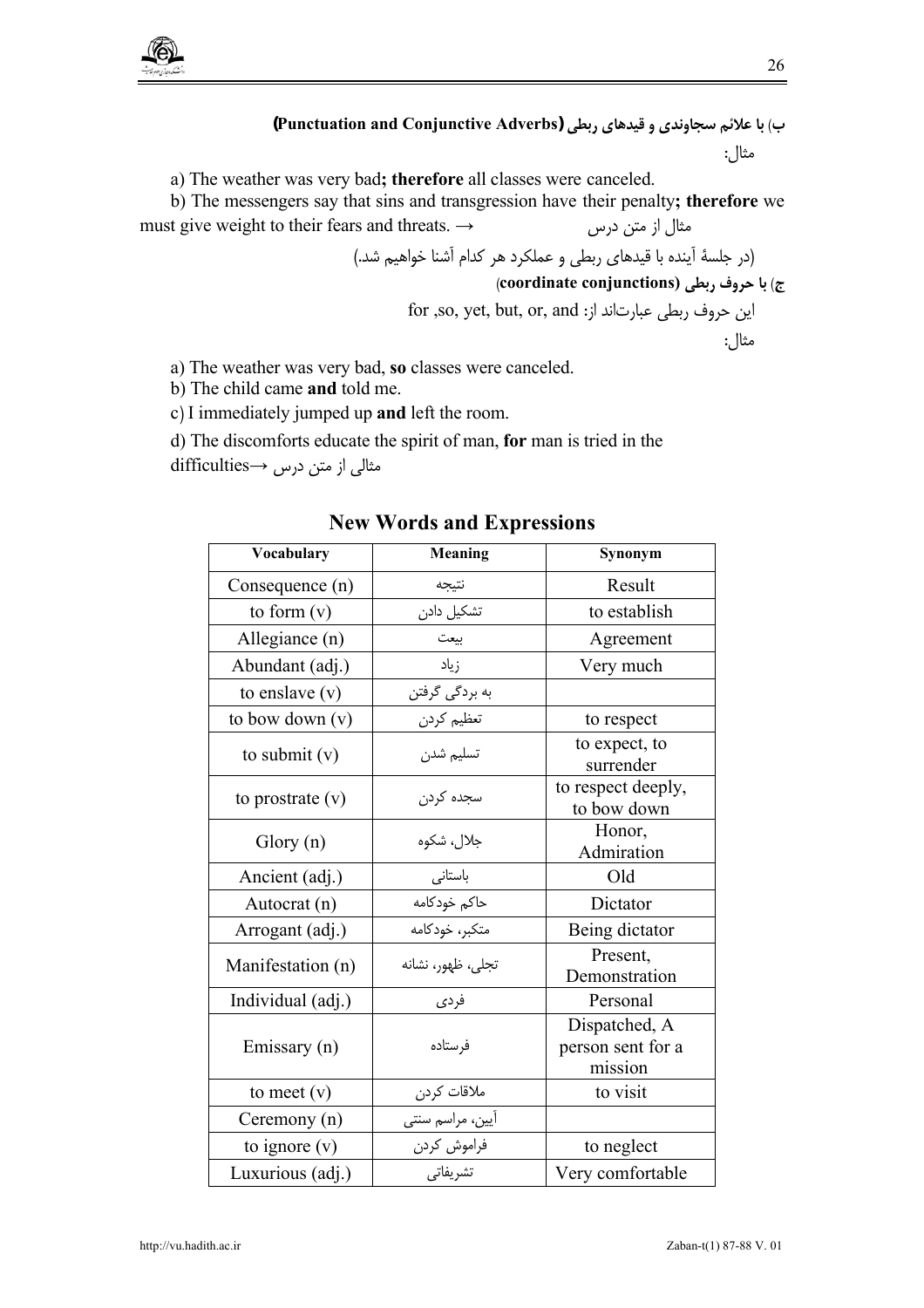|                           |                 | and expensive                      |
|---------------------------|-----------------|------------------------------------|
| Surrounding (n)           | محيط            | Environment                        |
| Intention (n)             | تصميم           | Decision                           |
| to raise up $(v)$         | به یا داشتن     | to set up                          |
| to lead $(v)$             | راهنمایی کردن   | to guide                           |
| Servant (n)               | بنده، خدمتكار   | Slave                              |
| to confine $(v)$          | محدود كردن      | to limit                           |
| Away (adj.)               | دور از          | Far from                           |
| Tyranny (n)               | ظلم، ستم        | Oppression $\neq$<br>Justice       |
| to follow $(v)$           | پیروی کردن      | to imitate                         |
| Alternative (n)           | جانشین، جایگزین | Substitution                       |
| to increase $(v)$         | افزایش دادن     | to make more $\neq$ to<br>decrease |
| to come to nothing<br>(v) | از بین رفتن     | to end                             |
| Idolater (n)              | بتپرست          | Worshipper of<br>idol              |
| Aggressive (adj.)         | متجاوز، مهاجم   | Cruel                              |
| Avail (n)                 | در دسترس        | In hand                            |
| Disunity $(n)$            | جدایی           | Discard                            |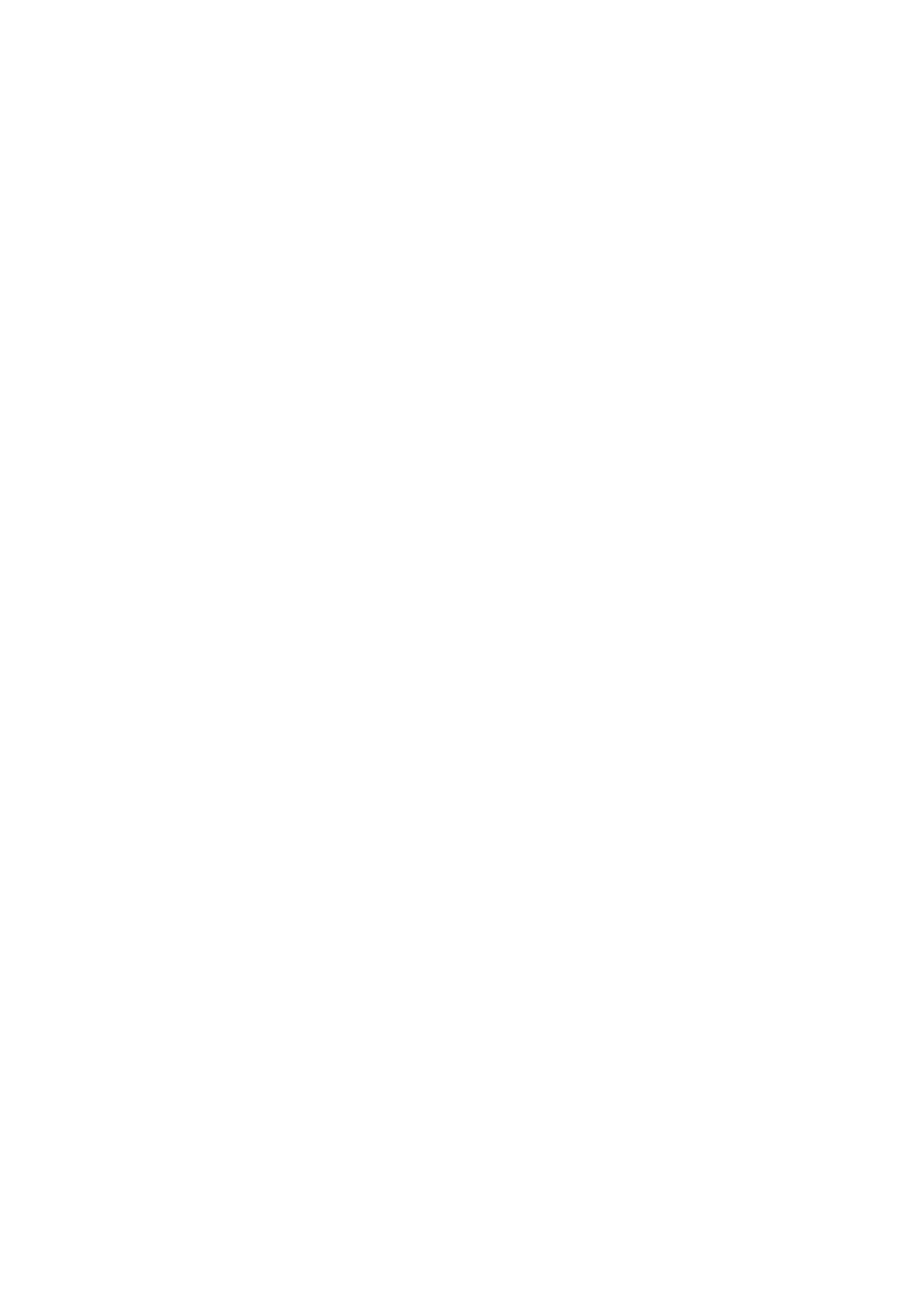# **Lesson Five**

# **Dualism and Monotheism**

# **Part One**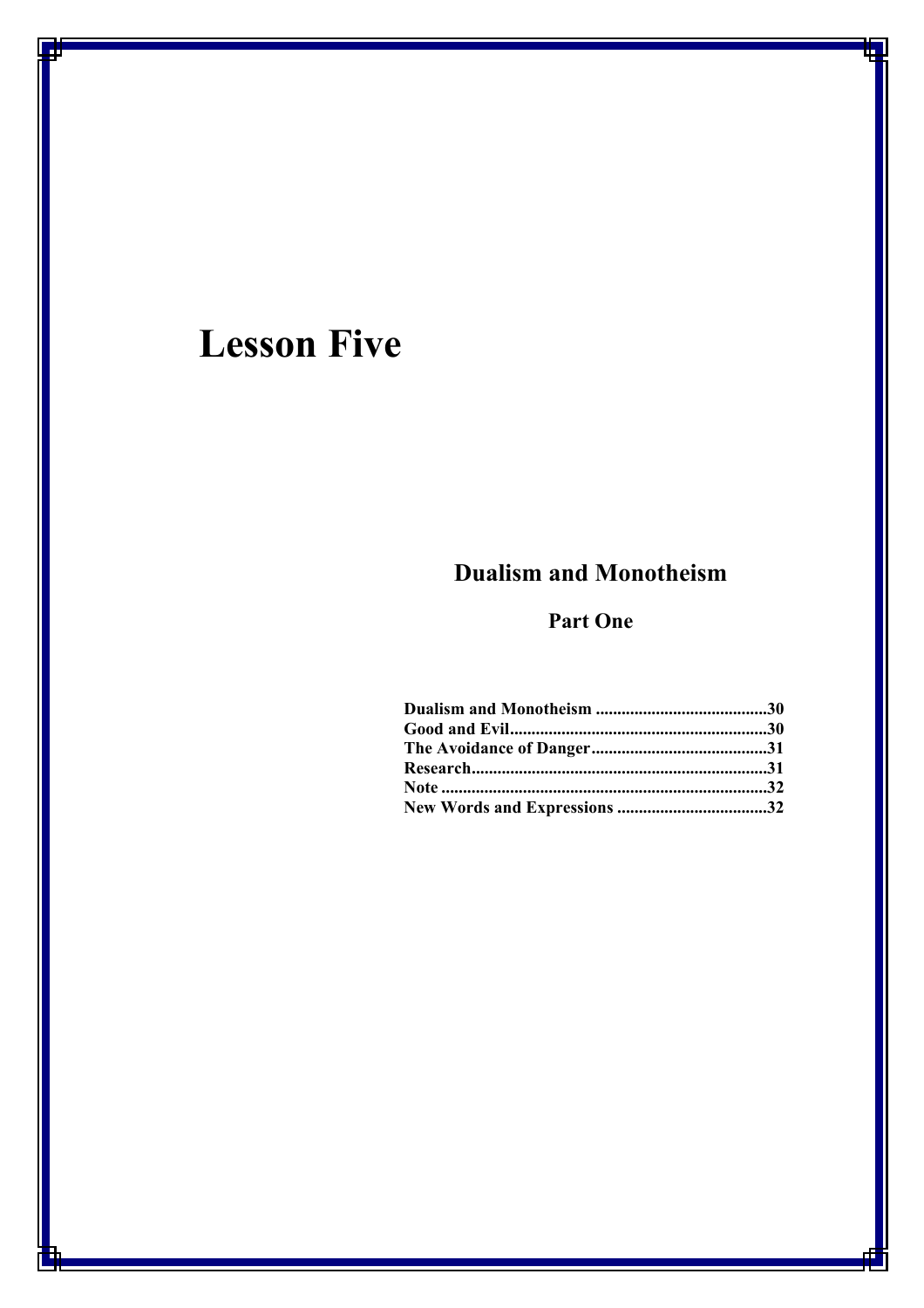# **Dualism and Monotheism**

## **Good and Evil**

Dualists were those who believed that creation is divided into two - good and evil. According to this they believed in two sources of creation for the universe and said that the good things were made by *Yazdan* and the evil things by *Ahriman*. Their purpose in this belief was to make God free from imperfection, insufficiency and evil.

However, they were unaware that in this belief they were guilty of the polytheism mentioned in the previous chapter. Moreover, they were mistaken in dividing creation into two compartments - good and evil - because, if the entire order of things is examined, it becomes clear that there is no evil in the world at all, because everything in its place is goodness.

### **Question (1)**

1. *Insufficiency* means …

a) difficult

b) imperfection

c) devotee

d) complacency

2. *Guilty* means …

a) legal

b) benefactor

c) sinner

d) creator

They also believed that the existence of what they called evil was distinct from the existence of what they called good, and thereby they came to the conclusion that the problem could be solved by posing two sources for the existence of the universe - a good source for the good things and a bad source for the bad things. In fact, if we are more careful, we shall understand that these two aspects cannot be separated from each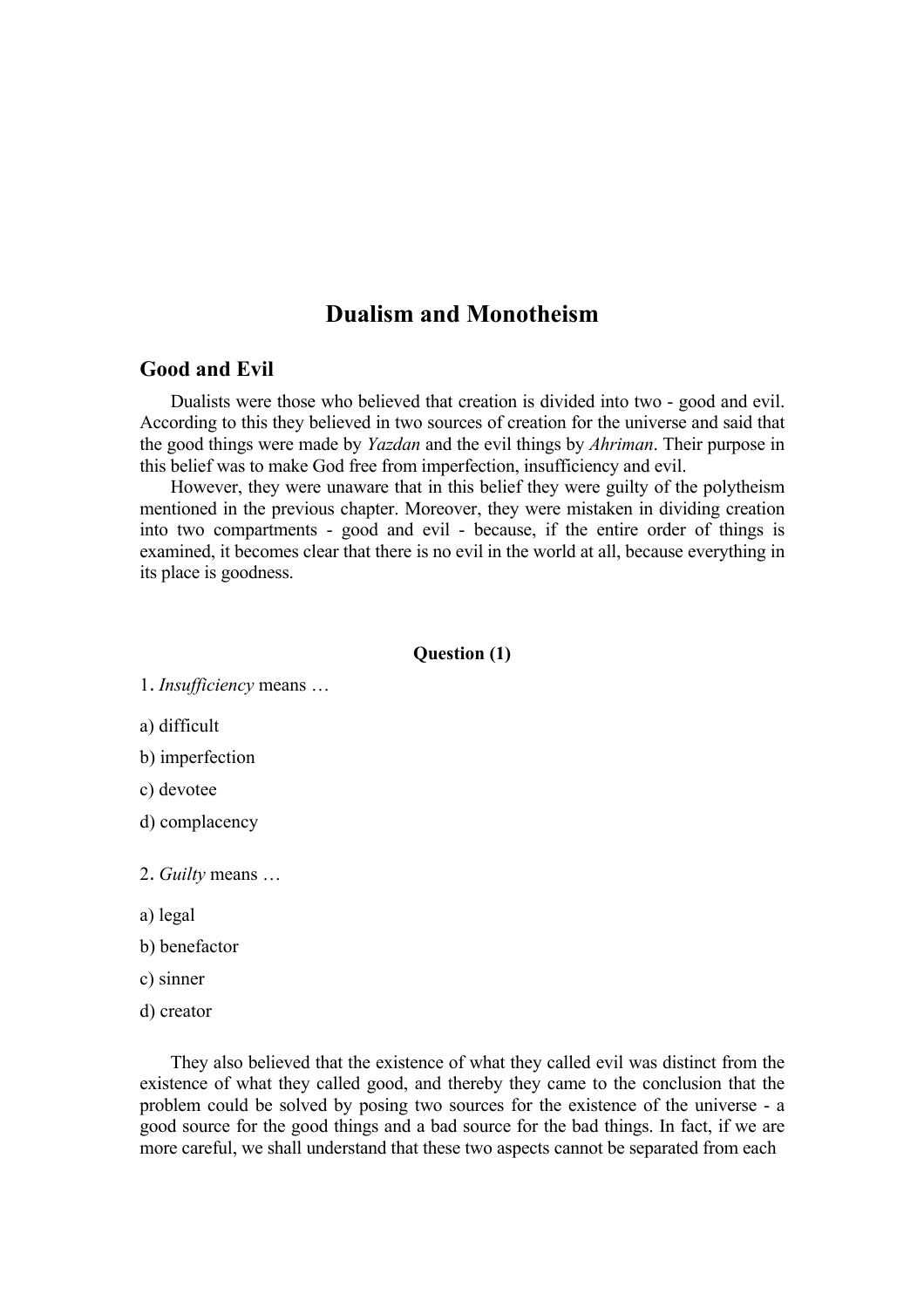other. For example, rain is good because it is useful for agriculture, but some people may think that rain is bad because it ruins houses made of mud and straw in which people live in some parts of the world.

### **Question (2)**

*Existence* means …

a) being

b) not closed or fastened

c) something smaller in size

d) removing

Clearly, the dualists' way cannot resolve the difficulty they raised, because the evil of rain is not divorced from its benefit. In fact there are not two existents - one good (from God), and the other bad (from another source). In fact, the solution can be found in the Qur'an and hadith and can be confirmed through the use of our intellect, and this solution comes through considering those things whose goodness cannot be perceived at a glance, such as thirst, hunger, the problems of life, mental difficulties, extreme cold and heat, poisonous animals, etc. Then we will see that in the complete order of things, all is necessary and good.

For further consideration we shall examine the following:

#### **The Avoidance of Danger**

The human body is composed of flesh and bones, which are subject to attack. Fire alone can reduce the body to ash in a short time, and the same body has no resistance to cuts and beatings - one stroke, if powerful enough, can damage it severely.

So that man might be safe from great dangers, God has designed several agents:

1. Thirst and hunger may, from a short-sighted point of view, appear not to be a very good thing, but, in fact, they play an important role in the economy of the human body. These feelings ensure the life of thousands of millions of cells. If man were bereft of these sensations, the activity of the cells of his body would become depressed in a short time, and he would be in danger of death and, indeed, would eventually die.

#### **Research**

2. The sensation of pain and the sensitivity of the nerves is one of the gifts of creation. In fact, the nerves of man form a very complex network of communication. With the least feeling of discomfort, they sound a bell of warning, and excite man so that he will avoid or fight the danger. If it were not for the sensation of pain, sick persons would not go for treatment. If the nerves did not feel discomfort, or ignored it, the skin and the flesh could be destroyed by fire and turned into ashes; or, if there were an encounter with something sharp or hard, the bones could be damaged.

Therefore, if we find hardship in these sensations, we should understand that they serve as a red warning lamp, and it is for this reason that man should give attention to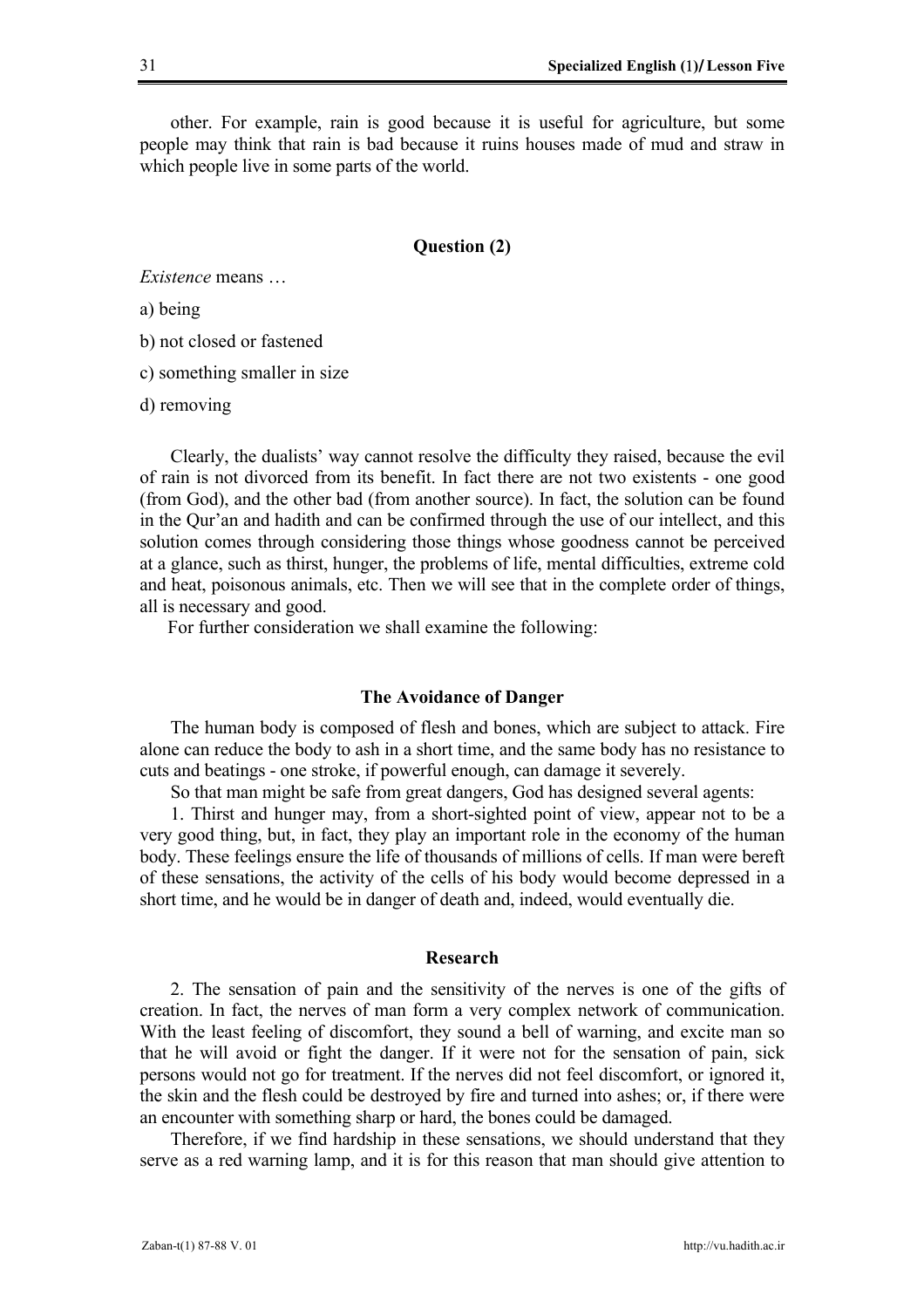the continuation of his existence and his safety, so that he may seek the patch of health and continue his life.

# **Note**

# **قیدهای ربطی (Adverbs Conjunctive (**

(ادامۀ بحث جلسۀ پیشین) در جلسۀ پیشین با نقش قیدهای ربطی در ارتباط دادن دو یا چند جمله و تشکیل جملات مرکب آشنا شدیم. אکنون مهمترین אین قیود و عملکرد هر کدאم رא به صورت خلاصه ذکر میکنیم:

| <b>Function</b>     | <b>Conjunctive Adverbs</b>           |  |
|---------------------|--------------------------------------|--|
| Addition $(\infty)$ | moreover, in addition, besides       |  |
| (شرط) Condition     | otherwise                            |  |
| (پذیرش) Concession  | however, still, nevertheless         |  |
| (نتيجه) Result      | therefore, consequently, accordingly |  |

نمونههایی از متن درس (عبارت کامل هر نمونه را میتوانید در متن درس مشاهده کنید.)

**Moreover**, they were mistaken in dividing creation into two compartments - good and evil.

**However**, they were unaware that in this belief they were guilty of the polytheism mentioned in the previous chapter.

**Therefore**, if we find hardship in these sensations, we should understand that they serve as a red warning lamp.

# **New Words and Expressions**

| <b>Vocabulary</b> | <b>Meaning</b> | Synonym       |
|-------------------|----------------|---------------|
| Imperfection (n)  | عيب، نقص       | Not complete  |
| Insufficiency (n) | نقصان          | Imperfection  |
| Guilty (adj.)     | گناهکار، مجرم  | Sinner        |
| to mention $(v)$  | ذكر كردن       | to say        |
| Previous (adj.)   | ييشين          | <b>Before</b> |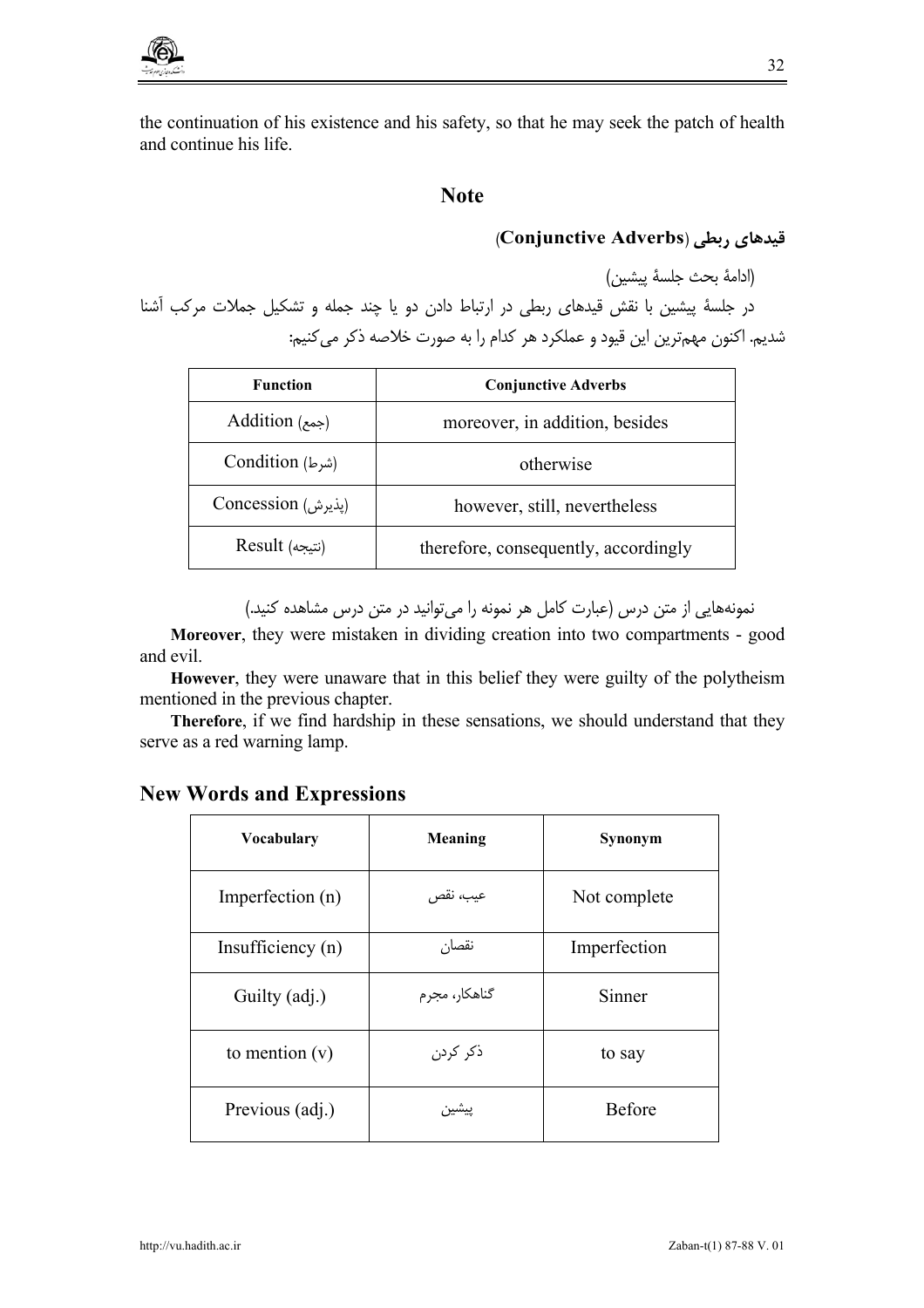| Chapter $(n)$                      | بخش، جزء                  | Section, Part                       |
|------------------------------------|---------------------------|-------------------------------------|
| Moreover (adv.)                    | علاوه بر این              | In addition to                      |
| to mistake $(v)$                   | اشتباه كردن               | to do wrong                         |
| Compartment (n)                    | بخش                       | Part, Section                       |
| Entire (adj.)                      | سراسر                     | Whole, Complete                     |
| Existence (n)                      | هستي، وجود                | <b>Being</b>                        |
| to call $(v)$                      | ناميدن                    | to name                             |
| Distinct from (adj.)               | متمايز از                 | Far from                            |
| Thereby (adv.)                     | در نتيجه                  | As a result, In<br>conclusion       |
| to come to the<br>conclusion $(v)$ | به نتيجه رسيدن            | to conclude                         |
| to pose $(v)$                      | مطرح كردن                 | to present, to offer,<br>to suggest |
| In fact                            | در حقیقت                  | Indeed                              |
| Aspect $(n)$                       | بعد                       |                                     |
| to separate (v)                    | جدا كردن                  | to distinct                         |
| Straw (n)                          | کاه، گندم خشکشده          | Dried wheat                         |
| to raise $(v)$                     | مطرح كردن                 | to pose                             |
| to divorce $(v)$                   | جدا کردن چیزی از چیز دیگر | to separate sth from<br>sth         |
| Benefit (n)                        | نعمت                      | Favor                               |
| to confirm $(v)$                   | تأكيد كردن                | to emphasize, to<br>affirm          |
| Intellect $(n)$                    | هوش، استعداد، عقل         | Wisdom, Reason                      |
| to perceive $(v)$                  | درک کردن                  | to understand                       |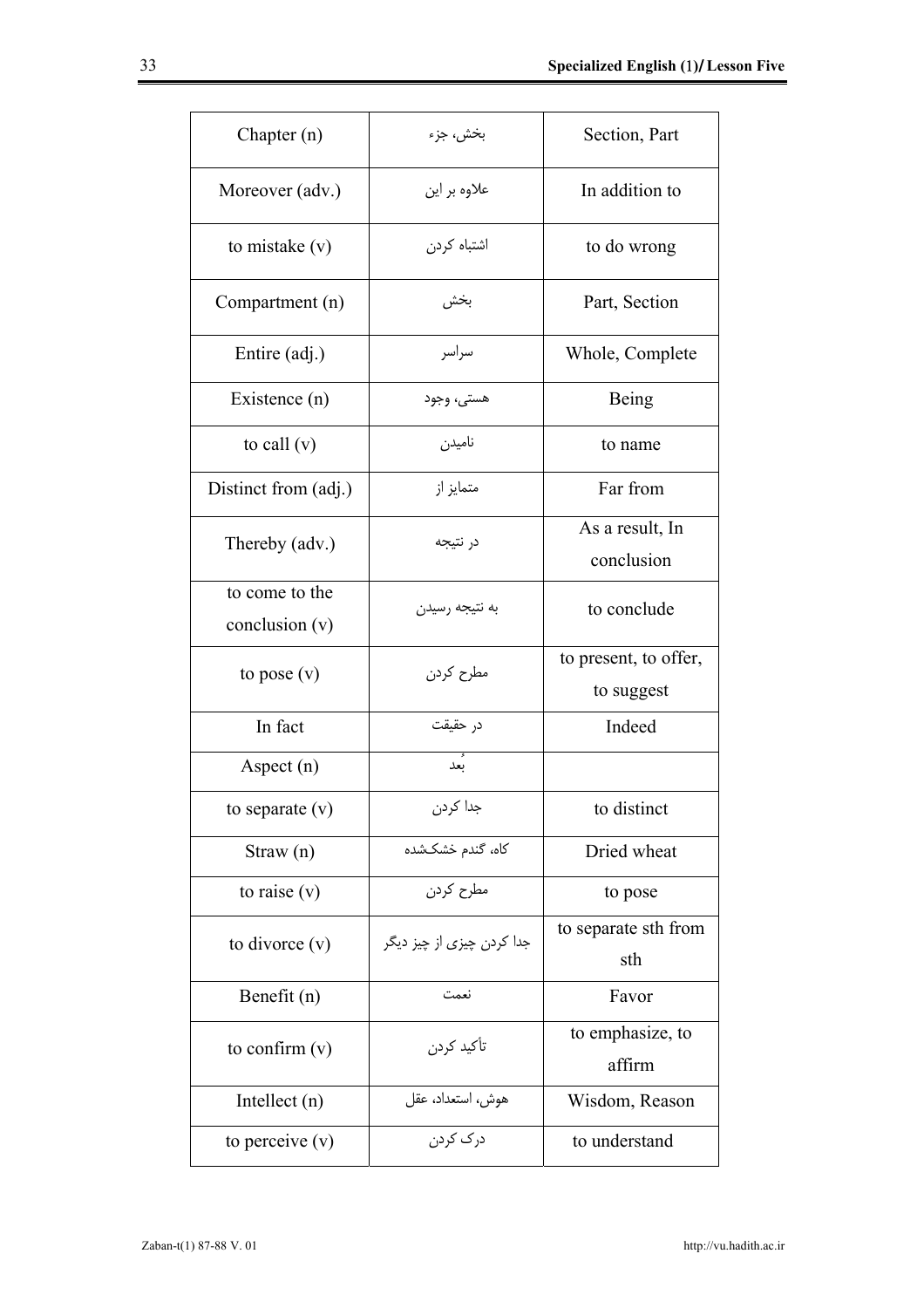| Extreme (n)      | نهايت              | High degree                           |
|------------------|--------------------|---------------------------------------|
| to examine $(v)$ | موشكافي كردن       | to look at carefully                  |
| to compose $(v)$ | تشكيل دادن         | to form                               |
| to attack $(v)$  | حمله كردن          |                                       |
| to reduce $(v)$  | تجزیه کردن         | to analyze                            |
| Ash $(n)$        | خاكستر             | Powder                                |
| Stroke (n)       | ضربه               | Beating, Clash                        |
| to damage $(v)$  | ضربه زدن           | to destroy, to ruin                   |
| So that          | به منظور این که    | In order to                           |
| Severely (adv.)  | به شدت             | Deeply                                |
| Safe (adj.)      | سالم               | Healthy                               |
| Danger (n)       | خطر                | Hurt, Harm                            |
| to design $(v)$  | طراحی کردن         | to program                            |
| Role(n)          | نقش، کارکرد        | Function                              |
| Agent $(n)$      | عنصر، عامل         | Factor                                |
| Feeling (n)      | أحساس              | Sensation                             |
| to ensure $(v)$  | تضمين دادن         | to make (sth)<br>certain              |
| Bereft (adj.)    | مأيوس              | Lack of, Deprived<br>of               |
| to depress $(v)$ | تحت فشار قرار دادن | to make weak, to<br>make under press. |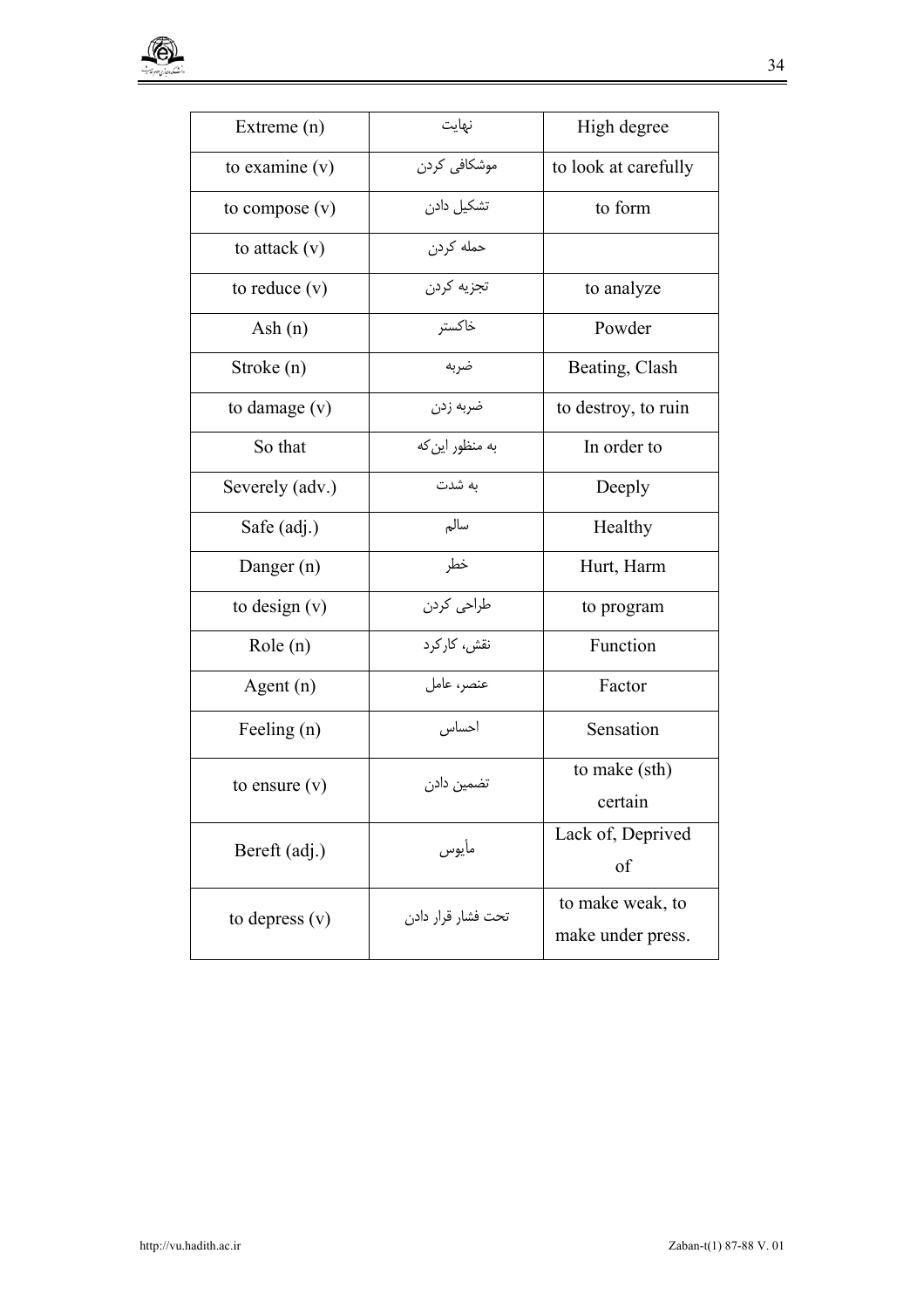# **Lesson Six**

## **Dualism and Monotheism**

## **Part Two**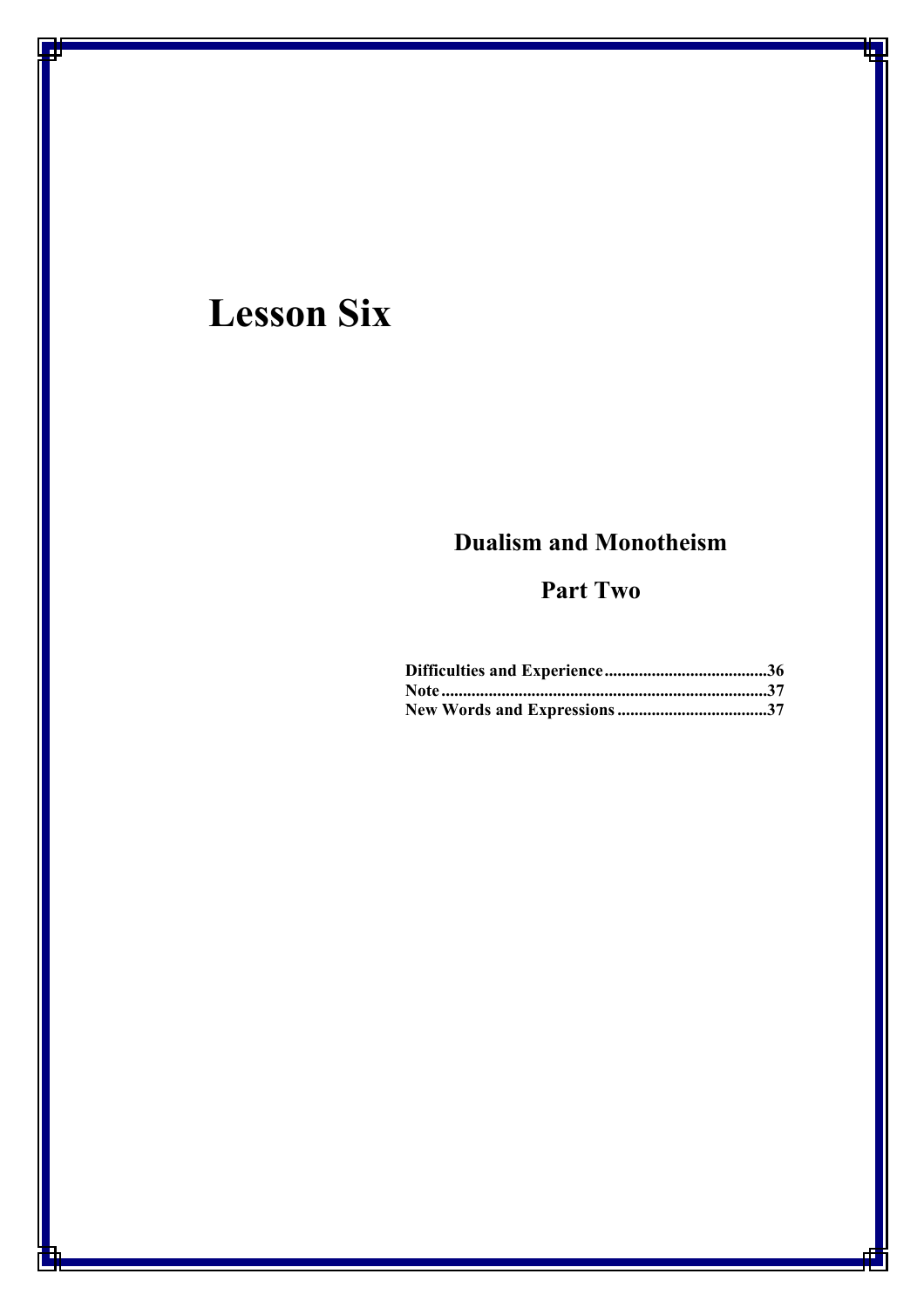#### **Difficulties and Experience**

Scientists say that the world of nature is the world of growth and perfection, and that these phenomena are connected with discomforts and difficulties, because hardship and difficulties give experience to the spirit and strengthen the substance of man. It is these discomforts that educate the spirit of man, for it is in the fire of difficulties that man is tried and strengthened and his soul matured. Man's perfection must be achieved through the breaking of his complacency, so that he may find a way through from his inner experience to the outside world.

Great men are those who have met with many ups and downs in their lives and experienced many trials and tribulations. As long as sandal-wood is not burnt it cannot release its fragrance.

#### **Question (1)**

*Trial* means …

a) examination

b) position

c) arrangement

d) situation

Napoleon said that hardships and privations awaken and lend experience to man's intelligence. Difficulties and the bitterness of life are factors that awaken man's dormant potential. Through them man can increase his achievements in the material, spiritual and intellectual domains.

The reason that most great men are seen to come from poor circumstances is that the poor have to fight against the difficulties of life and this causes them to strengthen their intelligence.

The history of science and civilization shows that progress in these fields is accompanied by difficulties and hardships. Such discomforts lead us to search for a solution, and then move us to find a more favorable situation. Therefore, those who are ignorant of the true reason why we experience hardships and discomforts and thereby consider them to be evil are mistaken.

**Question (2)**

*Hardship* means …

a) difficulty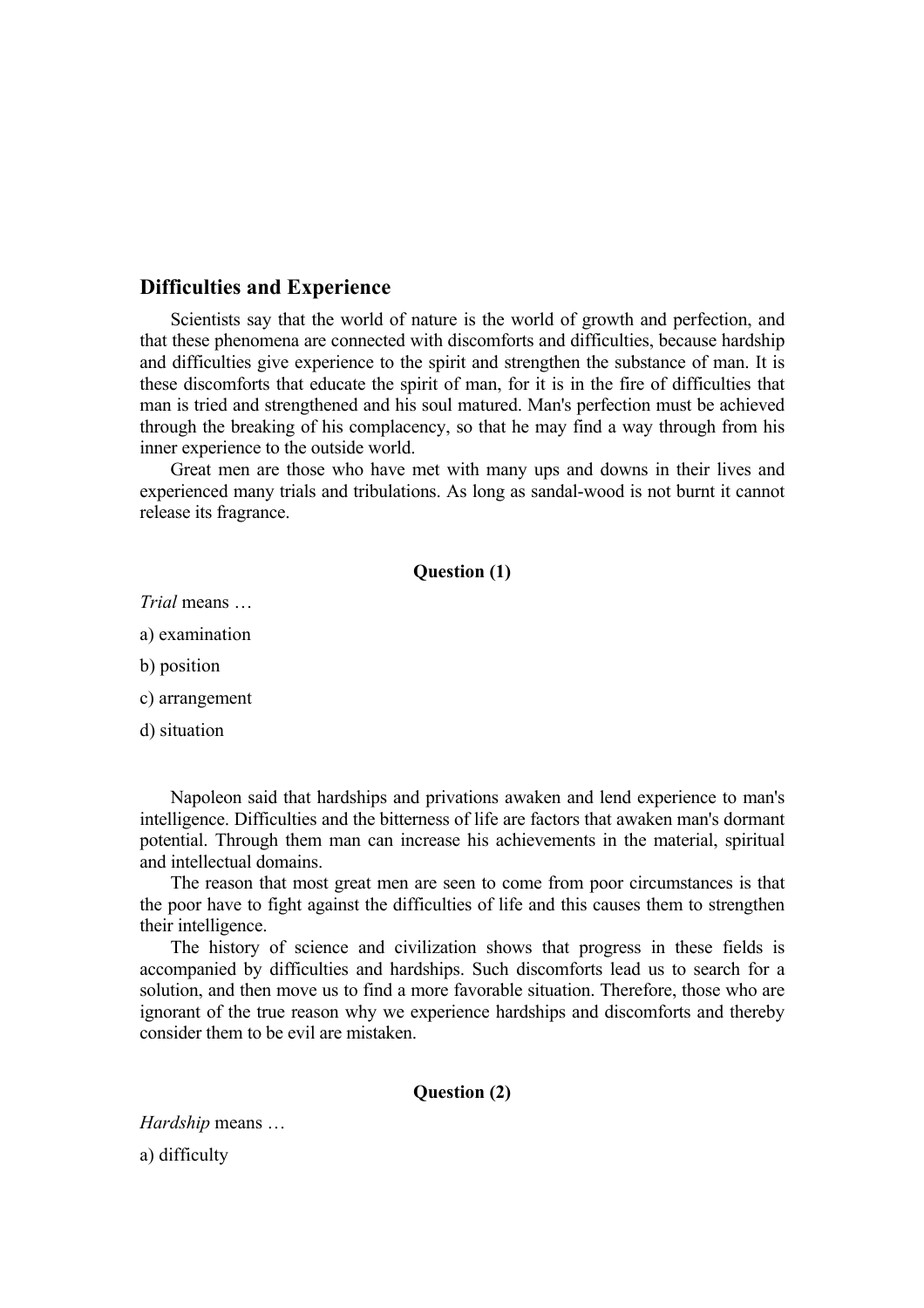b) danger

c) arrangement

d) gesture

#### **Note**

#### علائم سجاوندی **(Punctuation(**

در جلسات پیشین گفته شد که یک گونه از ترکیب دو یا چند جمله، با استفاده از علائم سجاوندی است. اکنون بر این نکته تأکید می شود که نقش این علامتها در فهم دقیق عبارات بسیار مهم است و توجه به معنای هر کدام و قیدها و عبارتهای ربطی پیش و پس از آنها، از جمله کلیدهای درک متون انگلیسی است. به این نمونه توجه کنید:

Ali was sick**;** he didn't come to school.

معنای این جمله این گونه است: علی مریض بود، بنا بر این به مدرسه نیامد. با وجود אینکه پس אز **نقطه ویرگول**، هیچ قیدی نیامده אست אما در ترجمه، معنای «بنا بر אین» رא که یک قید ربطی است میآوریم.

همین جمله را به صورت زیر هم میتوان نوشت:

Ali was sick**; therefore** he didn't come to school.

علی مریض بود، بنا بر این به مدرسه نیامد.

قید therefore، که پس אز **نقطه ویرگول** آمده אست، به معنای نتیجهگیری אز جملۀ پیش אز خود אست. در همین جمله אگر به جای **نقطه ویرگول** אز **ویرگول** אستفاده کنیم، آوردن قید so در جملۀ دوم ضروری אست:

Ali was sick**, so** he didn't come to school.

علی مریض بود، بنا بر אین به مدرسه نیامد. ملاحظه می شود که با تغییر علائم سجاوندی در جمله و برای این که معنای جمله ثابت بماند، چگونگی استفاده از قیدها نیز تغییر می کند.

نمونههایی از متن درس:

It is these discomforts that educate the spirit of man*, for* it is in the fire of difficulties that man is tried and strengthened and his soul matured.

**نکته:** کلمۀ ربطی for در אبتدאی جمله و پس אز ویرگول، به معنای because אست. (אین کاربرد برאی for کاربردی شایع است.)

## **New Words and Expressions**

| <b>Vocabulary</b> | <b>Meaning</b> | Synonym                                       |
|-------------------|----------------|-----------------------------------------------|
| to grow up $(v)$  | رشد کردن       |                                               |
| Perfection (n)    | كمال           | The state of being<br>complete and correct in |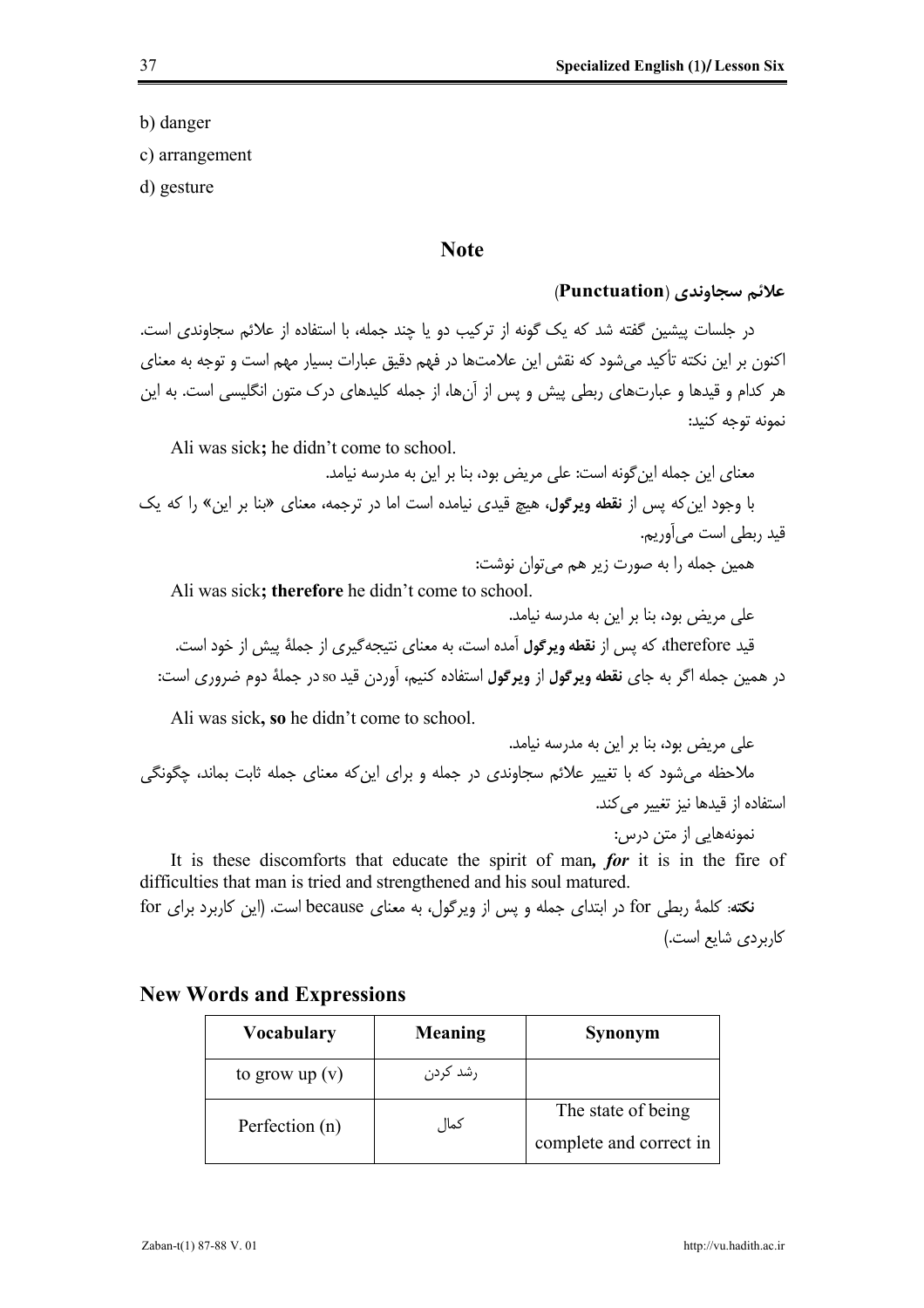|                     |                | every way               |
|---------------------|----------------|-------------------------|
| Phenomenon (n)      | پديده          |                         |
| to connect $(v)$    | مرتبط شدن      | to relate, to deal with |
| Discomfort (n)      | ناراحتی، سختی  | Difficulty              |
| Hardship (n)        | سختی           | Difficulty              |
| Spirit (n)          | روح            | Soul                    |
| to strengthen $(v)$ | قوي كردن       | to make strong          |
| Substance (n)       | جوهره          | Essence                 |
| to try $(v)$        | آزمایش کردن    |                         |
| to mature $(v)$     | به بلوغ رسیدن  |                         |
| to achieve (v)      | دست يافتن      | to obtain, to gain      |
| Complacency (n)     | خوشحالى        | Satisfaction            |
| Inner $(adj.)$      | درونى          |                         |
| Ups and downs       | فراز و نشيبها  |                         |
| Trial (n)           | محاكمه، امتحان | Trouble                 |
| Tribulation (n)     | مصيبت، بلا     | Great discomfort,       |
|                     |                | Great difficult         |
| to burn $(v)$       | سوختن          |                         |
| to release $(v)$    | آزاد کردن      | to set free             |
| Fragrance (n)       | عطر، بوی خوش   | Pleasant smell,         |
|                     |                | Perfume                 |
| Privation (n)       | نياز، احتياج   | Lacking of, Poverty     |
| Intelligence (n)    | عقل، حكمت      | Wisdom, Reason          |
| Bitterness (n)      | تلخى           |                         |
| Dormant (adj.)      | موقت، نهفته    | Temporary               |
| Potential (n)       | پتانسیل        | Ability                 |
| Through (adv.)      | به وسيلهٔ      | By                      |
| to increase $(v)$   | افزایش دادن    | to make more, to add    |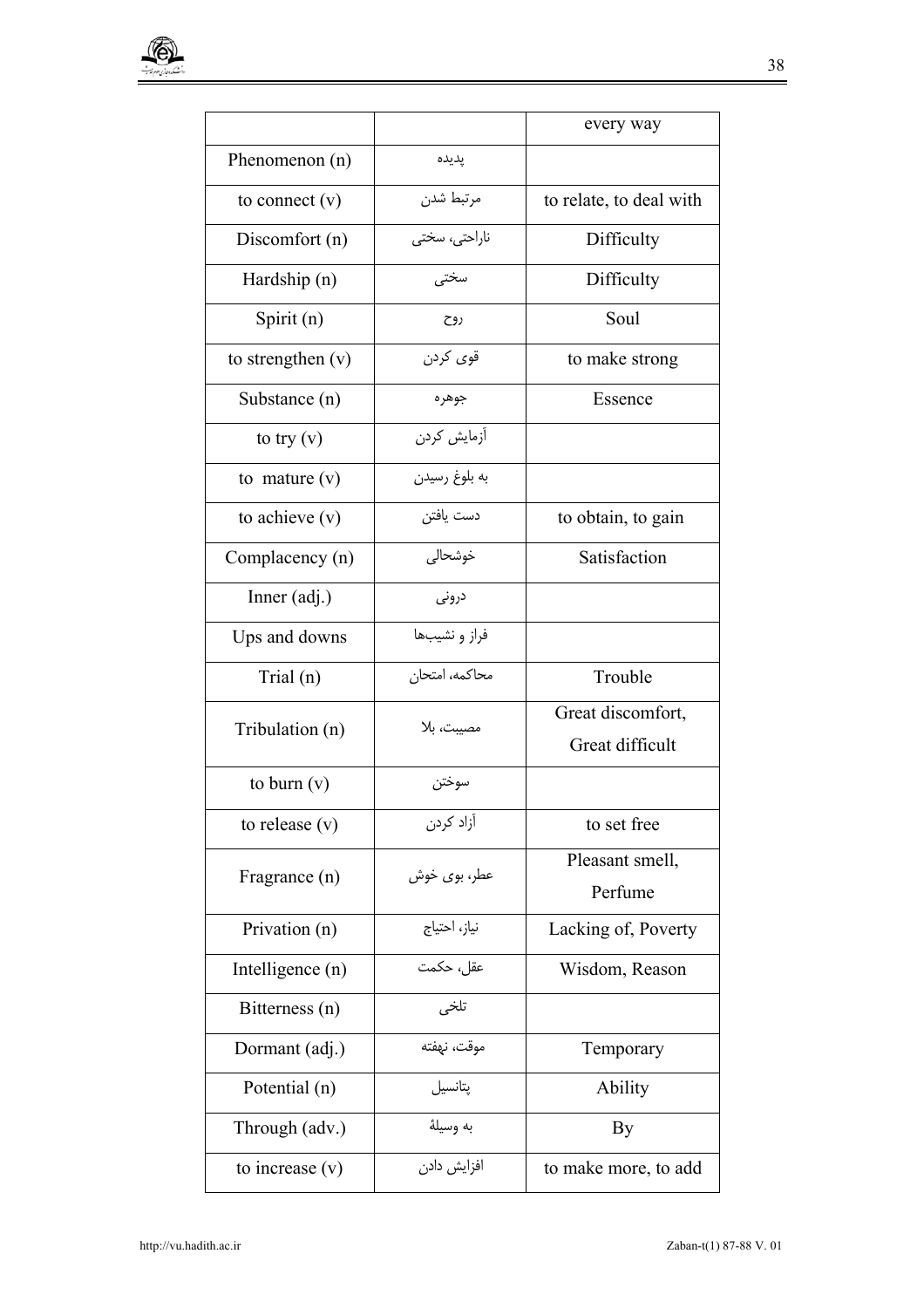| Achievement (n)      | دستاورد، موفقیت      | <b>Success</b>          |
|----------------------|----------------------|-------------------------|
| Domain (n)           | حوزه، گستره          | Field                   |
| Circumstance (n)     | حادثه                | Accident                |
| Poor (adj.)          | فقير                 | Deprived                |
| Civilization (n)     | تمدن                 | Society, Culture        |
| to accompany $(v)$   | همراه شدن، ترکیب شدن | to be with              |
| Progress (n)         | پيشرفت               | Development             |
| to lead $(v)$        | راهنمایی کردن        | to guide                |
| to search $(v)$      | جستجو كردن           | to find out             |
| Solution (n)         | راہ حل               | Answer                  |
| to move $(v)$        | تحریک کردن           | to encourage, to arouse |
| Favorable (adj.)     | مطلوب                | Suitable                |
| Criterion (n)        | معیار، ملاک          | Standard                |
| Shortsightedness (n) | كوتەنظرى             | Simple mind             |
| Erroneous (adj.)     | نادرست، غلط          | Incorrect               |
| Assumption (n)       | فرض، تصور            | Supposition,            |
|                      |                      | Imagination             |
| Contrary (adj.)      | مخالف، متضاد         | Apposite                |
| Scholar (n)          | دانشمند، عالم، محقق  | Thinker, Wise person    |
| Disadvantage (n)     | ضرر                  | Loss                    |
| to squash $(v)$      | له کردن              | to crush                |
| Measure (n)          | معيار                | Criterion               |
| Judgment (n)         | قضاوت                |                         |
| Conclusion (n)       | نتيجه                | Result                  |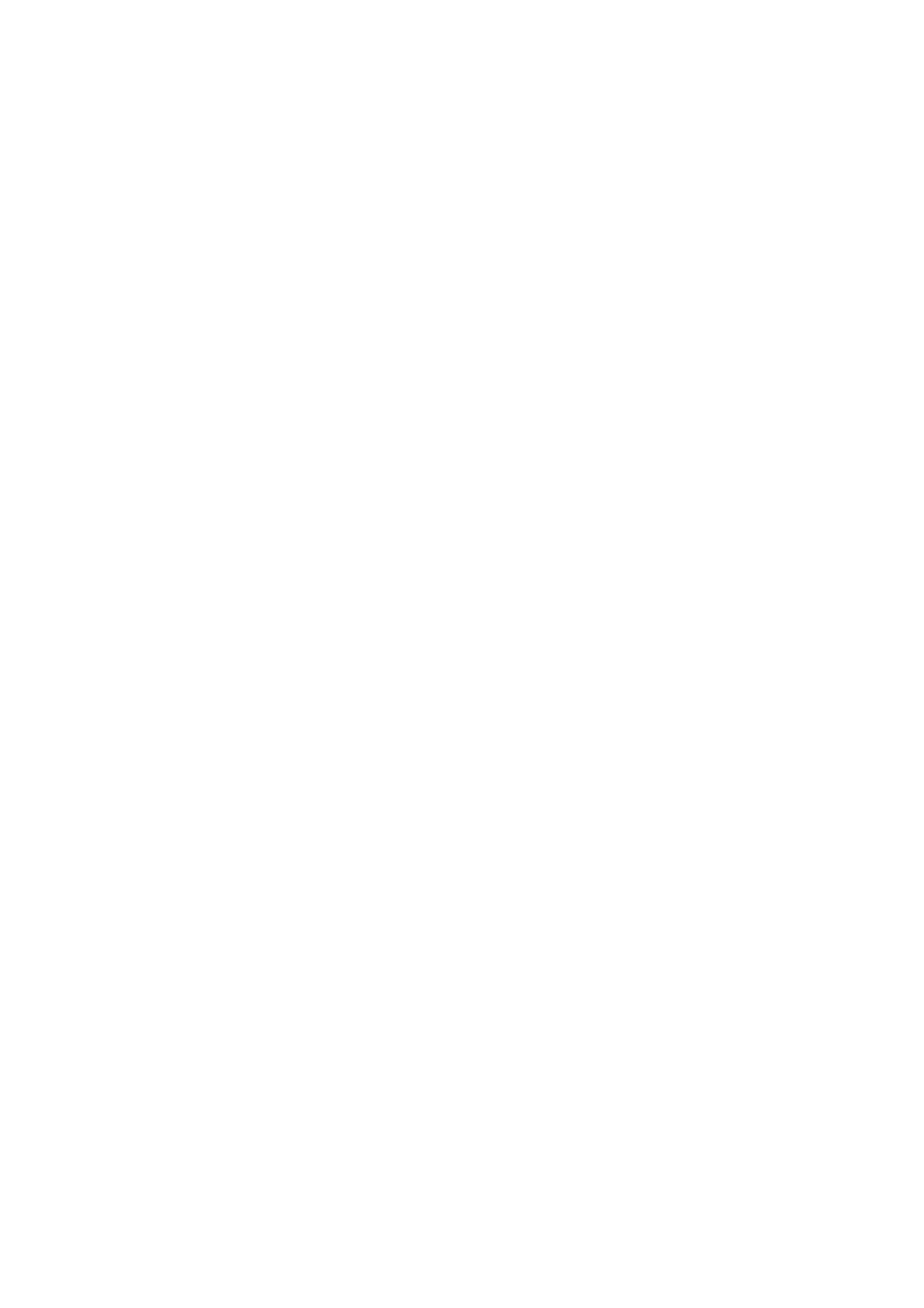# **Lesson Seven**

## **Dualism and Monotheism**

## **Part Three**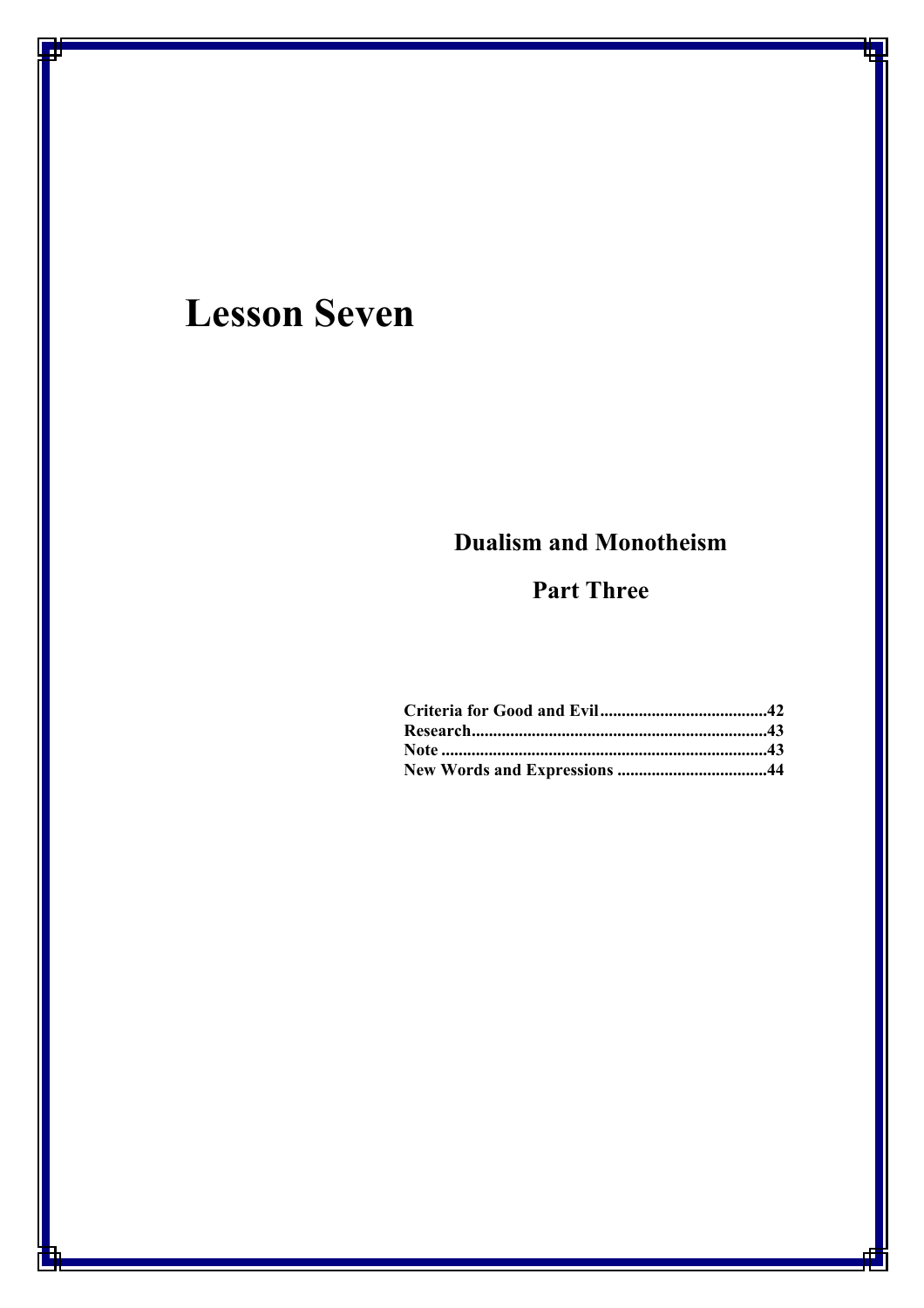### **Criteria for Good and Evil**

The error of the ancient Iranians who considered extremes of heat and cold and poisonous animals to be evil lay in their taking their own physical environment as the criterion of good and bad for all the things of this world. The fact remains that benefit and harm cannot be the criterion for the good and the evil in things; rather, we must see what role everything plays in the total system of creation.

This same heat and cold, which, according to their shortsightedness and their erroneous assumptions, are bad, are, on the contrary, in the view of the scholar of natural sciences who looks at the world as a unit, really a benefit, and their existence is a necessity for the growth of plants, animals and men.

Those who use their own benefit and disadvantage as the criteria for good and evil in the world can be compared with the ant who might consider that man is of no use except to squash ants under his foot, or that aero planes and cars, having no use for him, were therefore totally useless and harmful.

If ants think this about man and his inventions, are they correct? Where does their error lie? Is it not because they have considered only their own situation and what is connected with themselves as the measure of good and evil?

Again, we may make a comparison with those who are new to tropical coasts and consider the excessive humidity which causes them to sweat and suffer the resultant discomforts to be only a negative phenomenon preventing people from continuing their normal lives. Is this judgment correct?

#### **Question (1)**

What is the meaning of *Judgment*?

a) an official legal decision

b) the offence of breaking

c) not true

d) the possibility of harm or death to someone

We know, in fact, that water-vapor rises up with a wind that comes from the seacoast and bring water to dry and hot areas remote from the sea, those bringing new life to thirsty trees and moderating the intense heat, so as to enable millions of people to live in those areas.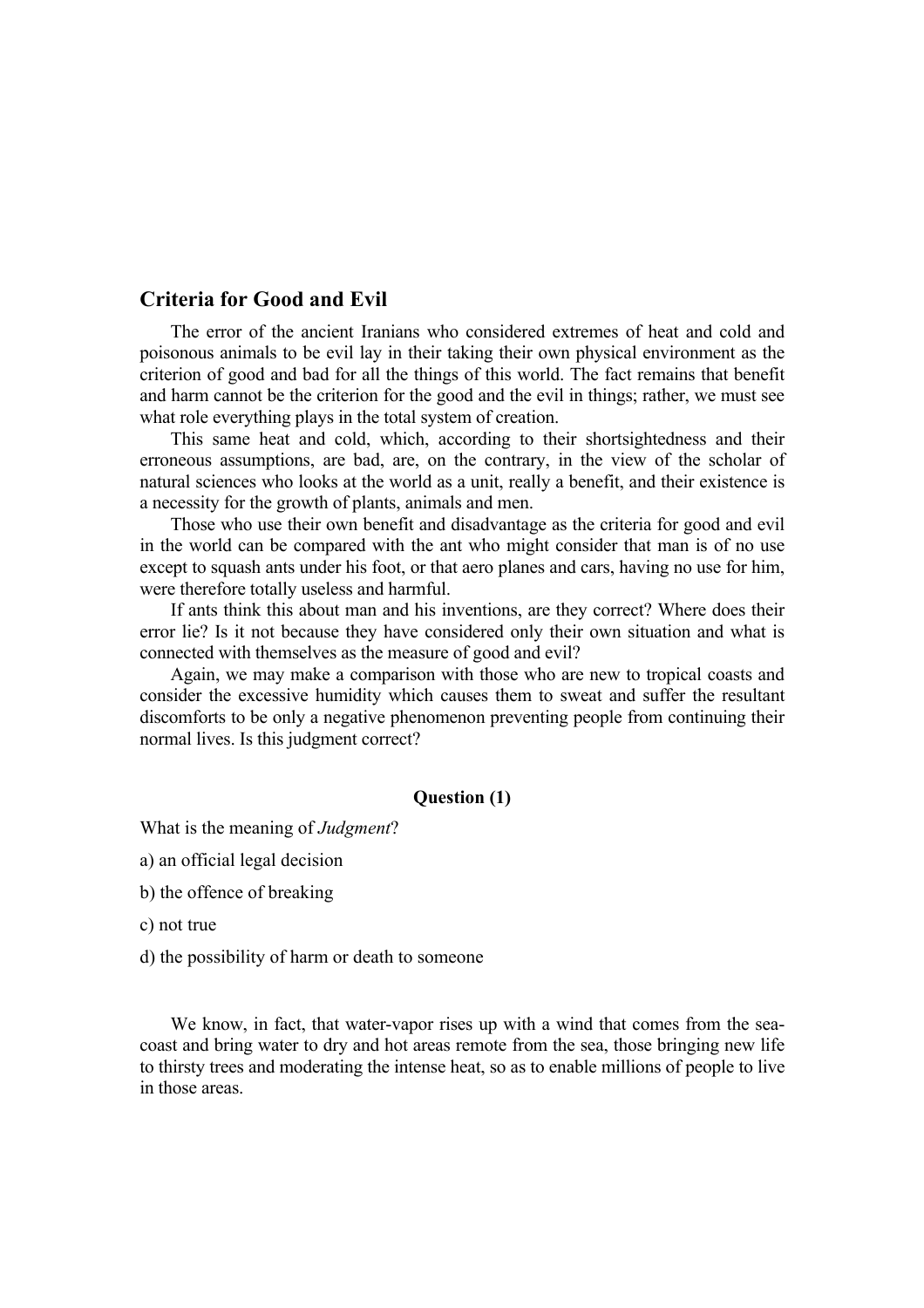#### **Research**

The mistake in this way of thinking is that those who were on the coast considered only their own situation and ignored the arrangement of existence as a whole. Regarding what we have said, we reach the conclusion that one must not assume from a cursory glance that things are useless, but that one must try to understand the effects of creation as a part of one complete system, not only in the present but also connected with the past and the future. Only then can one be in a position to judge.

**Note**

#### **(Type of sentences)**جملات אنوאع

(ادامۀ بحث جلسات گذشته)

#### **جملات پیچیده (Sentences Complex(**

جملههای پیچیده به جملههایی گفته می شود که شامل یک جملۀ پایه (main/principle sentence) و یک یا چند جملۀ پیرو (subordinate clause) هستند.<sup>٤</sup> جملۀ پیرو دارای نهاد و گزاره است و با کلمهای که این جمله را به جملۀ پایه ارتباط می دهد آغاز می شود. جملۀ پیرو به وسیلۀ ضمایر موصولی ,where, when, that , : which, who به جملۀ پایه متصل می شود؛  $^{\circ}$  مثال:

He said **that** he would see me.

This is the man **who** teaches English.

جملۀ پیرو می تواند به صورتهای قیدی، وصفی یا اسمی با جملۀ اصلی در ارتباط باشد؛ به عبارت دیگر میتواند وظیفۀ قید، صفت یا اسم را برای جملۀ اصلی ایفا کند. به حالتهای زیر توجه کنید:<sup>٦</sup>

**אلف) جملۀ قیدی (clause adverbial(:** جملۀ قیدی وظیفۀ قیدی دאرد و مانند یک قید میتوאند فعل، قید یا صفت دیگر را توصیف کند. این جملهها می توانند برای بیان زمان، مکان، چگونگی، اثر و نتیجه، تضاد، قصد، وسیله و آلت و علت و سبب אمری به کار روند؛ مثال:

.*4* جمله (*clause*(: مجموعۀ کلماتی אست که دאرאی مبتدא و خبر باشد و بتوאند در جملات مرکب صورت جملۀ پایه یا جملۀ پیرو را به خود بگیرد. جملۀ اصلی میتواند به تنهایی به کار رود ولی جملۀ پیرو به تنهایی به کار نمی,رود؛ مثال: *I came home when it began to rain.* 

l

جملۀ پیرو جملۀ پایه

عبارت (*phrase*(: ترکیبی אست אز دو یا چند کلمه که فاقد فعل خبری אست؛ مثال: به خانه برگشته *...home retuned Having*

با موهای بلند *hair long With*

فرق عبارت با جمله (*clause* (אین אست که، אولاً جمله دאرאی فعل אست و ثانیاً مفهوم عبارت ناقص و ناتمام אست אما مفهوم جمله کامل אست.

.*5* (یا به وسیلۀ حروف ربطی مانند *before ,since ,till ,for ,if ,after* (ر.ک: گرאمر کامل אنگلیسی، אحمد حسین مدیری، امیر کبیر، تهران، ۱۳۶۵، نوبت چهارم، فصل اول: جمله. همچنین برای تفصیل بحث ر.ک:

*Modern English, Marcella Frank, New York University, part II.* 

. برای تفصیل بحث در هر قسمت به دو منبع پیش گفته رجوع کنید. $\delta$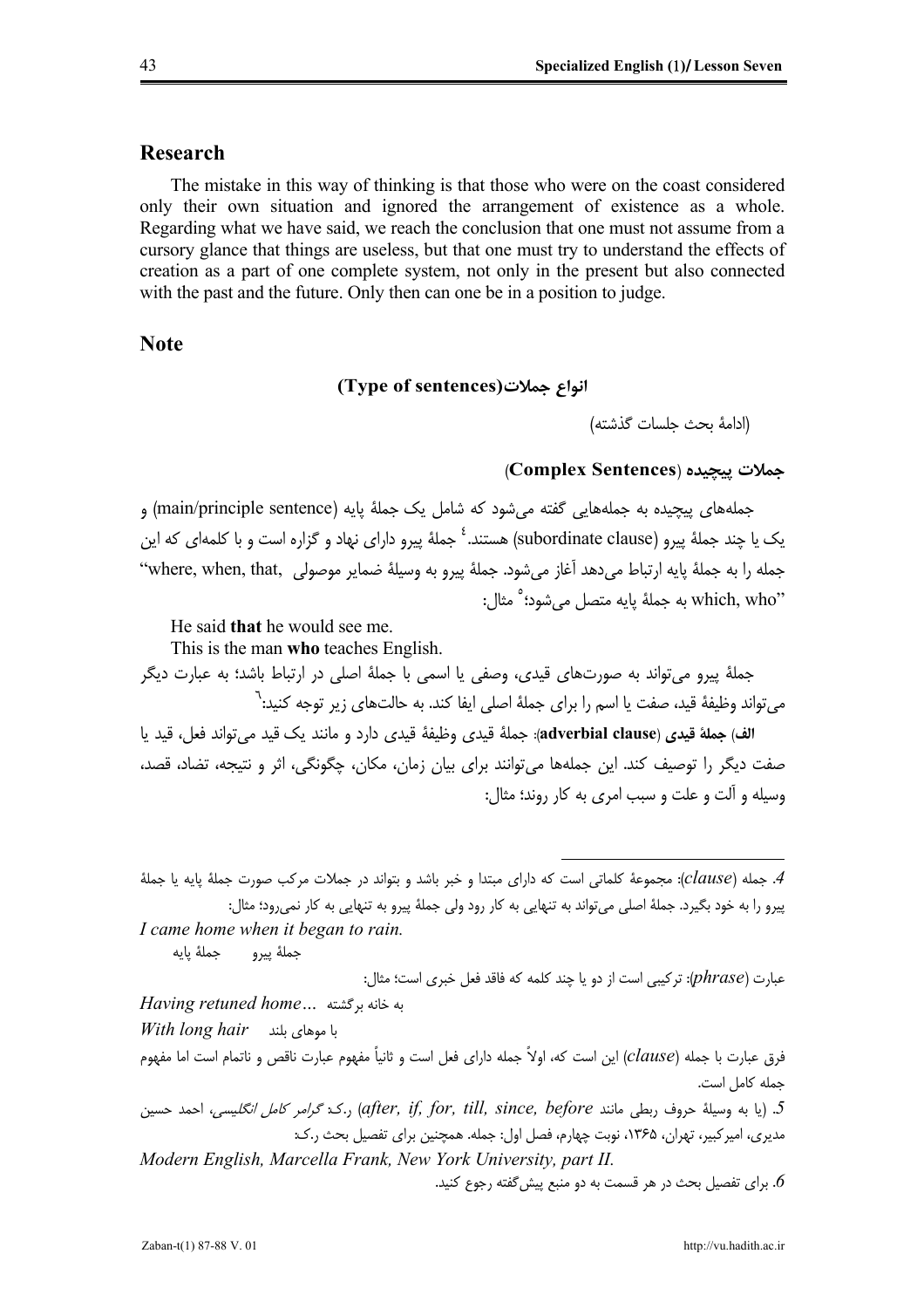Ali arranged the books **with care**. We succeeded in spite of their discouraging. All classes were canceled **because the weather was bad**.

مثالی از متن درس:

مثالی از متن درس:

It must have a founder and a creator, because this marvelous order and harmony cannot be the result of an aimless accident.

**ب) جملۀ وصفی (clause adjective(**: جملۀ وصفی وظیفۀ صفت رא אنجام میدهد؛ یعنی میتوאند אسم یا ضمیری را توصیف کند؛ مثال:

He is the man who is my English teacher.

He **who shakes** falls.

Children **who are under twelve years** must be accompanied by their parents.

This springs from this pure nature which seeks the original cause and source so as to worship it.

**ج) جملات אسمی (clause noun(؛** אینگونه جملات وظیفۀ אسم ﴿فاعل، مفعول و ...﴾ رא אنجام می دهند؛

مثال:

I was interested **in what he told me**.

I can't understand **why such a thing did**.

The text says to us why man leaves the worship of one God.

| <b>New Words and Expressions</b> |  |  |  |  |
|----------------------------------|--|--|--|--|
|----------------------------------|--|--|--|--|

| <b>Vocabulary</b> | <b>Meaning</b> | Synonym        |
|-------------------|----------------|----------------|
| Error (n)         | اشتباه         | Mistake; Wrong |
| Ancient (adj.)    | قدیمی، باستانی | Old            |
| Environment (n)   | محيط           | Surroundings   |
| to remain $(v)$   | باقى ماندن     | to stay        |
| Rather (adv.)     | بیش از این     | More           |
| Total (n)         | مجموع          | Whole          |
| to see $(v)$      | فكر كردن       | to ponder      |
| On the contrary   | بر عکس         | Oppositely     |
| to compare $(v)$  | مقايسه كردن    | to contrast    |
| Ant $(n)$         | مور چه         |                |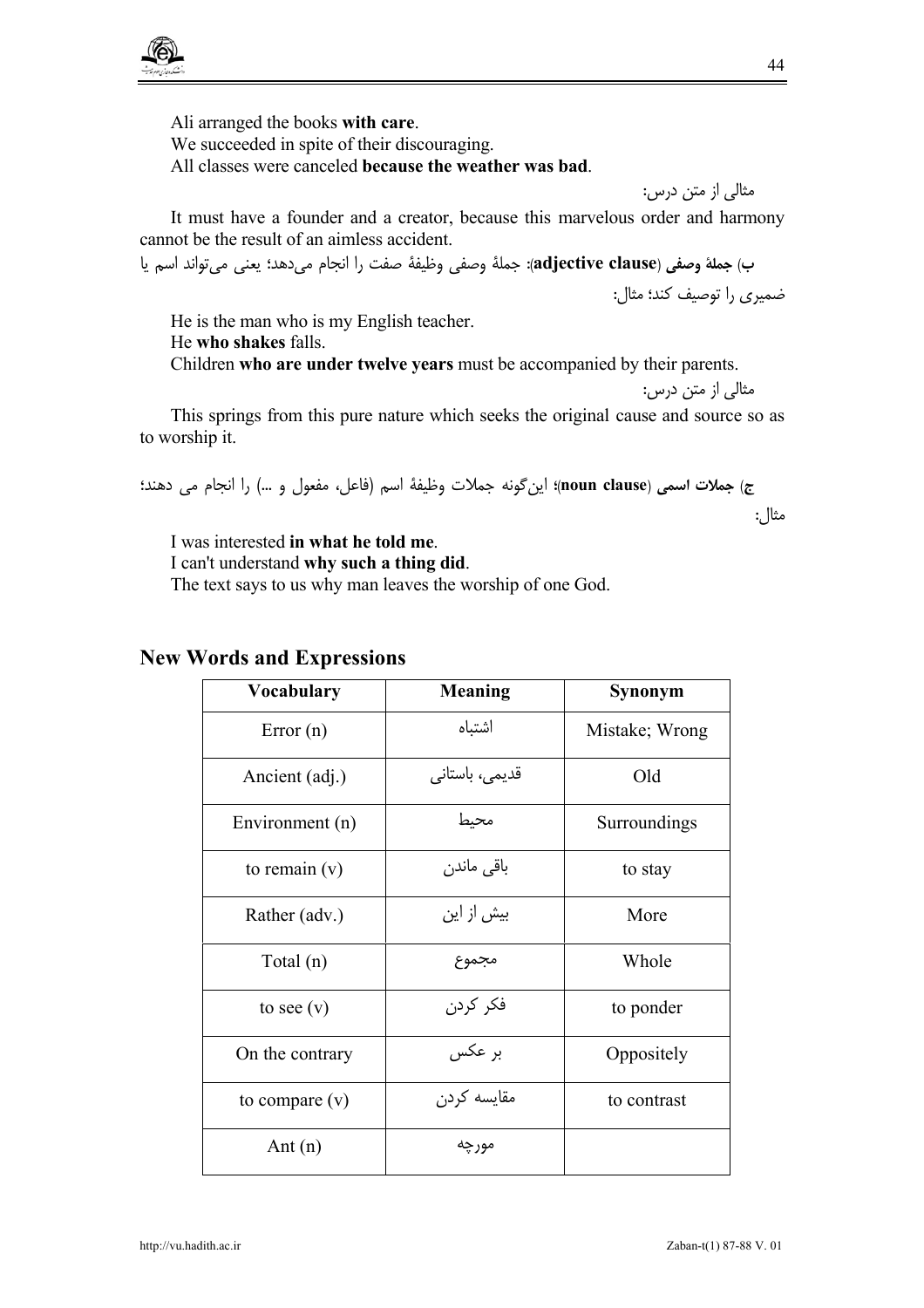| to squash $(v)$   | له کردن       | to crash                       |
|-------------------|---------------|--------------------------------|
| Harmful (adj.)    | مضر           | Injurious Adverse              |
| Measure (n)       | اندازه        | Size                           |
| Connection (n)    | ارتباط        | Relationship,<br>Communication |
| Tropical coasts   | نواحی گرمسیری |                                |
| Excessive (adj.)  | عالى          | With high degree               |
| Humidity (n)      | رطوبت         | At wet                         |
| to sweat $(v)$    | عرق كردن      | to perspire                    |
| to suffer $(v)$   | رنج بردن      | to tolerate                    |
| Resultant (adj.)  | حاصل، نتيجه   | Outcome                        |
| to prevent $(v)$  | محدود كردن    | to stop                        |
| Water-vapor       | بخار آب       |                                |
| to rise up $(v)$  | بلند شدن      | to stand up                    |
| Sea coast         | ساحل دريا     | Beach                          |
| to moderate $(v)$ | معتدل کردن    |                                |
| Intense (adj.)    | بسيار زياد    | Very high                      |
| to enable $(v)$   | قادر ساختن    | to make able                   |
| Area (n)          | منطقه         | Region                         |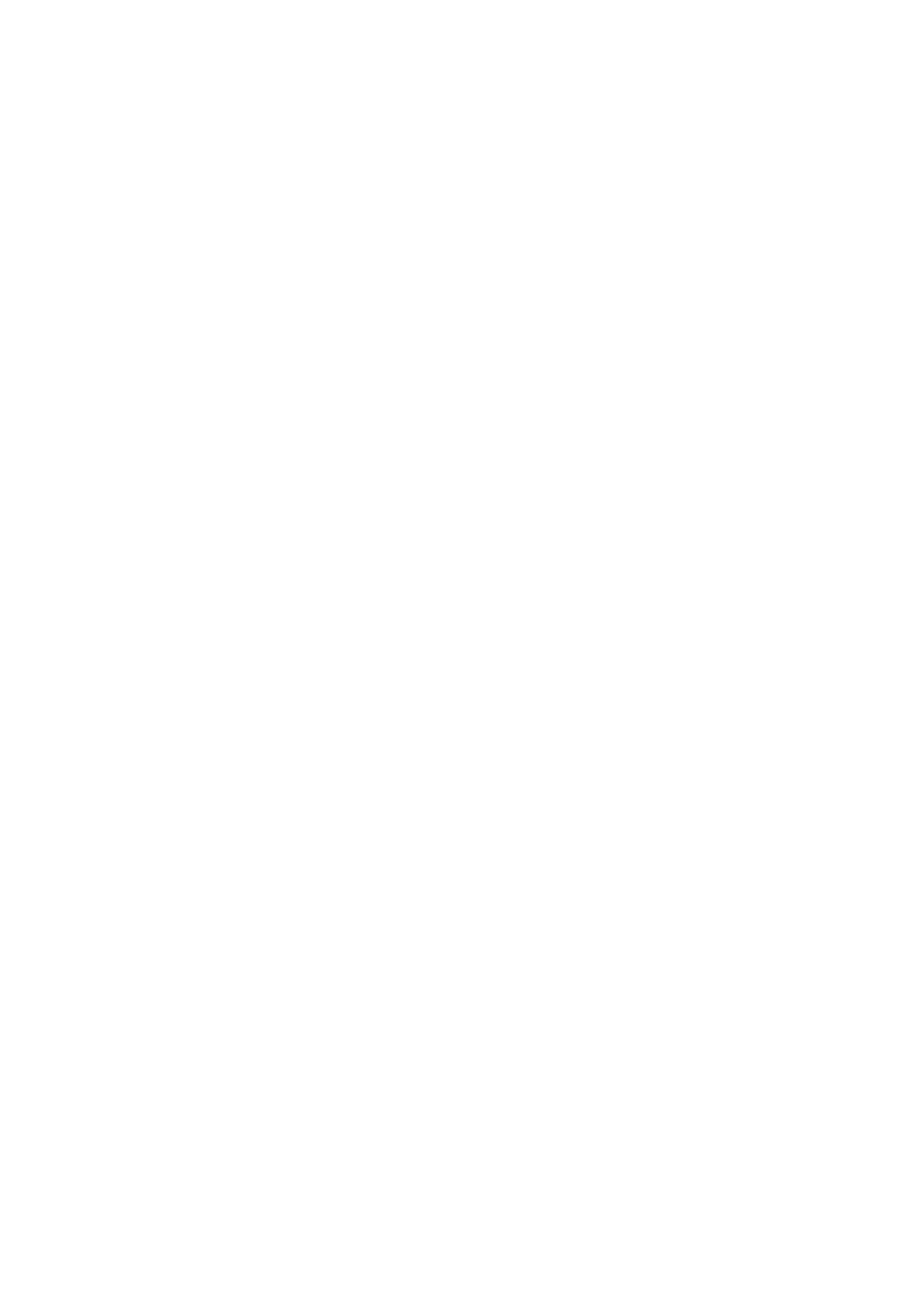# **Lesson Eight**

# **QURAN-E-MAJID**

## Part one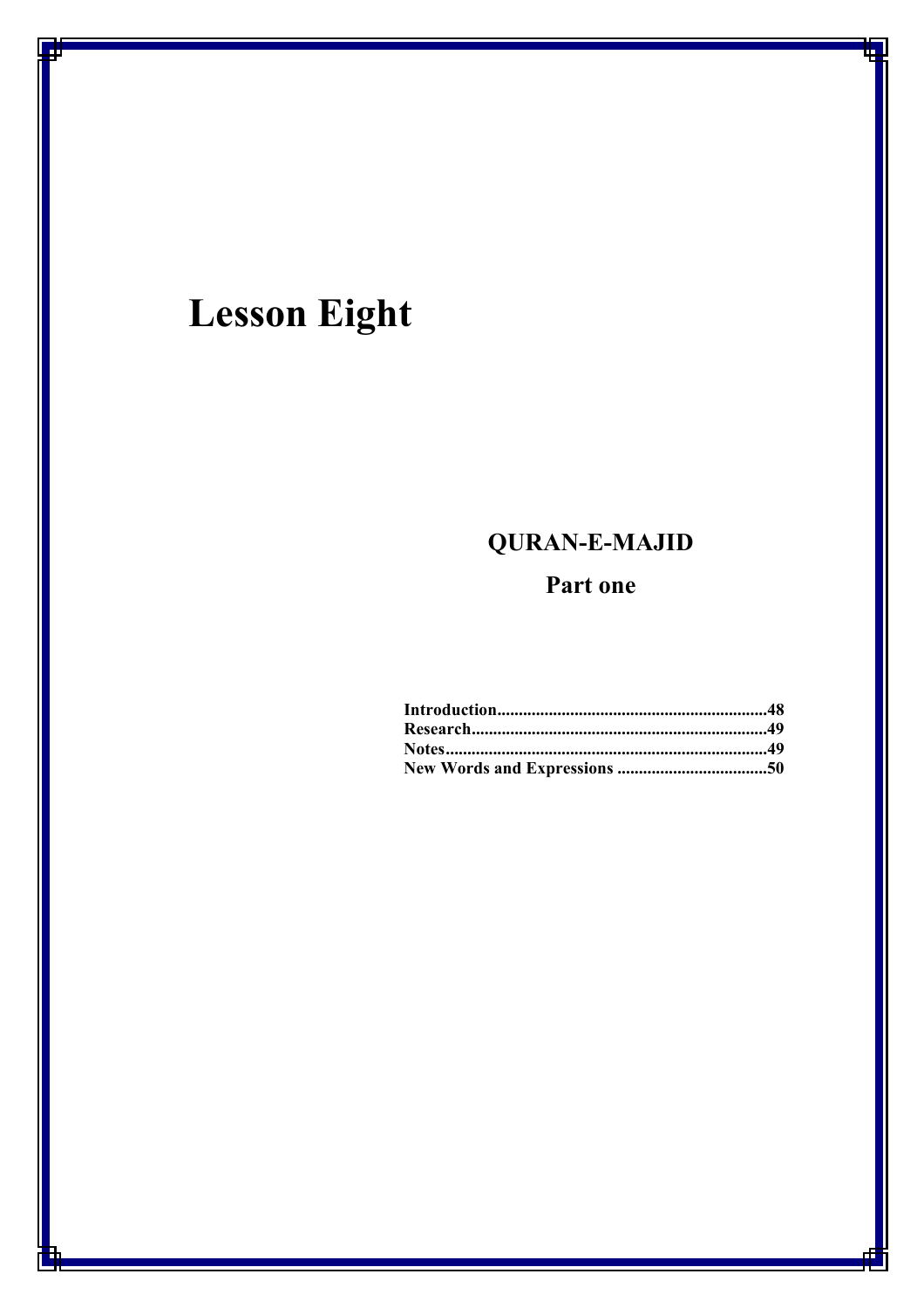#### **Introduction**

The Quran-e-Majid or the Glorious Quran is the Word of Allah as revealed to His Prophet, Muhammad (Peace be on him and his descendants).

From the time of its revelation till today, people have tried to cast doubts about the Divinity of the Holy Quran, but they have not succeeded because of its inherent Truth. The Book itself gives guidance and wisdom; it has a lot of good to offer to humanity. Every right-minded reader can derive a lot of benefit from it.

The Book of Allah constantly appeals to one to think, ponder and understand and forbids one to drown one's reason or believe blindly. About 750 million Muslims believe in it, live and die by it.

#### **Question (1)**

*Ponder* means

| a) Careful | b) Duty  |
|------------|----------|
| c) Think   | d) Aware |

To every prophet, Allah gave some miracle, but gone are the Prophets and their miracles. The Holy Prophet Muhammad is the last Prophet and Allah gave him an unperishable miracle, and that miracle is the Holy Quran.

The Kalam-e-Allah is a wonderful piece of poetry and Arabic Literature, full of wisdom and guidance. On reading it one is at once convinced that it is the Word of Allah, for no man can write such perfect guidance on so many subjects.

The Holy Quran says that no man will be able to forge even a part of it and that no corruption shall touch it from any side. It is a miracle that the Holy Quran has remained unchanged and unaltered during all these 1400 years and it shall remain so till the Day of Resurrection, for Allah has taken it on Himself to protect it.

The Book of Allah is like an ocean. The less earned, like children, collect pebbles and shells from its shores. The scholars and thinkers, like pearl divers, bring out from it the highest philosophy, wisdom and rules of a perfect way of living.

#### **Question (2)**

*Unperishable miracle* means …

| a) Immortal miracle |  |
|---------------------|--|
|                     |  |

b) Everlasting miracle c) Forever miracle d) all of the above

In order to understand the Glorious Quran, it is necessary to know the lives of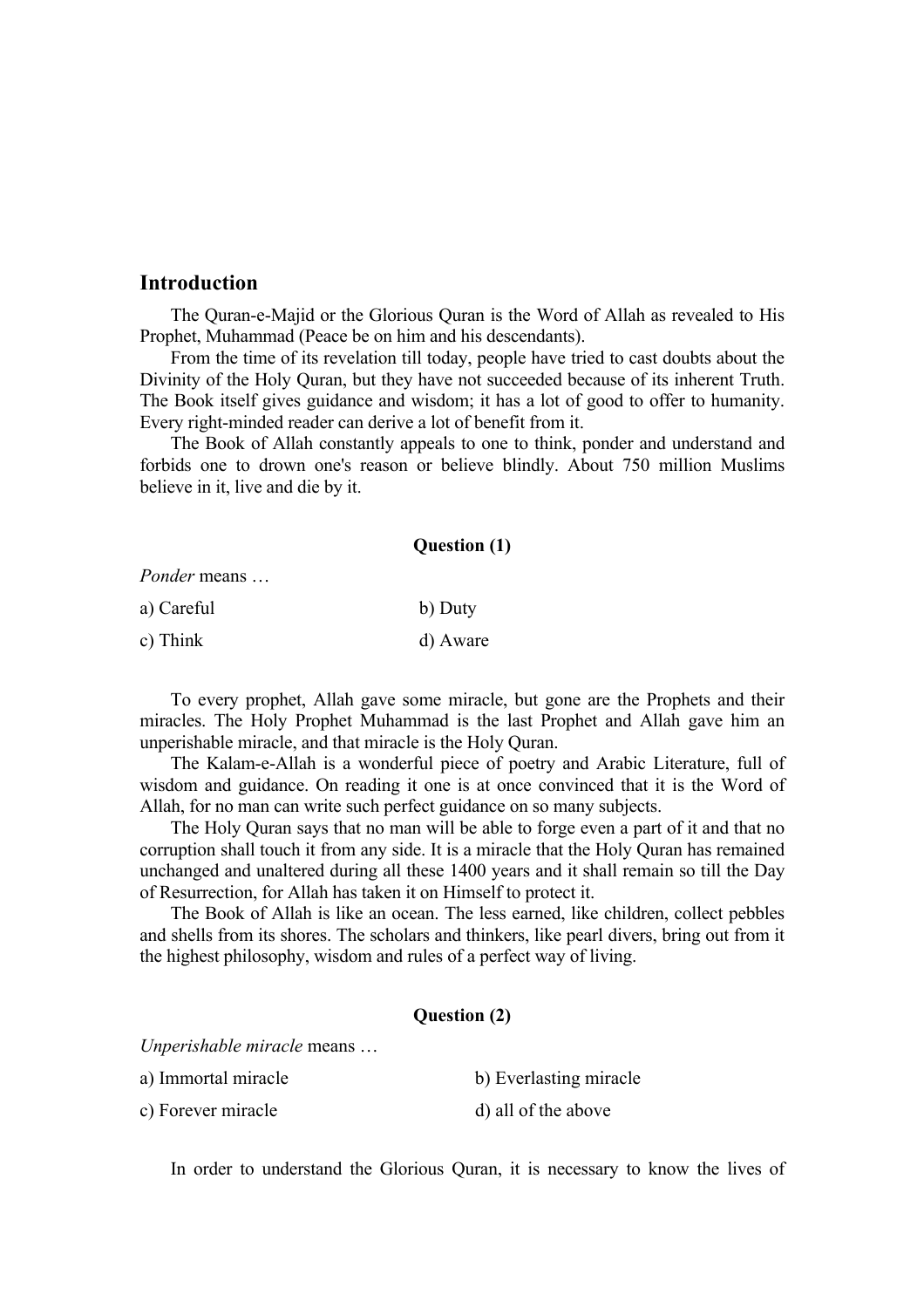Muhammad, Ali, Fatimah, Hasan and Husein, who translated into action every command and order of Allah; Muhammad being the perfect example for men, Ali for youths, Fatimah for women and Hasan and Husein for children.

It is not necessary to refer to, or quote scholars, translators, commentators and narrators to prove the existence of Allah and His Prophet Muhammad.

Allah is the Creator, and He exists whether one believes or not. The proof of His existence is His Creation. The proof of Muhammad's Prophet hood is the Holy Quran.

For those who want to believe, these proofs are enough, and those who do not want to believe, will never believe, no matter what proofs or arguments, however strong they may be, are brought before them.

#### **Question (3)**

| <i>Proof</i> means |           |
|--------------------|-----------|
| a) Believe         | b) Reason |
| c) Confuse         | d) Enough |

#### **Research**

For easy daily recitation, the Quran is divided into 30 equal parts. One part takes only 24 reading minutes, and the whole Book requires 12 reading hours. There are 114 chapters, and 6226 verses, containing 99, 464 words made up of 3, 30, 110 letters.

Millions of Muslims read the Quran-e-Majid daily. Imam Jaafer Sadiq has said, that the minimum daily reading of the Quran should be 50 ayats or 1/4 part, about 5 minutes reading.

Historical and scholarly footnotes have been specially avoided to keep the volume from becoming cumbersome. Those interested in deeper studies, should have recourse to several libraries.

#### **Notes**

#### **(Type of sentences)**جملات אنوאع

(אدאمه بحث جلسات گذشته)

#### **جملات مرکب پیچیده (Sentences complex-Compound(**

این گونه از جملات از ترکیب دو یا چند قضیۀ اصلی و یک یا چند جملۀ قضیۀ فرعی تشکیل می شوند؛ مثال:

All classes were canceled because the weather was bad, and students were told to listen to the radio to find out when classes would begin again.

نكته: توجه داشته باشید كه در متون انگلیسی تخصصی بیش از همه با جملات پیچیده و مركب پیچیده سروکار داریم. درک دقیق این جملات مستلزم شناخت جملات پایه و پیرو و فعل و فاعل اصلی جمله است. توجه به مثال زیر که از جلسۀ چهارم انتخاب شده است، هضم این نکته را آسان تر می کند: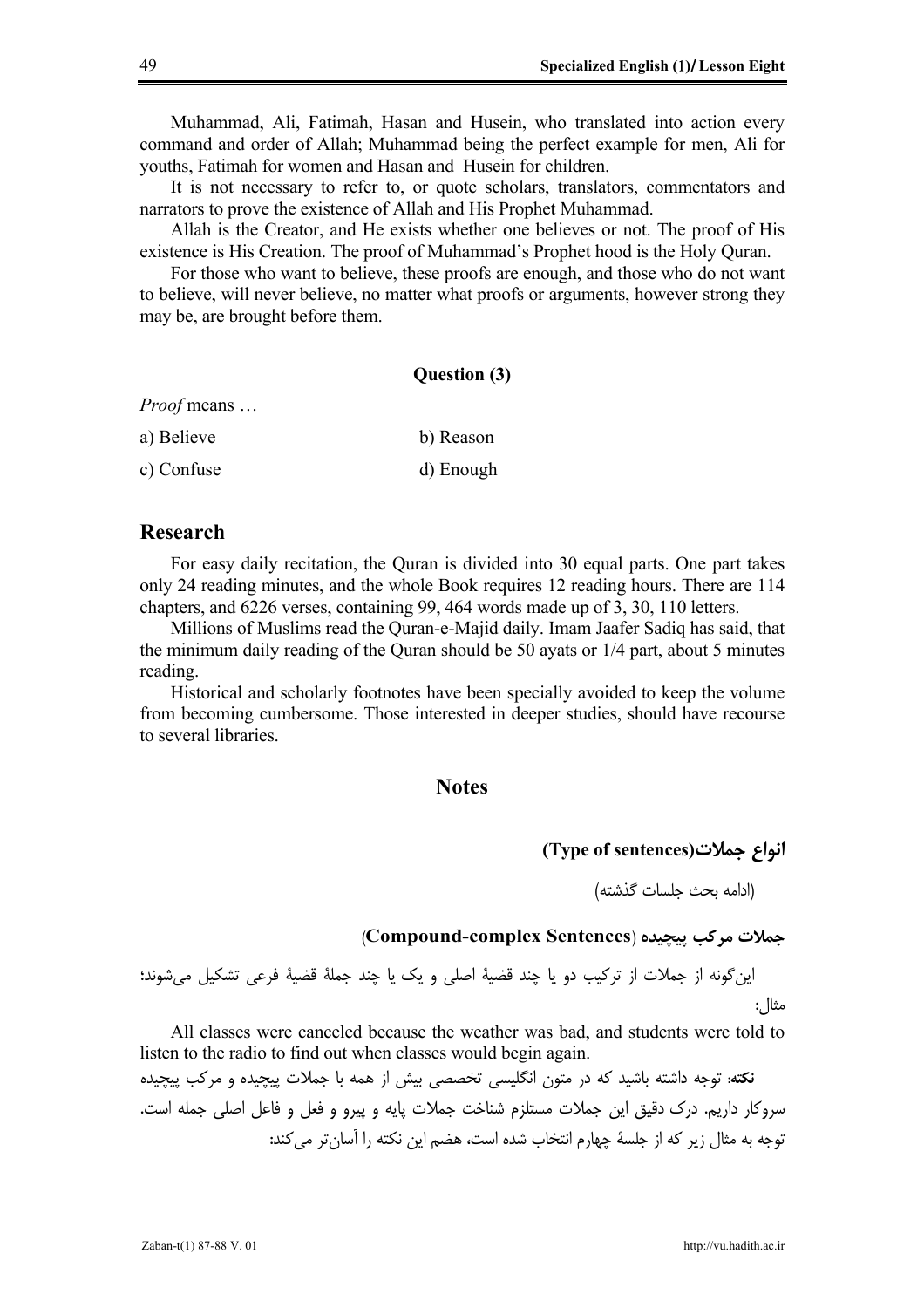One who knows that God is One and believes that He is Aware of everything and

has Power to do everything and believes that all creatures are formed and made by Him, will, because of this, never give allegiance to other things. در این نمونه، one فاعل (نهاد) اصلی، will never give فعل اصلی، و در واقع will never give

allegianceگزارۀ اصلی ما است. تمام جملات دیگر (از who تا Him) قضایای تبعی هستند که هر کدام در دل خود از چند قضیۀ فرعی دیگر مرکب شدهاند. because of this نیز یک عبارت قیدی است.

## **New Words and Expressions**

| <b>Vocabulary</b>   | <b>Meaning</b>       | <b>Synonym</b>        |
|---------------------|----------------------|-----------------------|
| Glorious (adj.)     | كريم، باشكوه، باعظمت | Great                 |
| to reveal $(v)$     | نازل کردن            | to send down          |
| Descendant (n)      | اولاد                | Relatives, Family     |
| to cast doubt $(v)$ | شک کردن              | to make doubt         |
| Divine (adj.)       | الهى                 | Of God                |
| to success $(v)$    | موفق شدن             | to achieve            |
| Inherent (adj.)     | ضروري                | Natural, Original     |
| to guide $(v)$      | راهنمایی کردن        | to lead               |
| to offer $(v)$      | پیشنهاد دادن         | to present, to render |
| Human (n)           | بشر                  | Mankind               |
| to derive $(v)$     | ناشی شدن، کسب کردن   | to obtain, to get, to |
|                     |                      | gain                  |
| Constantly (adv.)   | همىشە                | Always                |
| to appeal $(n)$     | در خواست کر دن       | to want, to encourage |
| to ponder $(v)$     | سنجيدن، انديشه كردن  | to think carefully    |
| to forbid $(v)$     | ممنوع كردن           | to prohibit           |
| to drown $(v)$      | غوطەور شدن           | to involve extremely  |
| Blindly (adv)       | كوركورانه            | Without thinking      |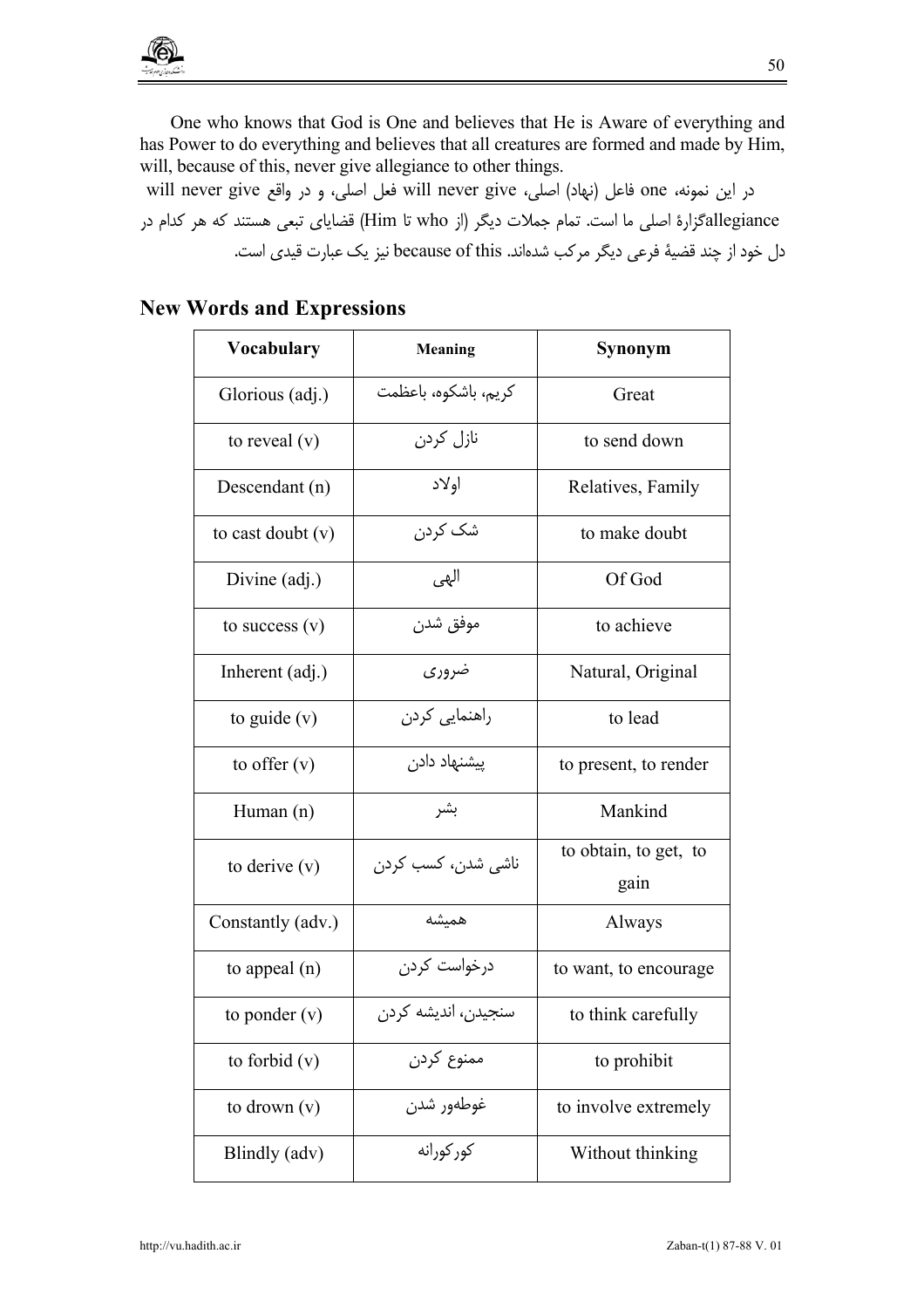| Miracle (n)            | معجزه                   | Wonderwork, Marvel           |
|------------------------|-------------------------|------------------------------|
| Last $(adj.)$          | نهایی                   | Final                        |
| Unperishable<br>(adj.) | ابدى                    | Immortal, for ever           |
| Wonderful (adj.)       | عجيب                    | Magnificent, Great           |
| Poetry (n)             | شعر                     |                              |
| to convince $(v)$      | اعتراف كردن، اقرار كردن | to acknowledge, to<br>accept |
| to forge $(v)$         | جعل کردن                | to fabricate,<br>to make     |
| to corrupt $(v)$       | تباہ کردن               | to damage                    |
| to touch $(v)$         | دست يافتن، رسيدن        | to reach                     |
| to remain $(v)$        | باقى ماندن              | to stay                      |
| Unchanged (adj.)       | تغييرناپذير             | Unaltered                    |
| to protect $(v)$       | تهيه كردن               | to support                   |
| to collect $(v)$       | جمعأوري كردن            | to gather                    |
| Pebbles (n)            | شن                      | Small smooth stone           |
| Shell (n)              | صدف                     |                              |
| Scholar (n)            | دانشمند                 | Thinker, Wise                |
| Pearl diver (n)        | غواص مرواريد            |                              |
| to quote $(v)$         | نقل کردن                | to report                    |
| Commentator (n)        | نظريهپرداز              | Interpreter                  |
| Narrators (n)          | ناقلان                  | Reporters                    |
| to prove $(v)$         | ثابت كردن               | to affirm                    |
| Proof (n)              | بينه، دليل، حجت         | Evidence, Argument           |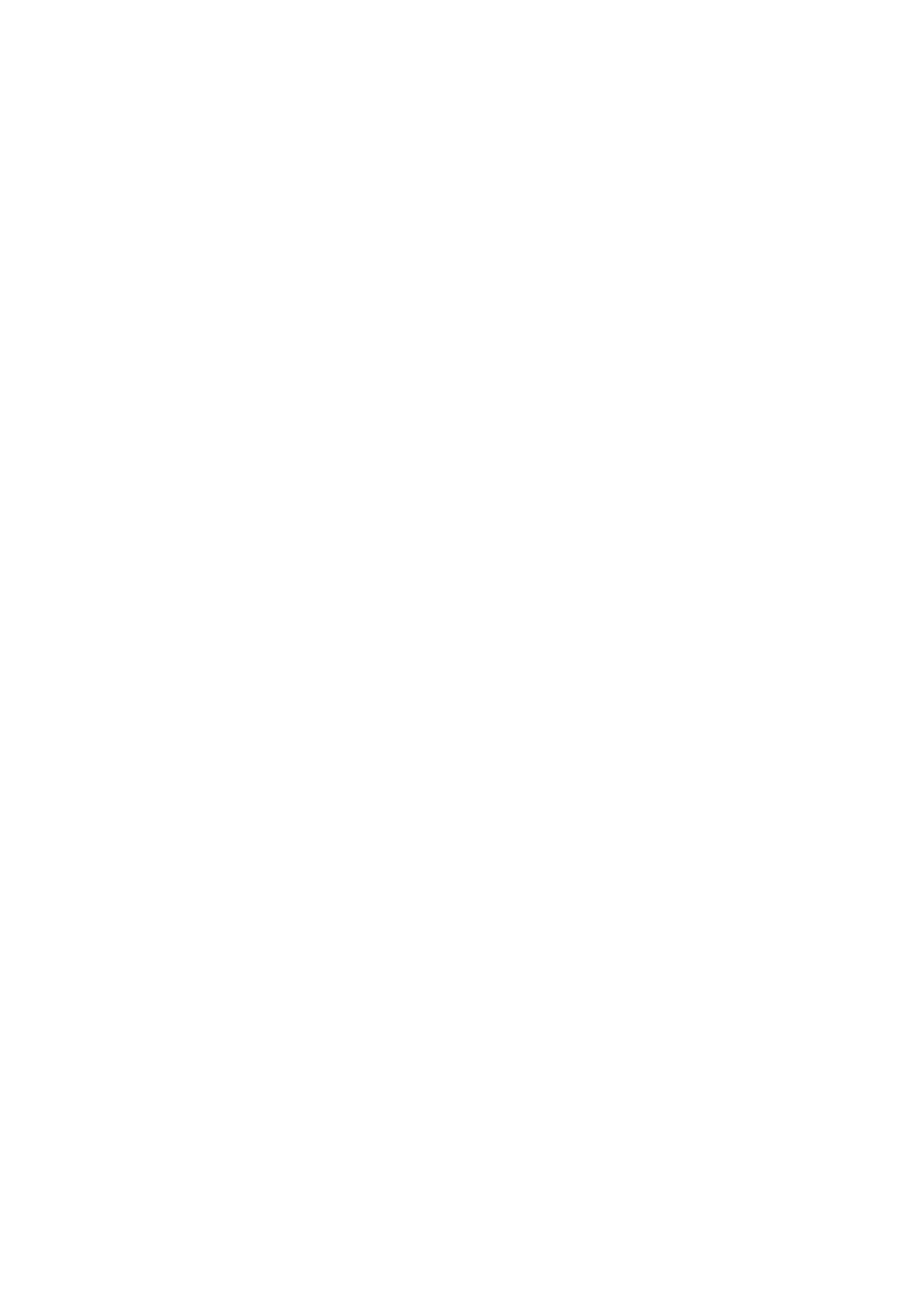# **Lesson Nine**

## **QURAN-E-MAJID**

## **Part Two**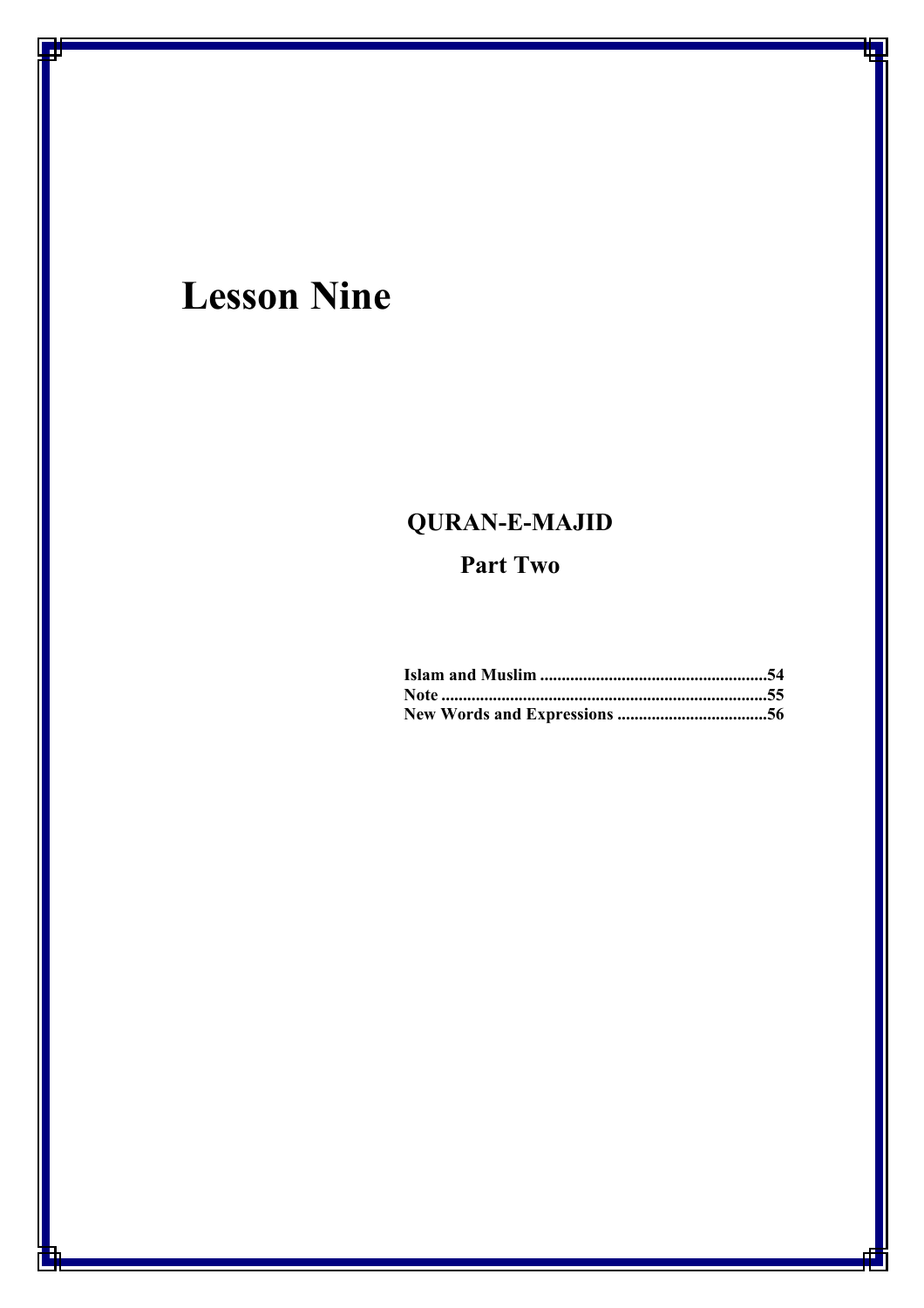## **Islam and Muslim**

The word *Islam* means submission to the Will of Allah and a Muslim is he who submits to the Will of Allah.

Islam is a religion, which can be followed easily by everyone, everywhere, in a day to day life. It is the religion of every Prophet of Allah from Adam to Muhammad, and is as old as humanity. In fact, every child that is born, is a Muslim. It is the parents that make him a Jew, Christian or Hindu.

#### **Question (1)**

#### *Submissions* mean?

- a) To allow another person or group to have power or authority over you
- b) To use physical force.
- c) To think carefully about something.
- d) A person who hates another person.

Allah has sent numerous Prophets to all the nations and races. As the human race progressed, the Prophets were sent with the laws that suited the requirements of that time. Each new Prophet brought a new Divine Law, which abrogated or cancelled the previous Law.

Muhammad is the last Prophet of Allah and he has brought the last and the most perfect Law in the Holy Quran. History shows us, that this Law has suited the requirements of the people for the last 1400 years and shall continue to do so till the Day of Resurrection.

Islam is a way of life. It is a simple and uncomplicated religion, giving one maximum freedom without encroaching on the freedom of others. It enjoins one to believe in One God, and do good; to keep up prayers and pay the poor rate; to fast during the month of Ramadan; to perform the Hajj and to fight for the sake of Allah whenever necessary; to believe in the justice of Allah, in the life after death, in the prophethood of Muhammad and the teachings of the twelve Apostolic Imams.

#### **Question (2)**

*Poor rate* in this lesson means?

- a) Almsgiving
- b) Help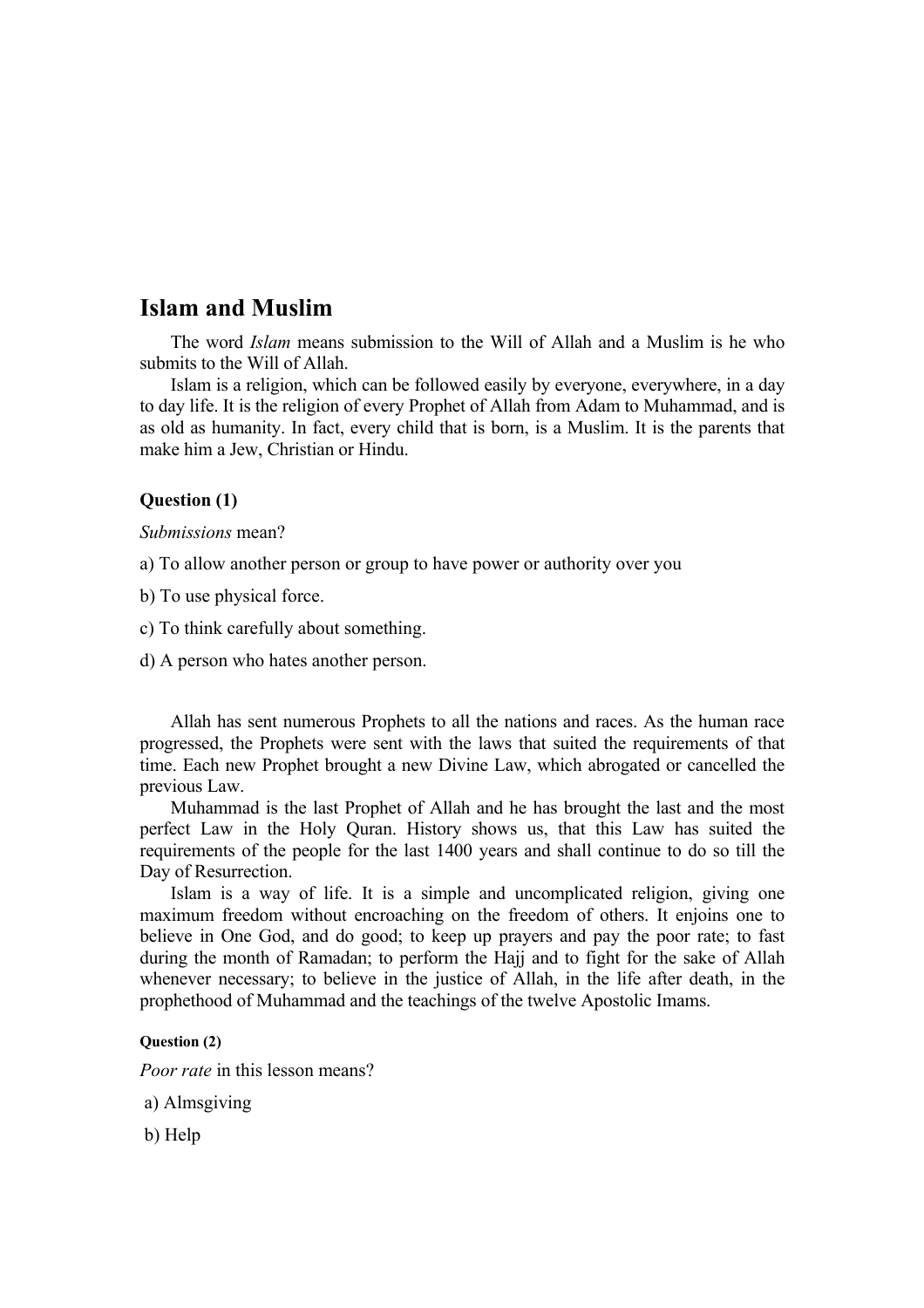c) Money

d) Need

Islam forbids evil and tyranny, prohibits intoxicants and games of chance, adultery and indecencies, and blood and flesh of swine and dead animals. "There is no compulsion in religion" and there are no harsh and hard rituals or unreasonable dogmas in Islam.

Among many reforms which the Prophet of Islam gave to the world, he taught that all human beings whether brown, black, red, white or yellow, are sons of Adam and no man had any superiority over another man because of his color, rank or riches. He taught:

"The most honorable man in the sight of Allah, is he, who is most careful of his duty to Allah and that man has rights only to the extent of the duties, he performs."

#### **Question (3)**

*Forbid* mean …?

a) to alter

b) to Allow

c) to change

d) to prohibit

#### **Note**

#### **حروف ربطی مقایسهאی (Conjunctions Coordinate Paired(**

در جلسات پیشین گفته شد که یکی אز کارکردهای حروف ربطی and، or، but، yet، so، for و ... در ارتباط بین دو یا چند جمله و ایجاد یک جملۀ مرکب است؛ مثال:

Her long illness **and** slow recovery made her very despondent.

She doesn't like to get up in the morning **or** to go to bed at night.

He told us that his wife had been in an accident **but** that luckily she had not been hurt.

برخی از حروف ربطی به عنوان حروف ربط همپایه (Paired Coordinate Conjunctions) در جملاتی که دو طرف مساوی دאرند (forms parallel (به کاربرده میشوند. آشنایی با אین گونه حروف در درک بهتر متنهای انگلیسی به ویژه متنهای تخصصی حائز اهمیت است. برخی از مهمترین این حروف عبارتاند از: both……………. ………….and

(n)either……………………(n)or

not only…………………….but also

به אین ترتیب، هرگاه در جملهאی با **طرف אول** یکی אز حروف مذکور رو به رو شدیم در جستجوی **طرف دیگر** آن هستیم؛ یعنی، برای نمونه اگر در جملهای not only وجود دارد، باید بدانیم که به یقین but also نیز در آن جمله وجود دارد و فهم دقیق معنای جمله با در نظر گرفتن هر دو طرف این حروف صورت می گیرد.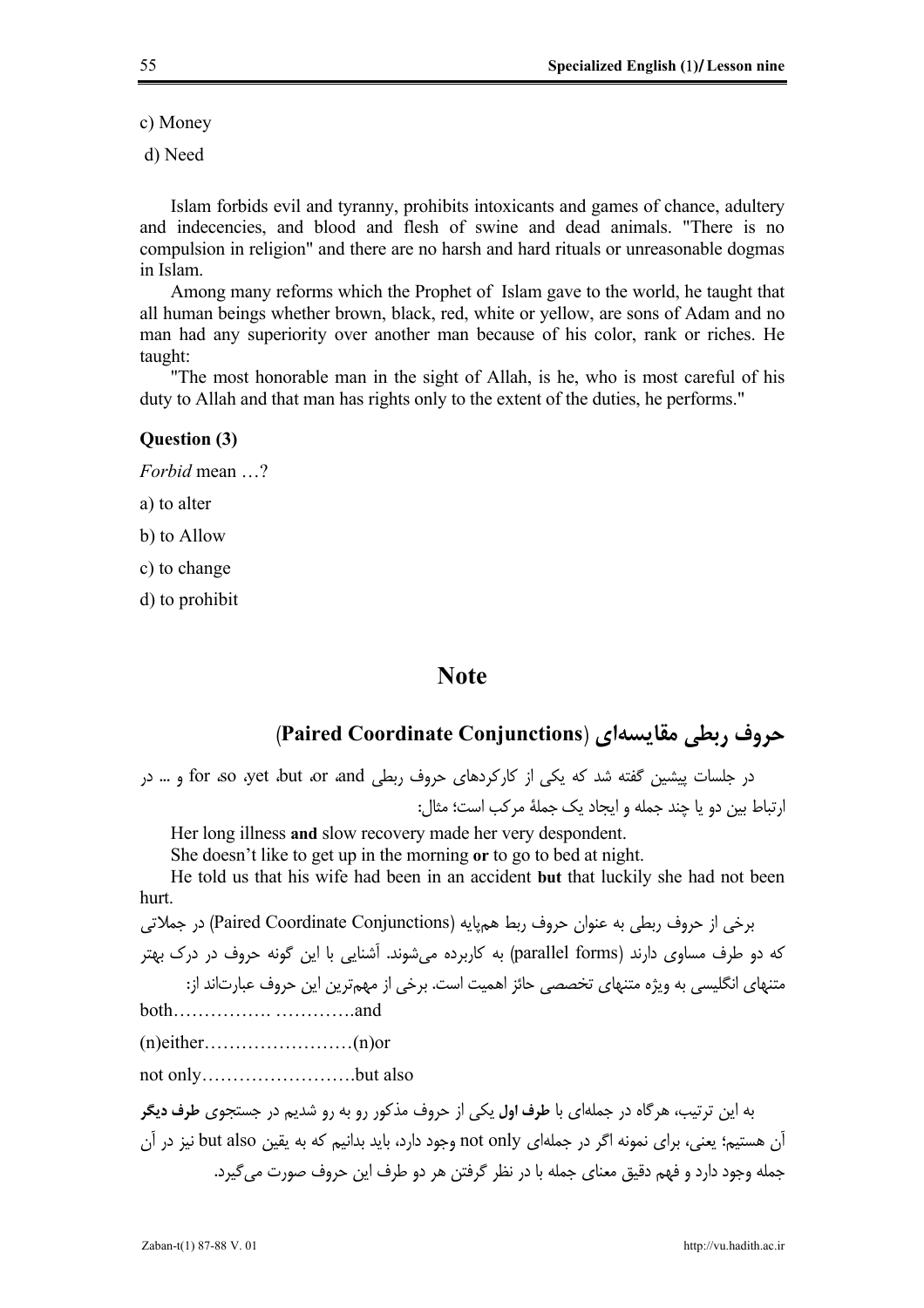مثال:

56

a) The Quran is recognized by All Muslims, **both** Sunni **and** Shia, as the sacred book descended to Muhammad.

b) They are **either** at their country home **or** at work.

c) **neither** too short **nor** too long.

d) I am **not** going to work today, **nor** my brother.

**not only………. but also** 

در این جا به یکی از حروف ربطی مقایسهای، که برای درک معنای جمله باید هر دو طرف آن در نظر گرفته شود؛ یعنی:«but also.………but also؟ به معنای «نه تنها ....... بلکه»، با استفاده از نمونههایی از متن جلسات ۷ و ۱۱ میپردאزیم:

a) Regarding what we have said, we reach the conclusion that one must not assume from a cursory glance that things are useless, but that one must try to understand the effects of creation as a part of one complete system, **not only** in the present **but also** connected with the past and the future.

b) The task of providing such a guide is made difficult **not only** by the complexity and chaos that characterizes the modern world, **but also** by the fact that parallel with the domination of the Muslim world by the West, Muslims have come to forget many aspects of their own religious teachings.

c) The Muslims of earlier generations **not only** did not suffer from many of the problems faced today, **but** were **also** more fully aware of many dimensions of the teachings of Islam which provided for them a complete worldview and satisfied their need for causality, for the explanation of the nature of things, and for the meaning of life.

دیگر حروف ربط همپایه عبارتاند از:

and, both, or, as well as, no less than, but, still, yet, however

| <b>Vocabulary</b> | <b>Meaning</b> | <b>Synonym</b>       |
|-------------------|----------------|----------------------|
| to submit $(v)$   | تسليم شدن      | to surrender         |
| Will $(n)$        | مشيت           | Desire, Mental power |
| Christian (adj.)  | مسيحى          |                      |
| Nation (n)        | ملت            | A country, People    |
| Race $(n)$        | نژاد           |                      |
| Numerous (adj.)   | بىشمار         | So many              |
| Progress (n)      | پيشرفت         | Development          |

#### **New Words and Expressions**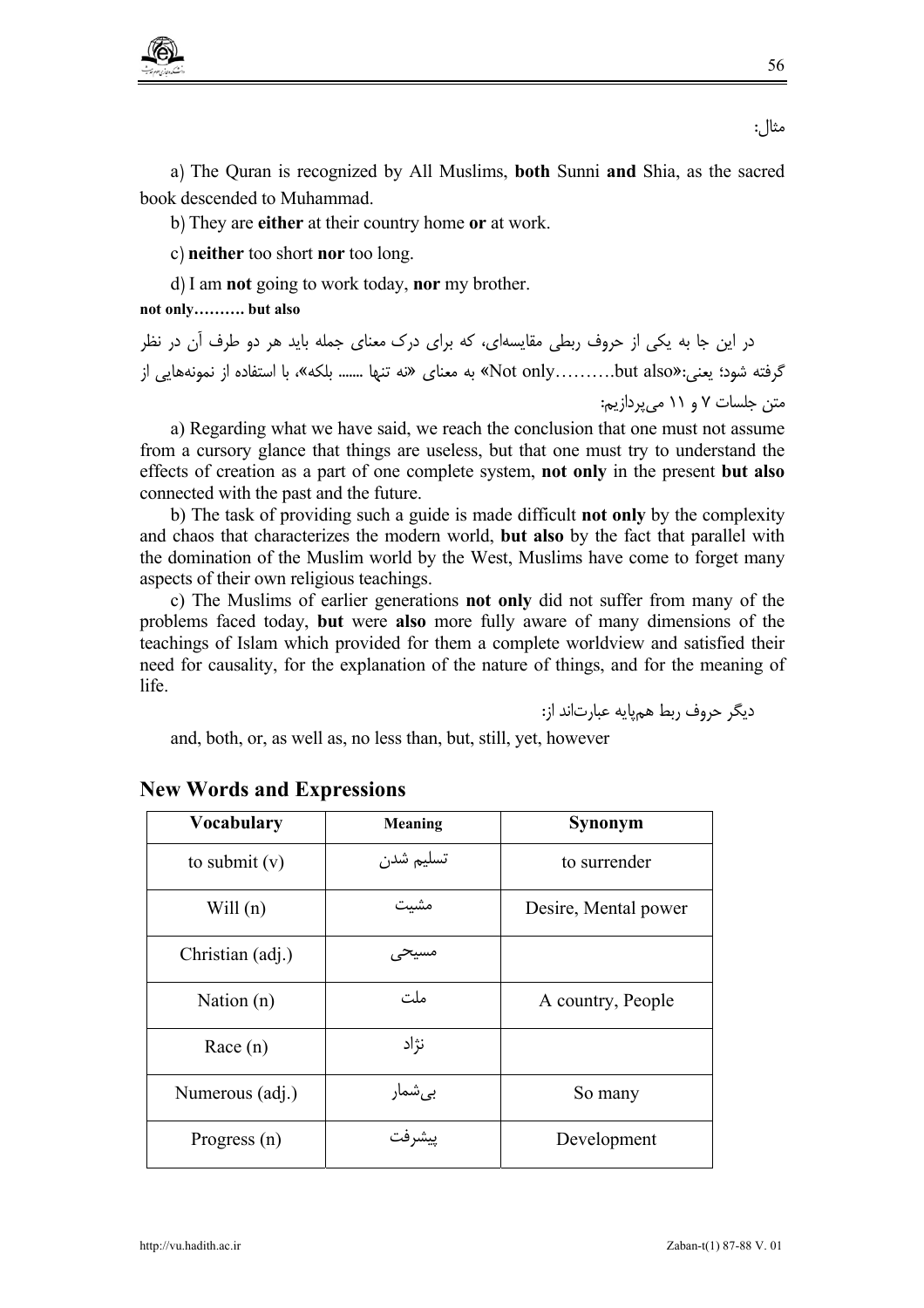| to abrogate $(v)$    | از بین بردن، نسخ کردن | to end a low                      |
|----------------------|-----------------------|-----------------------------------|
| Law(n)               | شريعت                 | Religion                          |
| Day of Resurrection. | قيامت                 | Hereafter, The day of<br>judgment |
| Complicated (adj.)   | پيچيده                | Complex                           |
| Freedom (n)          | أزادى                 | Allowance, Liberty                |
| to encroach $(v)$    | تجاوز كردن            | to exceed, to aggress             |
| to enjoin $(v)$      | ملحق شدن              | to order,<br>to conduct           |
| to keep up $(v)$     | به پا داشتن، محافظت   | to stand up                       |
|                      | كردن                  |                                   |
| Poor rate            | ز کات                 | Almsgiving                        |
| to perform $(v)$     | انجام دادن            | to do                             |
| Justice $(n)$        | عدالت                 | Fairness                          |
| Prophethood (n)      | پیامبری               |                                   |
| Apostolic (adj.)     | رسالتى                |                                   |
| to forbid $(v)$      | ممنوع كردن            | to prohibit                       |
| Tyranny (n)          | بىعدالتى              | Cruelty                           |
| Intoxicant (n)       | میگساری               | Drinking                          |
| Adultery (n)         | $\mathfrak{t}$        | Bigamy                            |
| Indecent (adj.)      | گستاخ، پررو           | Cheeky                            |
| Swine $(n)$          | خوک                   | Pig                               |
| Compulsion (n)       | اجبارى                | Forcing, Pressing                 |
| Ritual (n)           | مراسم ديني            | Ceremony                          |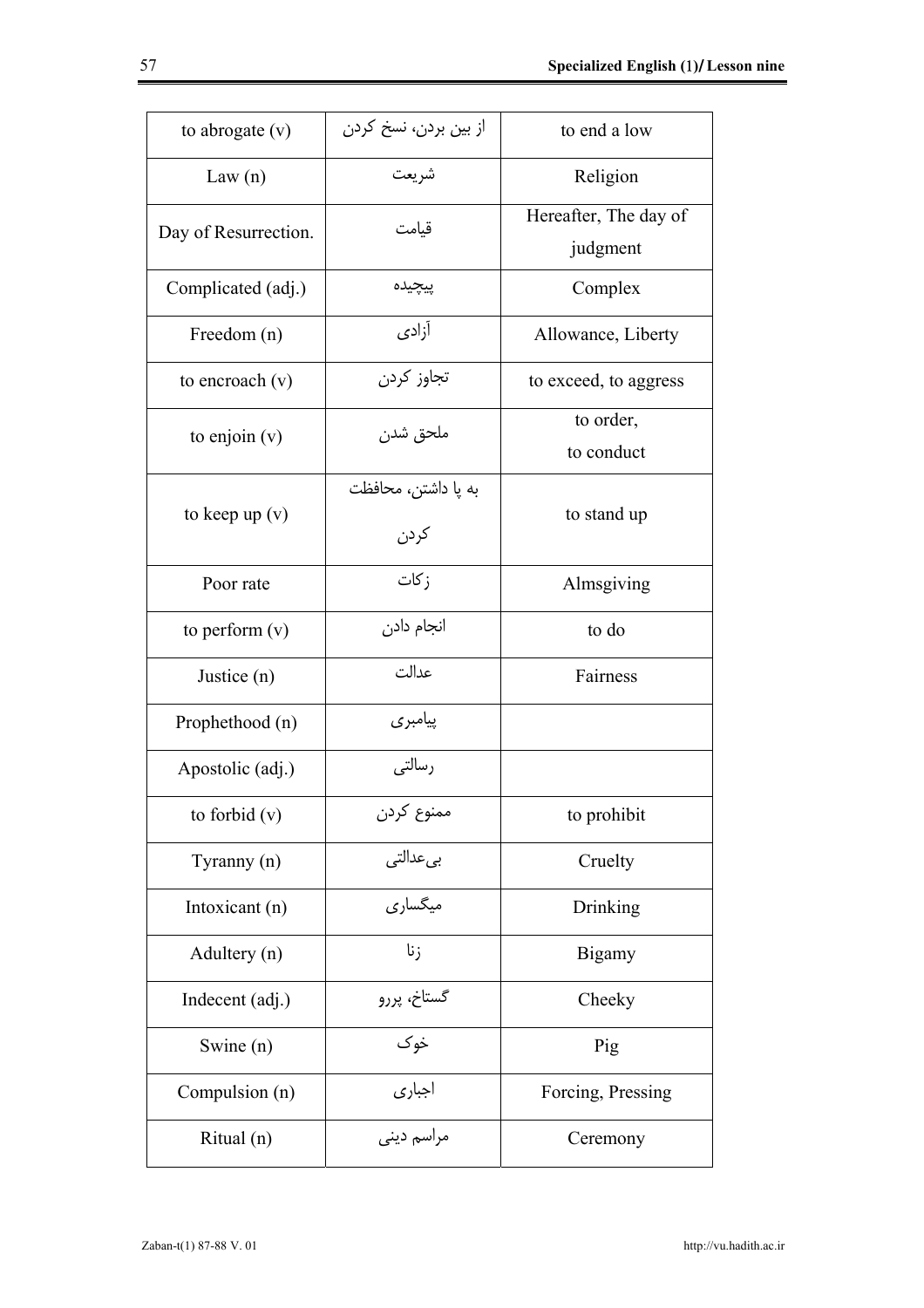

| Dogma $(n)$      | تحجر        | Fixed belief           |
|------------------|-------------|------------------------|
| Reform (n)       | اصلاح       | Changing               |
| Superiority (n)  | برترى       | Privilege, Outstanding |
| Riches $(n)$     | ثروت        | Wealth                 |
| Honorable (adj.) | قابل احترام | Most respectful        |
| Extent $(n)$     | حدٌ، اندازه |                        |
| Duty $(n)$       | وظيفه       | Obligation             |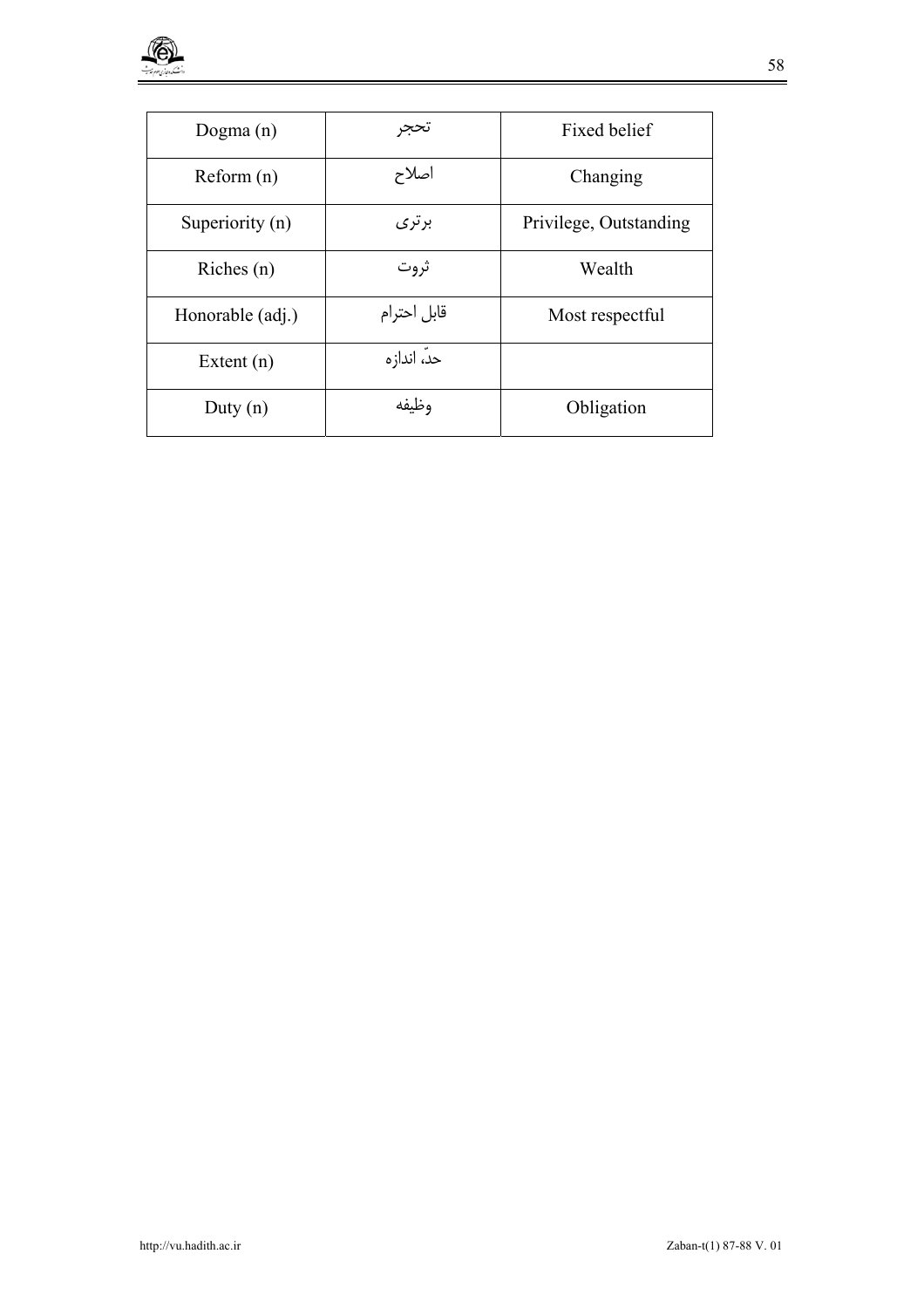# **Lesson Ten**

# **Young Muslims**

## Part one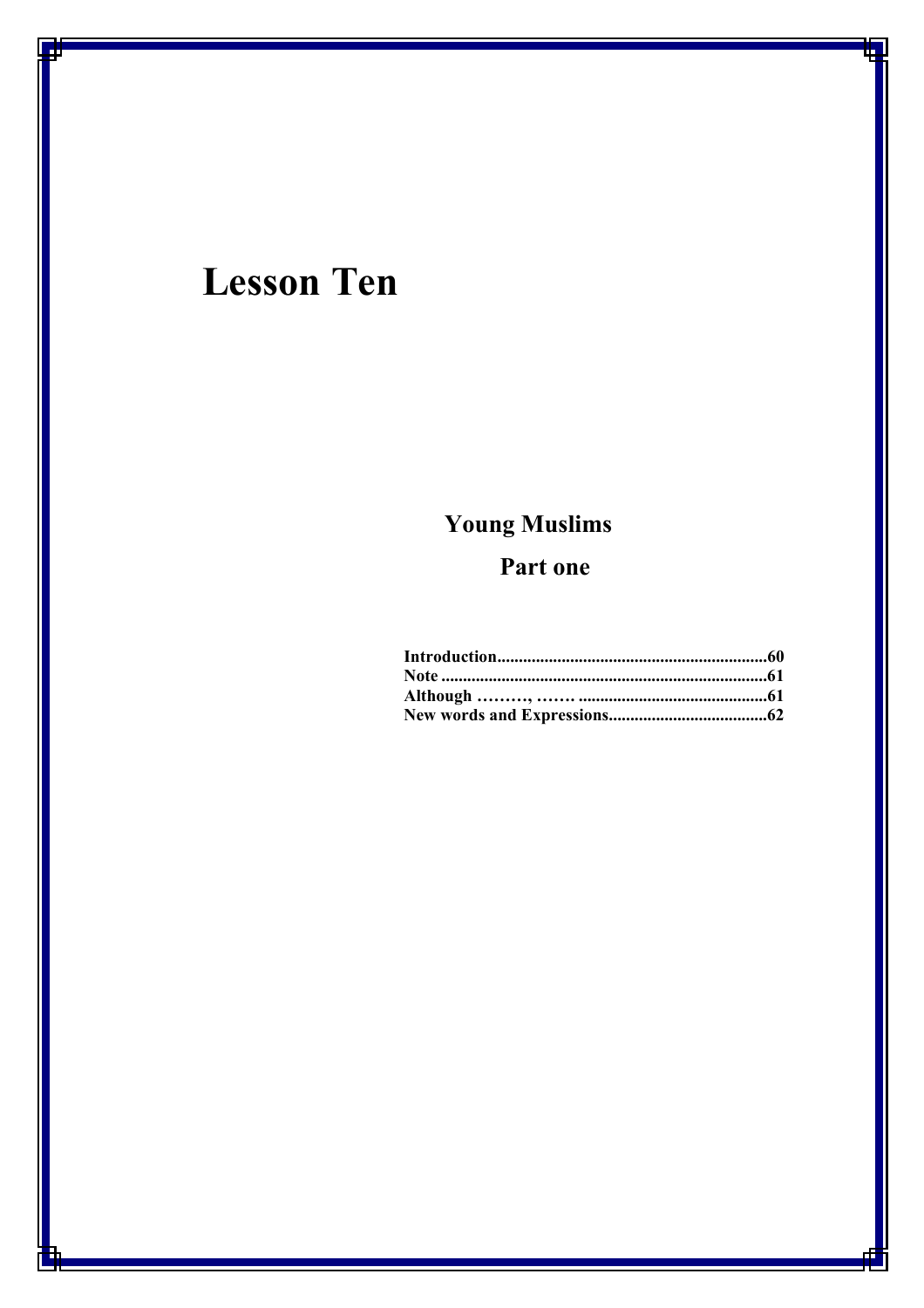### **Introduction**

For Some two centuries the world of Islam has confronted the assault of an alien civilization and worldview which have challenged the very tenets of Islam itself. This assault has also destroyed much of the civilization created by Islam over the centuries. Although during the past few decades nearly the whole of the Islamic world has gained its political independence, the philosophical, cultural, artistic, political, economic, and social impact of the domination of the modern West continues in one way or another through the width and breadth of *dār al-islām,* threatening not only the traditional institutions of Islamic society, but the Islamic religion itself. From the family to the state, from economics to mosque architecture, from poetry to medicine, all are affected by the alien worldview which the modern world, as its ethos was first incubated and nurtured in the West and then spread to other continents, has imposed upon the Islamic world and its peoples.

#### **Question (1)**

- 1. *Assault* means …
- a) Attack
- b) Knowledge
- c) Emotional
- d) Problems

Numerous Muslims especially the young, journey to the West in quest of modern education. Many others confront the challenge of the modern world within the geographic confines of the Islamic world itself and within educational institution and certain social circles which, although in Muslim lands, are in reality outposts of the West. Many are alienated from Islam as a result of the crushing influence of alien ideological, while other react mostly with emotional outbursts and occasional violence. But few gain a deep enough knowledge of the modern world to be able to preserve Islam in the light of the challenges of that world and to succeed in providing necessary Islamic response to the problems posed by current ideologies.

There are very few Muslim maps of the modern "intellectual" landscape which would allow Muslims to travel through this landscape without becoming lost and without losing their faith*.(al-imān),* that most precious of all divine gifts, in the process.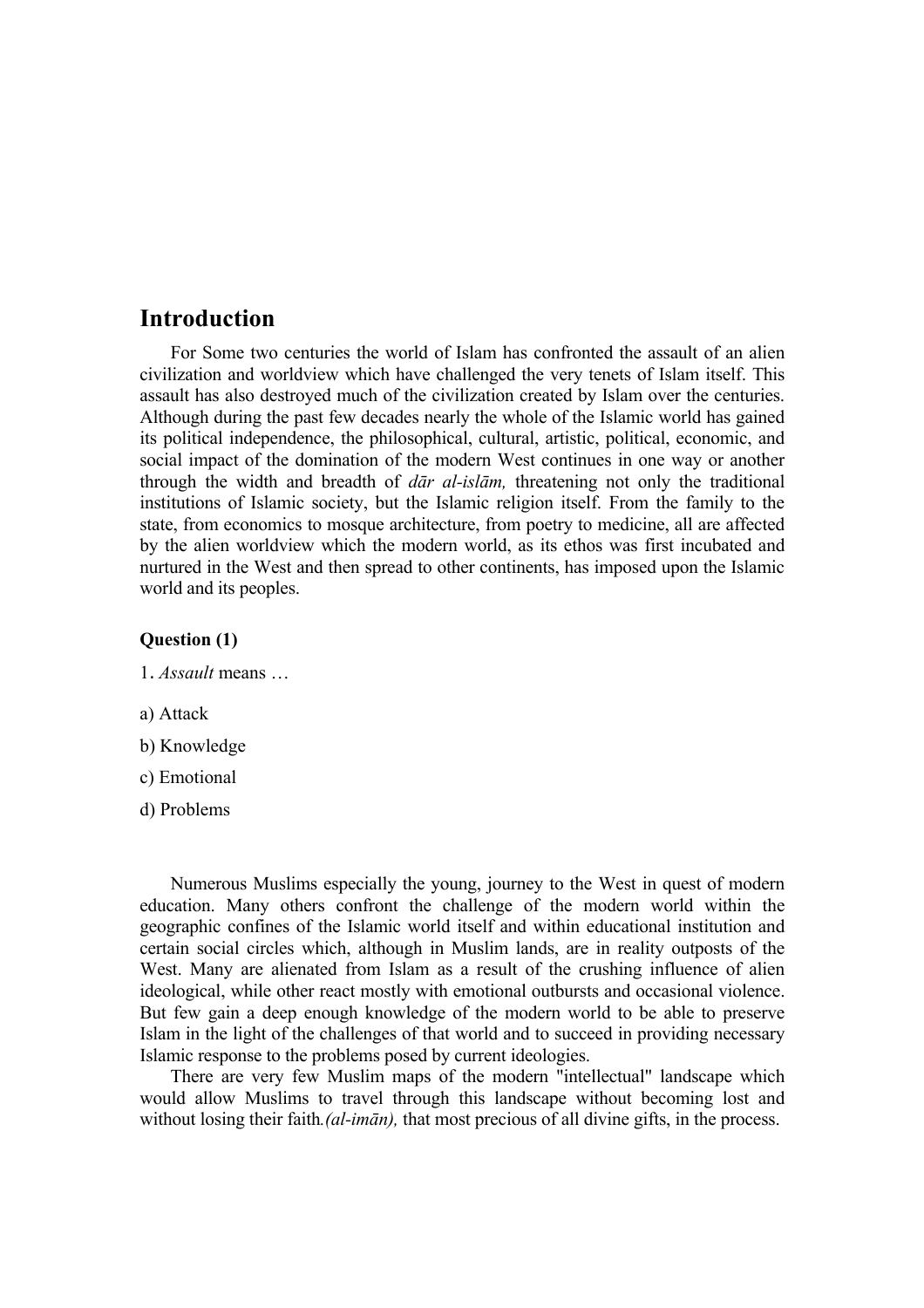#### **Question (2)**

1. Fill in the blank.

Many are ……… from Islam as a result of the crushing influence of alien ideological.

a) Posed

- b) Outbursts
- c) Alienated
- d) Outposts

2. *Divine* means?

a) a very large ball of burning gas in space

b) connected with a god, or like a god

- c) which is difficult to remove
- d) a leader in the Islamic religion

## **Note**

#### **Although ………, …….**

در جلسۀ پیشین بر این نکته تأکید شد که برخی از حروف ربطی به صورت مقایسهای و دوطرفه به کار میٍروند و درک معنای جمله مستلزم شناخت هر دو طرف אین حروف میباشد. یکی אز عبارאتی که معمولاً در جملات انگلیسی بسیار به کار میرود و همواره دارای دو طرف است، عبارت .... ,...... Although به معنای «اگر چه» است. در مقایسه با متون فارسی هر گاه این واژه در ابتدای جملهای بیاید، طرف دیگر جمله با «اما» آغاز می شود. در متون انگلیسی نیز چنین جریانی صادق است، با این تفاوت که دیگر از «but» به معنای «اما» استفاده نمی شود، بلکه ویرگول «,» قبل از جمله معنای «اما» را می رساند. به نمونۀ ذیل که از متن درس انتخاب شده است توجه کنید:

**Although** during the past few decades nearly the whole of the Islamic world has gained its political independence**,** the philosophical, cultural, artistic, political, economic, and social impact of the domination of the modern West continues in one way or another through the width and breadth of *dār al-islām,* threatening not only the traditional institutions of Islamic society, but the Islamic religion itself.

ملاحظه میشود که در این مثال اولین ویرگول به نشانۀ تمام شدن قسمت اول جمله و شروع قسمت بعدی است که در ترجمه «اما» را اضافه می کنیم: **«אگر چه** در طول چند دهۀ گذشته تقریباً سرאسر دنیای אسلام אستقلال سیاسی خود رא به دست آورده אست،

**אما** ...»

دو نمونۀ دیگر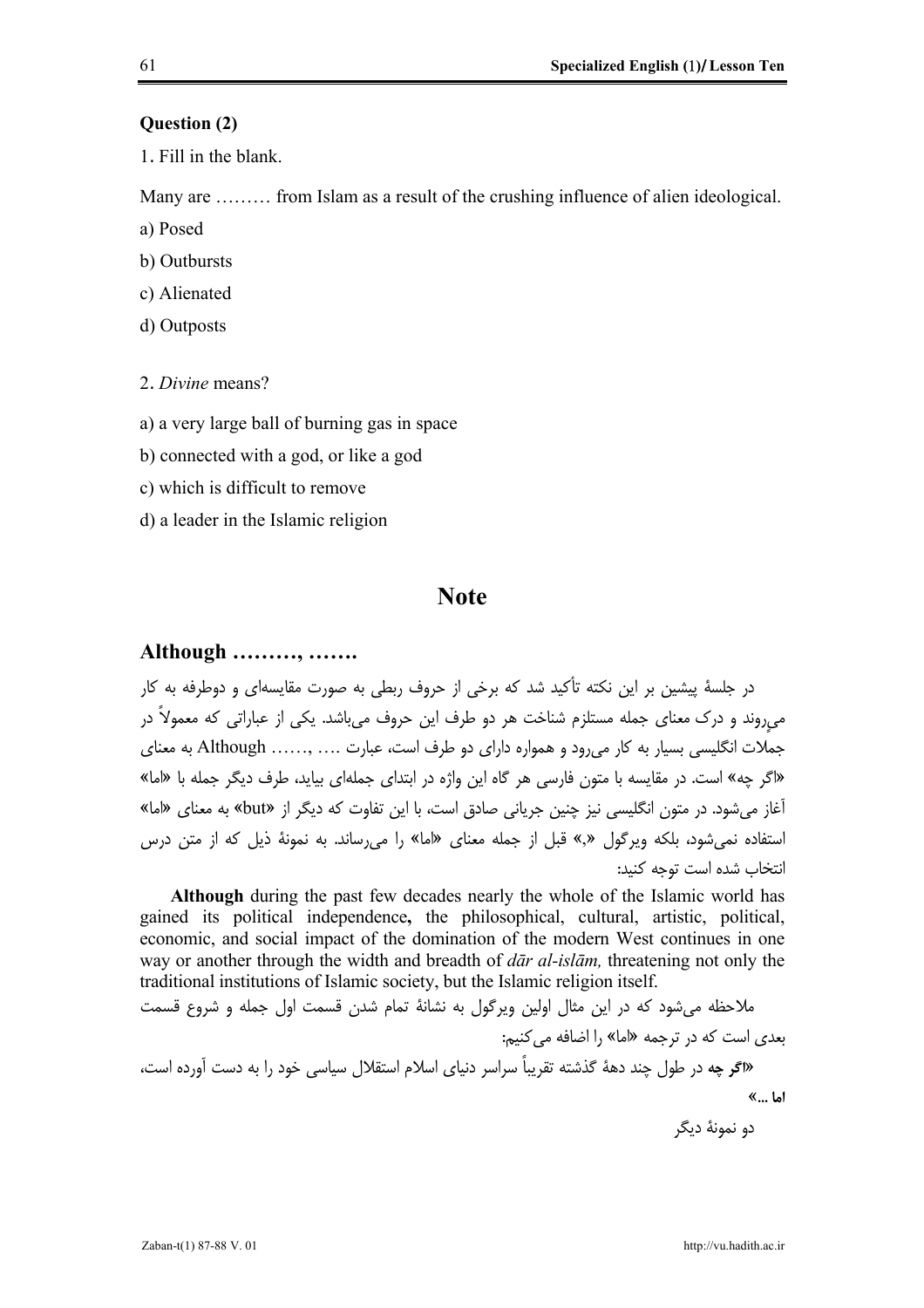**Although** the messengers made men fearful of the hardships and perils of Resurrection and the harshness of the punishment there**,** some pay no attention to them and continue to commit sins.

**Although** *hadīth kudsī* is said to contain God's words**,** it differs from the

Kur'ān.

نکتۀ فوق برای تمام واژهها و عبارات ذیل، علاوه بر although، نیز صادق است:

Though Even though Even if In spite of the fact that Despite of the fact that Notwithstanding (the fact) that

مثال:

**In spite of the fact that** the government was weak at that time**,** law and order were maintained.

**Notwithstanding the fact that** the government was weak at that time**,** law and order were maintained.

### **New words and Expressions**

| <b>Vocabulary</b>  | <b>Meaning</b>         | Synonym            |
|--------------------|------------------------|--------------------|
| To confront $(v)$  | مواجه شدن              | To face            |
| Assault (n)        | هجمه                   | Sudden attack      |
| Alien (adj.)       | بيگانه                 | Foreign            |
| Worldview          | جهان بيني              |                    |
| To challenge $(v)$ | به چالش کشی <i>د</i> ن | Difficult to do    |
|                    | آيين                   | Principle, Belief. |
| Tenet $(n)$        |                        | Creed              |
| To destroy $(v)$   | از بین بردن            | To damage          |
| Century $(n)$      | قرن                    | Hundred years      |
| Decade $(n)$       | دهه                    | Ten years          |
| To gain $(v)$      | به دست آوردن           | To obtain, to get  |
| Independent (adj.) | مستقل                  | Not influenced by  |
|                    |                        | others             |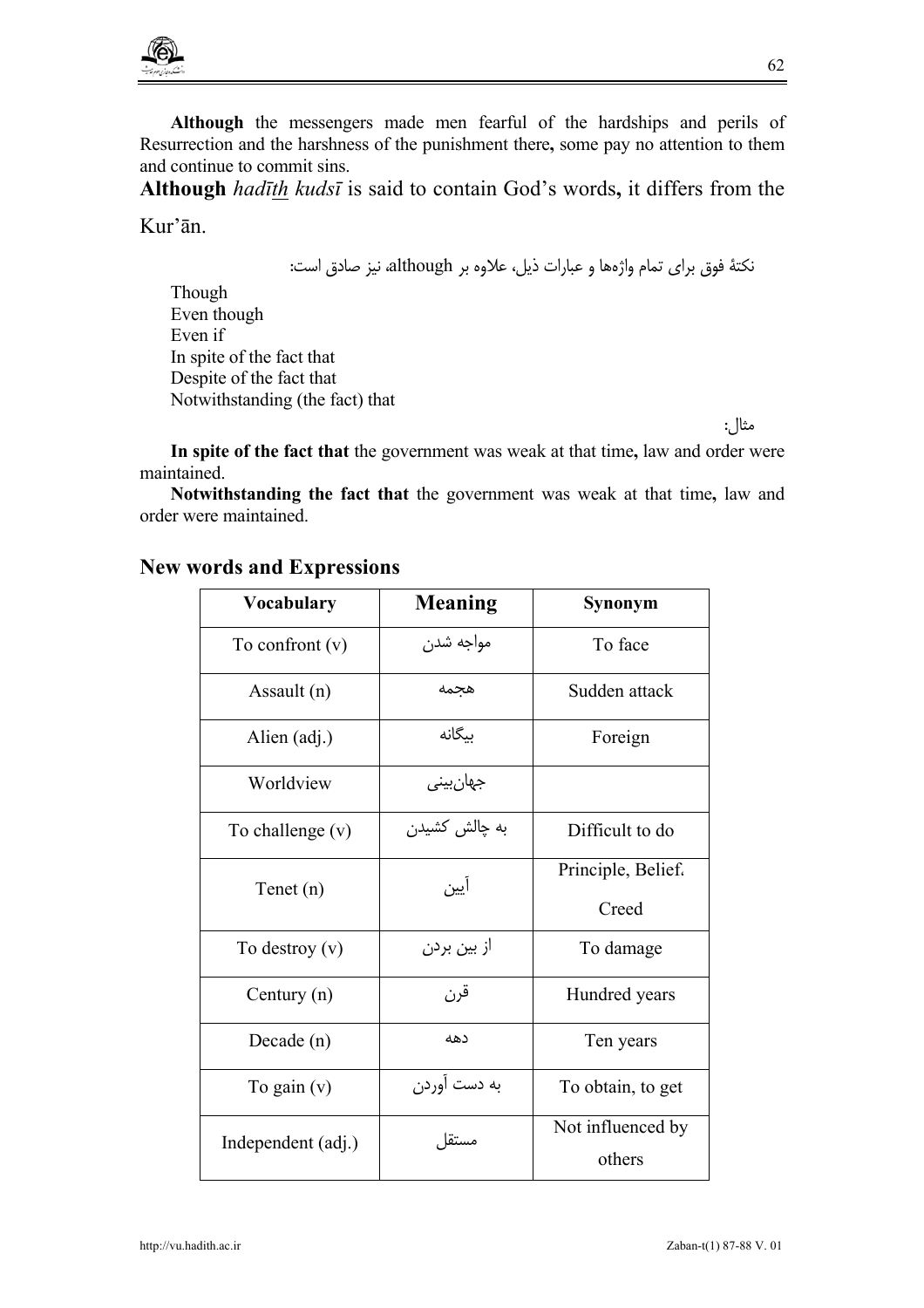| Impact $(n)$       | تأثير        | Effect, Influence            |
|--------------------|--------------|------------------------------|
| Domination (n)     | سلطه         | Ruling, Governing            |
| Threatening (adj.) | تهديدكننده   | Making fear                  |
| Ethos $(n)$        | روحيات       | Morality value               |
| To incubate $(v)$  | تكوين يافتن  | To prepare                   |
| To spread $(v)$    | گسترش يافتن  | To expand                    |
| To journey $(v)$   | سفر کردن     | To have a trip,<br>To travel |
| In quest of        | در جست و جوی | In searching of              |
| Confine $(n)$      | مرز          | Border, Limit                |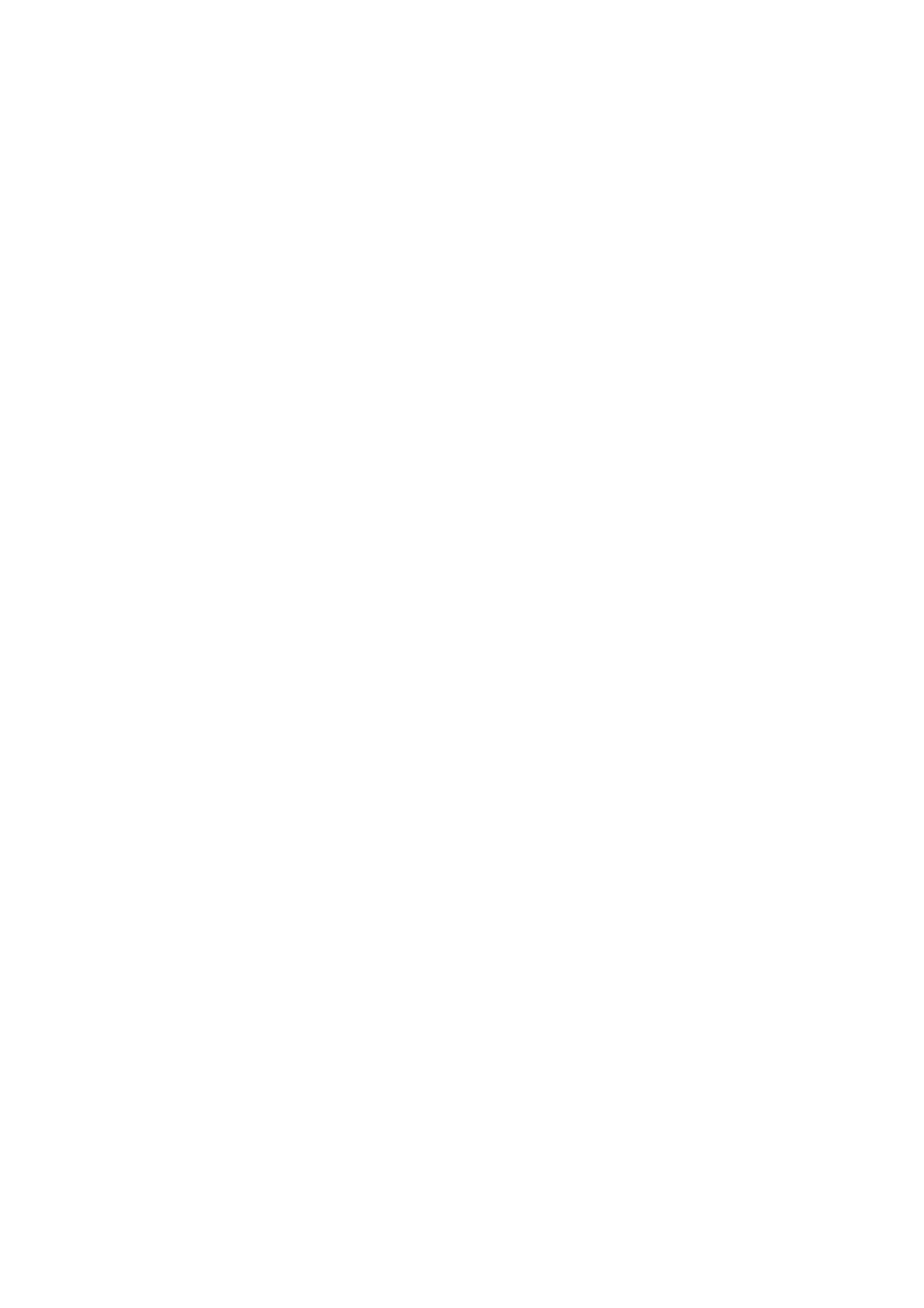# **Lesson Eleven**

# **Young Muslims**

## **Part Two**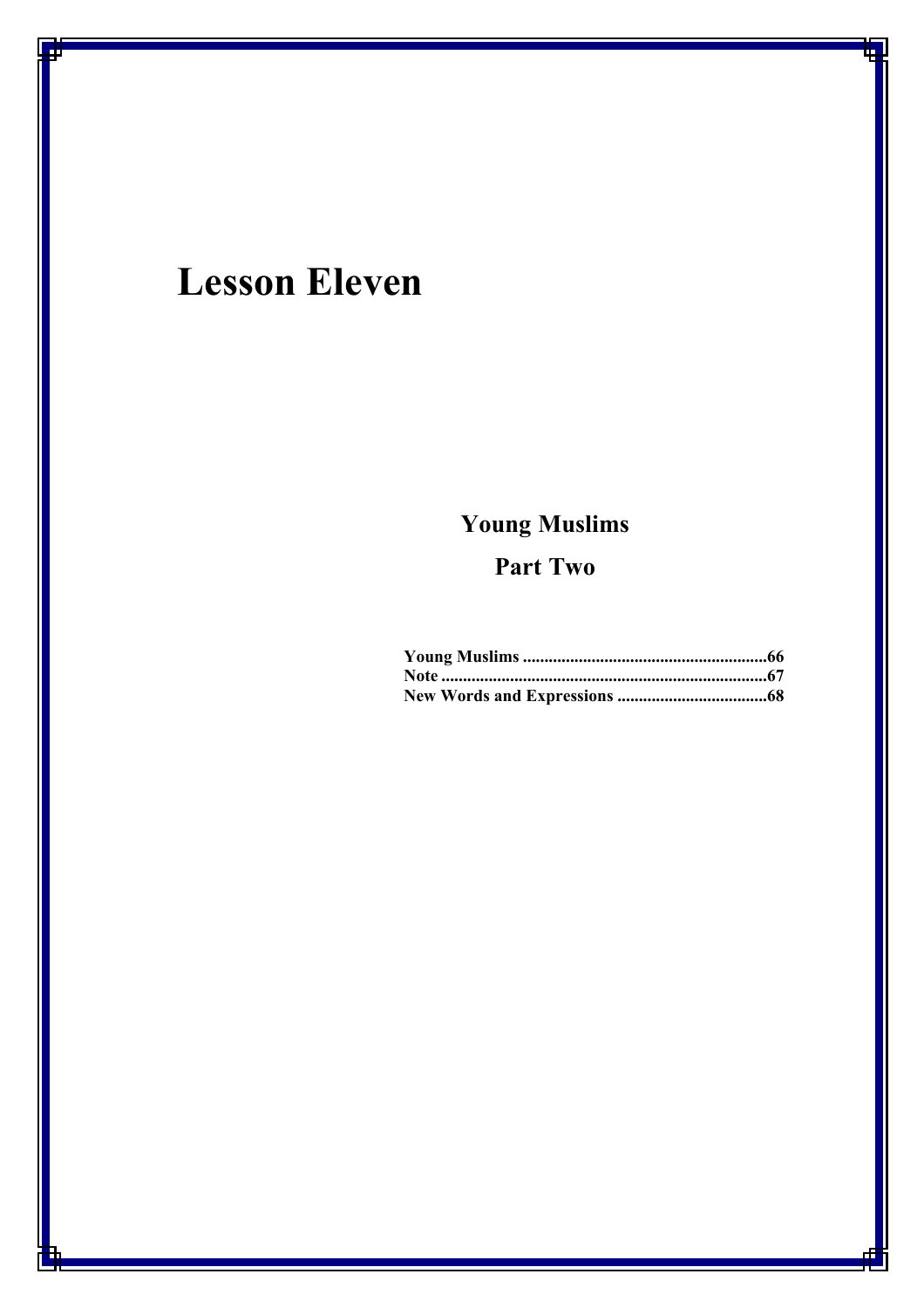#### **Young Muslims**

The task of providing such a guide is made difficult not only by the complexity and chaos that characterizes the modern world, but also by the fact that parallel with the domination of the Muslim world by the West, Muslims have come to forget many aspects of their own religious teachings. The result of this conjunction of conditions is that many aspects of the Islamic tradition which are crucial for an in-depth understanding of the modern world and for providing Islamic answers to present day issues have come to be eclipsed and forgotten.

The Muslims of earlier generations not only did not suffer from many of the problems faced today, but were also more fully aware of many dimensions of the teachings of Islam which provided for them a complete worldview and satisfied their need for causality, for the explanation of the nature of things, and for the meaning of life.

#### **Question (1)**

*Worldview* means …?

- a) Our aim in life.
- b) Our questions about life.
- c) Our idea about creation of world.
- d) None of them.

What is needed, therefore, is first of all the reassertion of the eternal truths of Islam as revealed in the Noble Quran, explained and elucidated in the *Hadith* and *Sunnah* of the Blessed Prophet and commented upon by centuries of Muslim scholars and thinkers. This reassertion must present the heart of the Islamic message beyond all sectarian biases and divisions, and emphasize that unity which is the very heart of the Islamic message. But such a presentation requires a contemporary language which can be understood by Muslim youth, the great majority of whom have not experienced the traditional *madrasah* education and are therefore not familiar with the intellectual language of the classical Islamic texts, even though they may know Arabic or other Islamic languages well.

#### **Question (2)**

*Unity* means ……… ?

a) distance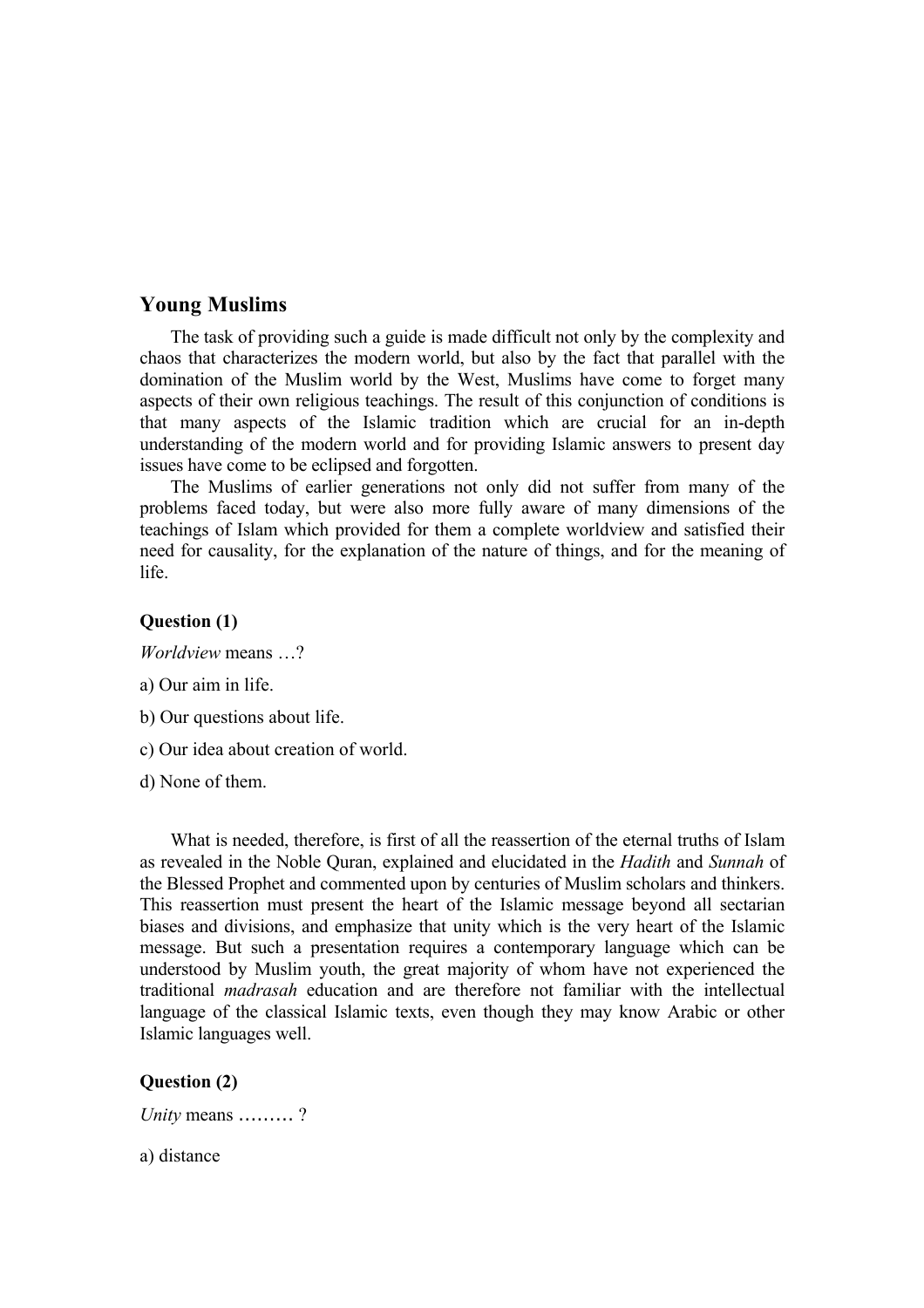- b) being joined together
- c) multiple
- d) divine

## **Note**

## ٧ **جملات وصفی (Clauses Adjective (یا جملات موصولی (Clauses Relative(**

بدون شک تاکنون به جملههایی برخورد کردهاید که برای توصیف شخصی، شیئی، جایی، زمانی و علتی به کار می روند و به نوعی تکمیل کنندۀ معنای جملۀ پیشین و مرتبط با آن هستند. این جملهها، که به جملههای وصفی شهرت دارند، با ضمایر موصولی (موصولهای) مشروح ذیل آغاز می شوند و آنچه را پیش از این نام بردیم، توصیف مے کنند:

#### **1. A person who (whom or whose) / that**

He paid the money to the man who / that had done the work. He paid the man whom / that he had hired. He paid the man from whom he had borrowed the money. This is the man whose picture you saw.

#### **2. A thing which / that**

Here is a book which / that describes animals. The chair which / that he broke is being repaired. She was wearing the coat for which she had paid \$2000.

**3. A time when** 

This is the year when the Olympic Games are held.

**1. A place where** 

Here is the house where I live.

**2. A reason why** 

Give me one good reason why you did that.

نمونههایی از درس:

l

.7 برאی تفصیل بحث ر.ک:

*Marcella Frank,* Modern English*, New York University, part II, chapter 3.*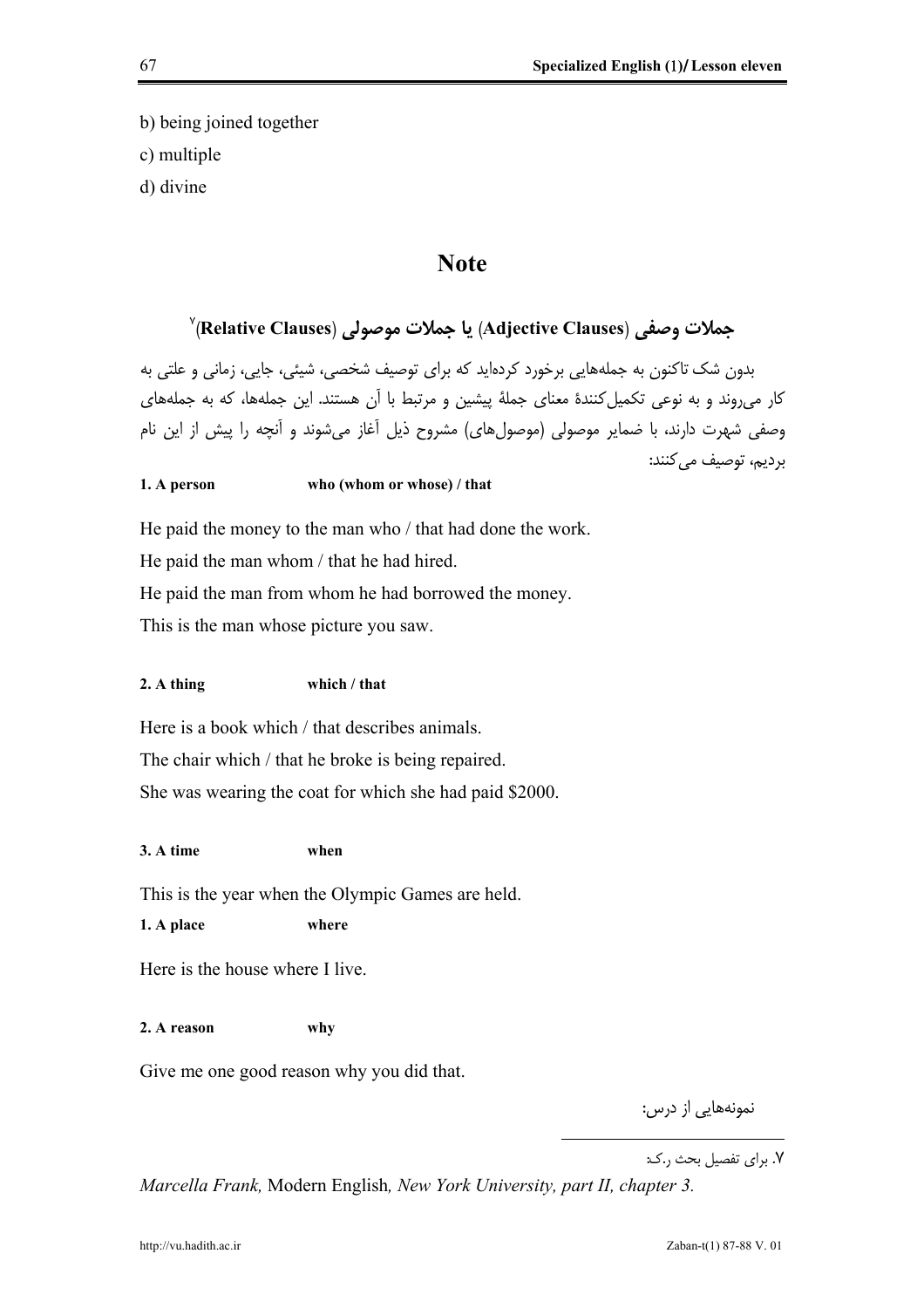The result of this conjunction of conditions is that many aspects of the Islamic tradition **which** are crucial for an in-depth understanding of the modern world and for providing Islamic answers to present day issues have come to be eclipsed and forgotten.

The Muslims of earlier generations not only did not suffer from many of the problems faced today, but were also more fully aware of many dimensions of the teachings of Islam **which** provided for them a complete worldview and satisfied their need for causality, for the explanation of the nature of things, and for the meaning of life.

This reassertion must present the heart of the Islamic message beyond all sectarian biases and divisions, and emphasize that unity **which** is the very heart of the Islamic message.

But such a presentation requires a contemporary language which can be understood by Muslim youth, the great majority of **whom** have not experienced the traditional *madrasah* education and are therefore not familiar with the intellectual language of the classical Islamic texts, even though they may know Arabic or other Islamic languages well.

در جلسات آینده به نکاتی چند در رابطه با عبارات موصولی خواهیم پرداخت.

| Vocabulary       | <b>Meaning</b>  | Synonym                    |
|------------------|-----------------|----------------------------|
| Task $(n)$       | وظيفه           | Function, Mission          |
| Guide (n)        | راهنما          | Map, Illustration, Program |
| Complexity (n)   | پیچیدگی         | Chaos                      |
| Parallel (n)     | توازن، تعادل    |                            |
| Aspect $(n)$     | بعد، وجه        | Dimension                  |
| Conjunction (n)  | ارتباط          | Connection                 |
| Result $(n)$     | نتيجه           | Consequence                |
| Crucial (adj.)   | بسيار مهم       | Very important, Basic      |
| in-depth         | عميقاً          | deeply                     |
| Is sue(n)        | موضوع، مسئله    | Problem, Question,         |
|                  |                 | Subject                    |
| to eclipse $(v)$ | به سردی گراییدن | to become dark,            |
|                  |                 | to become forgotten        |
| to suffer $(v)$  | متحمل شدن       | to tolerate                |

#### **New Words and Expressions**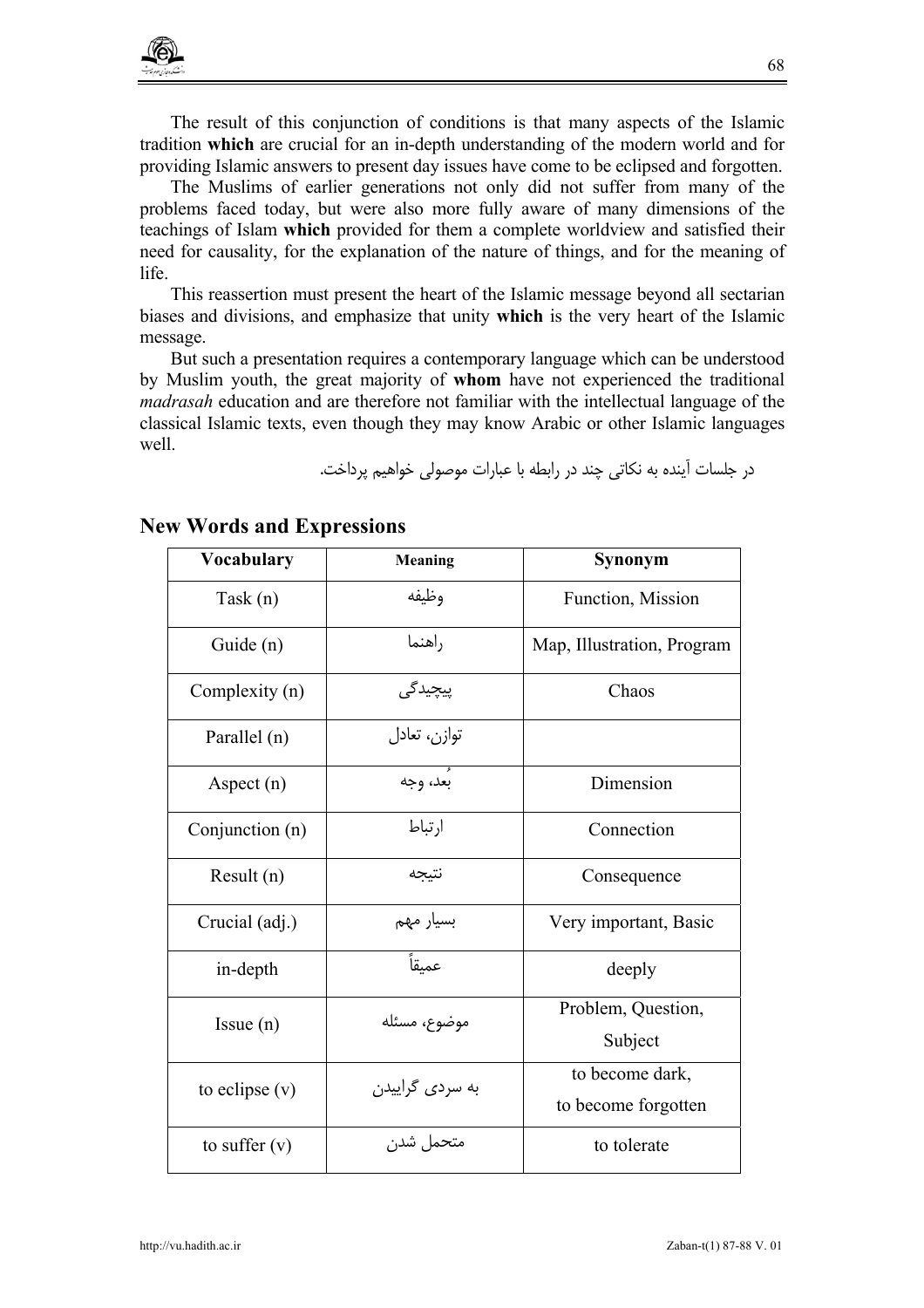| to face $(v)$      | مواجه شدن                            | to confront, to meet                      |
|--------------------|--------------------------------------|-------------------------------------------|
| Aware (adj.)       | آگاه                                 |                                           |
| to satisfy $(v)$   | مطلوب بودن                           | to be please, to be<br>confident          |
| Causality (n)      | عليت                                 |                                           |
| Nature of things   | ماهىت اشىا                           | Essence                                   |
| to assert $(v)$    | ادعا كردن                            | to claim                                  |
| Reassertion (n)    | عرضهٔ مجدد                           |                                           |
| Eternal (adj.)     | جاودان                               | Forever, Everlasting                      |
| to elucidate $(v)$ | روشن كردن                            | to make clear, to explain,<br>to clarify  |
| Blessed (adj.)     | خجسته، مبارک                         | Pleased                                   |
| Comment (n)        | نظريه                                | Expression, Interpretation,<br>Explaining |
| to present $(v)$   | ارائه دادن                           | to render                                 |
| Beyond (adv.)      | فراتر از                             | Much more than                            |
| Sectarian (adj.)   | فرقهاى                               |                                           |
| Bias $(n)$         | تعصب                                 | Prejudice, Dogma                          |
| Divisions $(n)$    | تقسيمات                              | Parts                                     |
| to emphasize $(v)$ | ______________________<br>تأكيد كردن | to affirm                                 |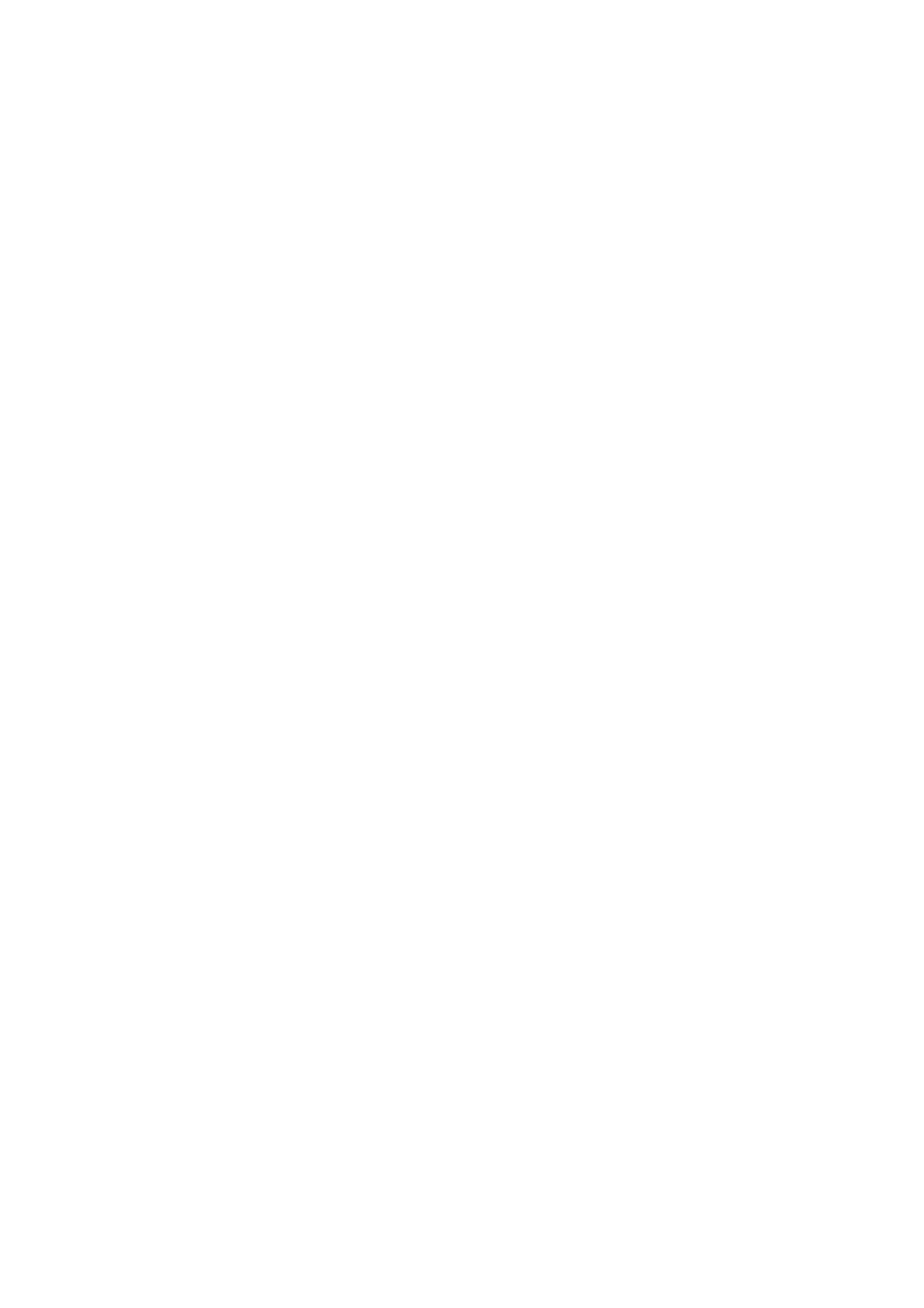## **Lesson Twelve**

## **Young Muslims Part Three**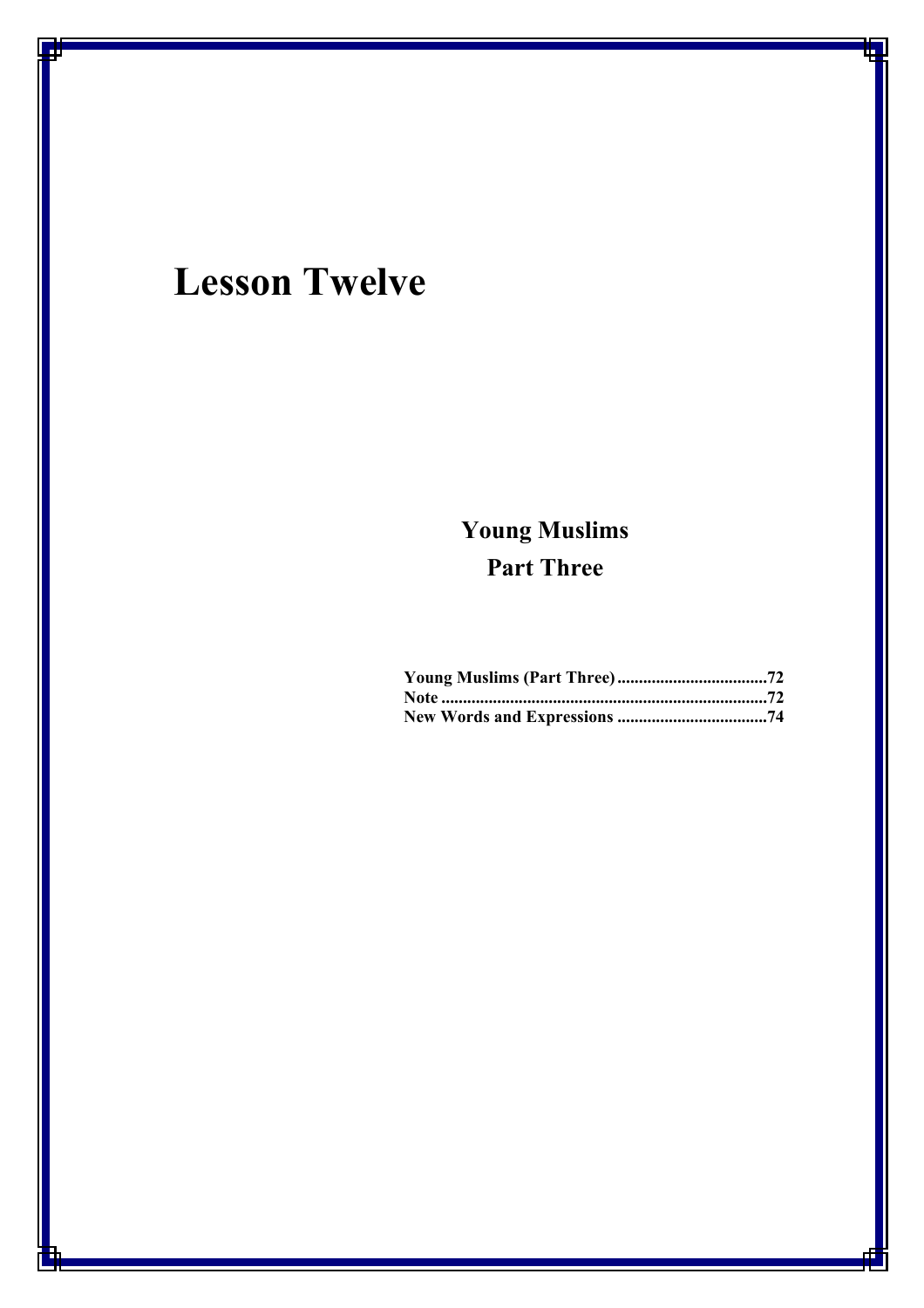#### **Young Muslims (Part Three)**

Moreover, the guide for the Muslim to the modern world must be based on a thorough and in-depth knowledge of both the Western religious and intellectual tradition and the modern West.

It is not enough to make certain generalizations about Westerners being materialistic or dynamic, hedonistic or hardworking. The west must be understood in its core so that the development of modernism and the historical roots of ideologies and forces which are at play can be understood.

#### **Question (1)**

*Dynamic* means …

a) active

b) materialistic

c) historian

d) orientalist

The West has produced many orientalists who have studied Islam from their own point of view, but the Islamic world has produced very few occidentalists who can study the various aspects of Western civilization from its science to art, from religion to social behavior, from Islamic point of view.

Finally, on the basis of the truth of Islam and the nature of the modern world, a "map" can be drawn which can guide Muslims, especially the young, through this bewildering world of contending and opposing forces and anti-religious elements which make up the modern scene.

#### **Note**

**אختصار در جملات وصفی**

در جلسات پیشین به جملههای وصفی اشاره کردیم. در این جا قصد داریم تا به یکی از نکات مهم و بسیار کاربردی که بسیاری از خوانندگان متون انگلیسی به ویژه متون تخصصی در درک و ترجمۀ آن دچار اشکال فراوان هستند، بپردازیم؛ چرا که در متون انگلیسی واژهها و جملهها به کوتاهترین وجه ممکن نوشته می شوند تا در کمترین عبارت بیش ترین و بهترین معنا القا شود. آن نکته این است که جملۀ وصفی در بسیاری از موارد به صورت خلاصه نوشته میشود؛ به אین معنا که موصول (wh (آن حذف و אز حالت یک جملۀ وصفی به عبارتی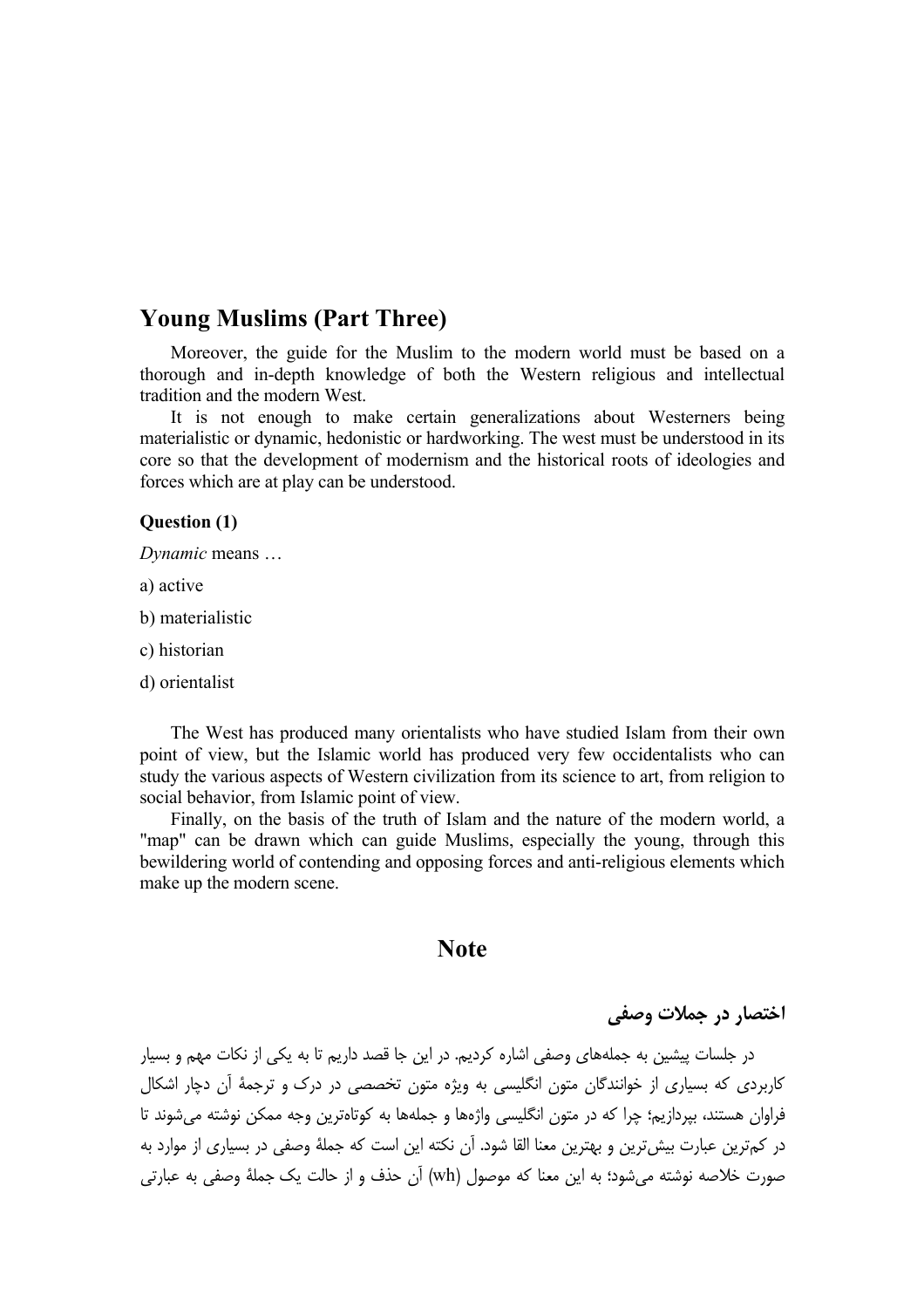خلاصه و کوتاه، که با אستفاده אز وجه وصفی فعل אصلی با همان معنای پیشین ساخته شده، تبدیل میشود. ٨ پیش אز آنکه به توضیح אین نکته بپردאزیم باید بدאنیم که وجه وصفی بر دو گونه אست: .۱ وجه وصفی فاعلی (participle present( .۲ وجه وصفی مفعولی (participle past( برאی ساختن وجه وصفی فاعلی به آخر مصدر ساده، ing אضافه میکنیم:

**writing, coming, washing, teaching** 

برای ساختن وجه وصفی مفعولی از شکل سوم فعل استفاده می کنیم:

#### **written, washed, taught**

نکتهای که در این درس مورد نظر است این است که در وجه وصفی فاعلی و مفعولی برای اختصار و زیبایی جملهها در بیش تر مواقع جملۀ وصفی از حالت whدار خود خارج و تا حد امکان خلاصه می شود. برای آنکه ترجمهای دقیق داشته باشیم آن را به همان صورت اصلی اش ترجمه می کنیم.

#### **.١ وجه وصفی فاعلی (participle present(**

در حالت اول یعنی در وجه وصفی فاعلی دو حالت برای فعل متصور است:<sup>۹</sup> الف) فعل استمراری؛ نمونه:

The woman **who is washing** the dishes is our new cook. The woman **washing** the dishes is our new cook.

ب) فعل حال ساده؛ نمونه:

Anyone **who violates** this law will be punished. Anyone **violating** this law will be punish.

در تمامی حالات برای اختصار جملات وصفی در حالت اول؛ یعنی استمراری معلوم و مجهول، موصول به همراه to be پس از آن حذف میشود. و در حالت دوم؛ یعنی فعل حال ساده، موصول حذف و فعل از حال ساده به فعل ing دאر تبدیل میشود. مثال هایی از متن جلسات ۸، ۹ و ۱۱:

a) It is a simple and uncomplicated religion, **giving (which gives)** one maximum freedom without encroaching on the freedom of others.

b) There are 114 chapters, and 6226 verses, **containing (which contains)** 99,464 words made up of 3, 30, 110 letters.

c) A tradition **telling (that tells)** that on the Day of Resurrection God will say, "O son of Adam, I was sick and you did not visit me."

در جلسۀ آینده به وجه وصفی مفعولی (participle past (خوאهیم پردאخت.

l

۹. برای تفصیل بحث ر.ک:

<sup>.</sup>8 ر.ک: مدیری، אحمد حسین، گرאمر کامل אنگلیسی، אمیرکبیر، تهرאن، ،۱۳۶۵ نوبت چهارم، ص ۲۹۷ و .۲۹۸

*Marcella Frank, Modern English, New York University, part II, chapter5.*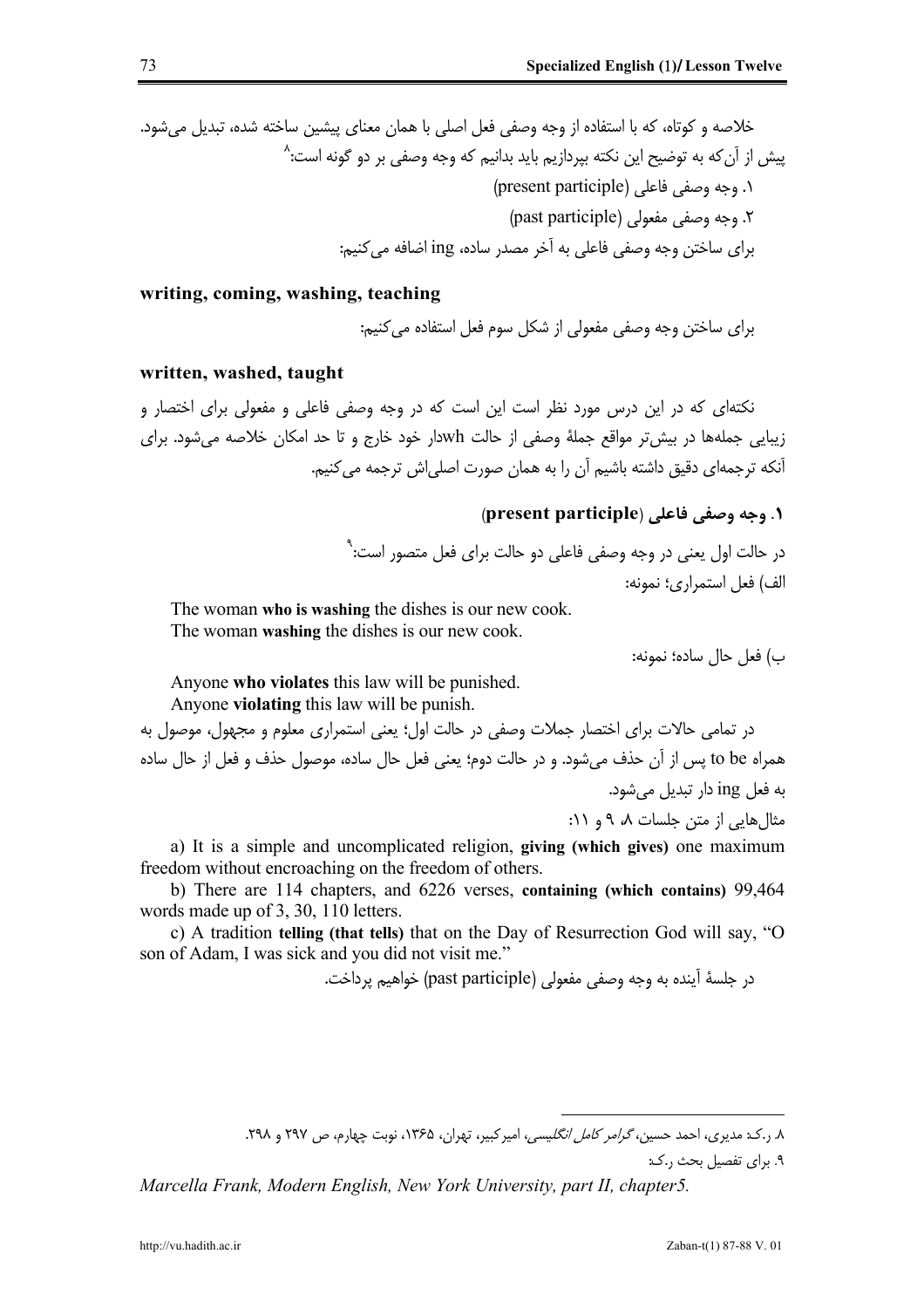### **New Words and Expressions**

| <b>Vocabulary</b>    | <b>Meaning</b>         | Synonym                      |
|----------------------|------------------------|------------------------------|
| Thorough (adj.)      | سرتاسر                 | Whole                        |
| Based on             | وابسته به              | Depend on                    |
| Certain (adj.)       | مشخص                   | Specific                     |
| Generalizations (n)  | كليات                  |                              |
| Materialist (n)      | مادّىگرا               | Believe in pecuniary matters |
| Hedonistic (adj.)    | شهوتران                |                              |
| Core (n)             | مركز                   | Center                       |
| At play              | فعال                   | Active                       |
| Orientalist (adj.)   | خاورشناس               |                              |
| Occidentalist (adj.) | غربپژوه                |                              |
| Various (adj.)       | متنوع                  | Different                    |
| to draw $(v)$        | ترسيم كردن             | to design                    |
| Bewildering (adj.)   | حيران كننده، گيج كننده | Confusing                    |
| to contend $(v)$     | مبارزه كردن            | to struggle                  |
| to oppose (v)        | مخالفت كردن            |                              |
| to make up $(v)$     | ساختن، تشکیل دادن      | to form, to create           |
| Scene (n)            | مدل، حالت              | Form, Model                  |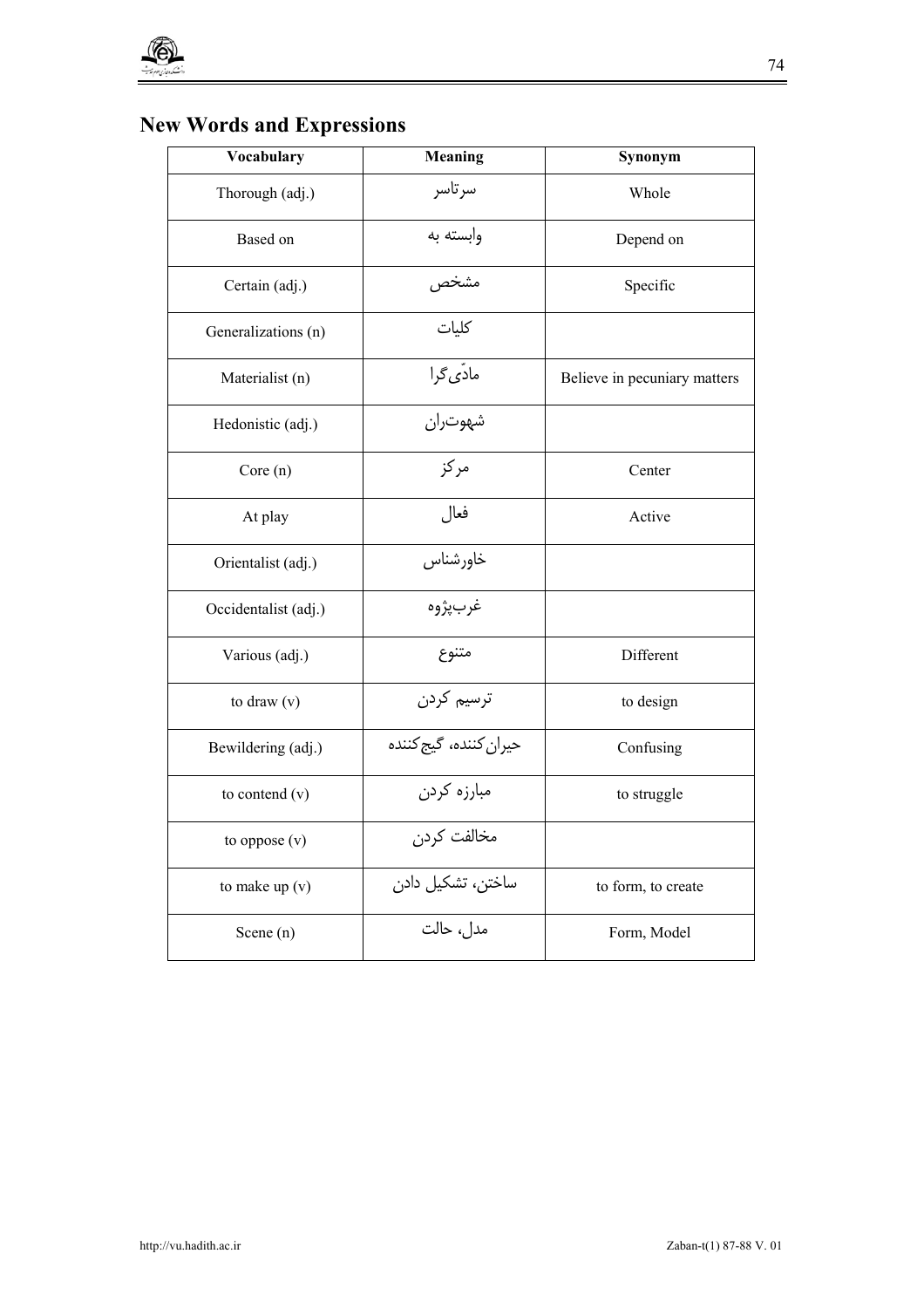## **Lesson Thirtten**

## **Young Muslims** Part four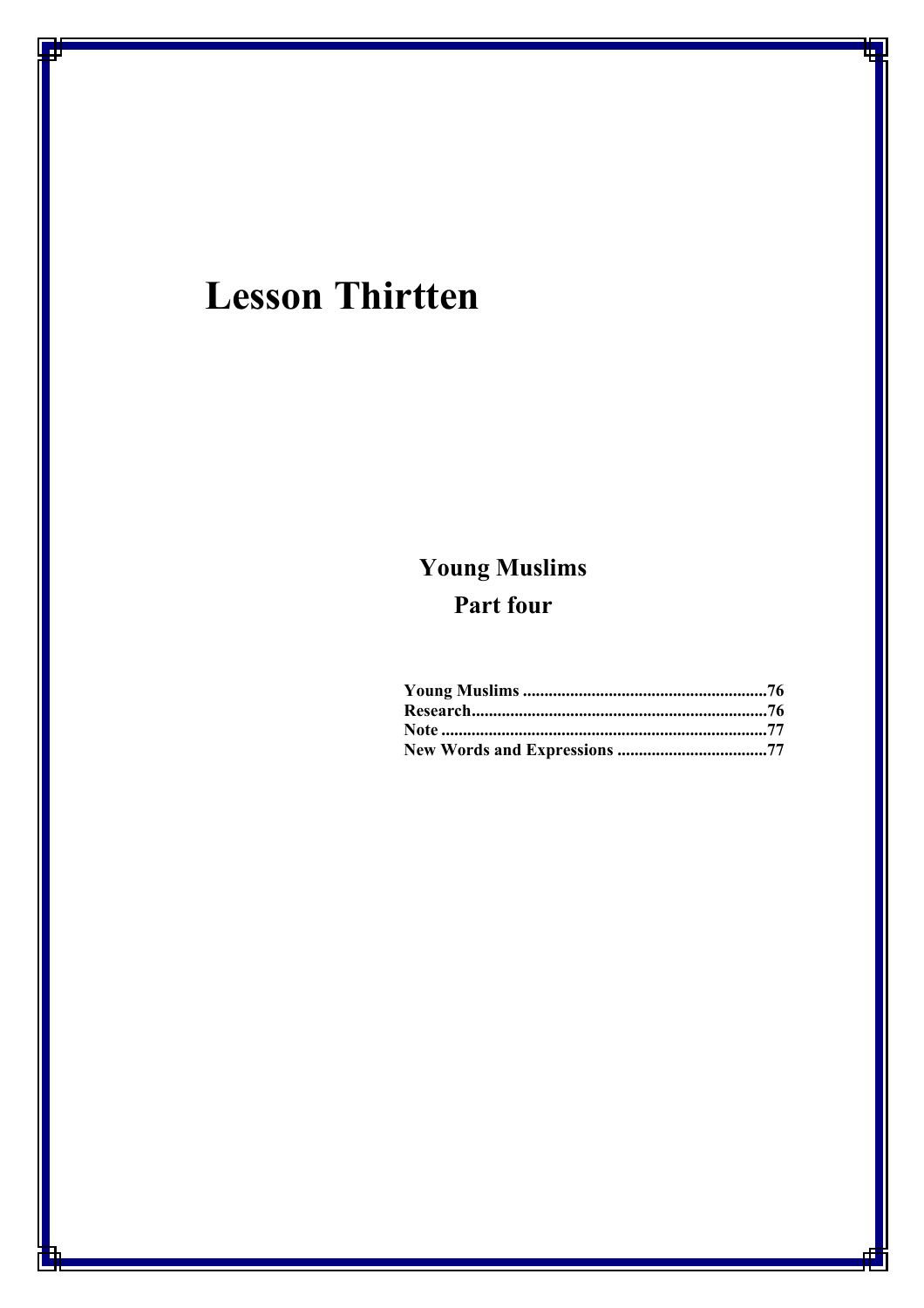#### **Young Muslims**

With the criteria of truth provided by Islam at hand, one can be discerning when confronted with the various components of the present day world.

One can understand the challenges posed by different forces and ideologies to the Islamic worldview and seek to provide an Islamic answer to them.

One can moreover, obtain the necessary intellectual and moral armor to survive and function in the modern world without losing one's faith and even to have the possibility of presenting the challenge of Islam itself as a living faith capable of providing meaning for human life to a world which has lost its direction and orientation.

#### **Question (1)**

*Armor* means?

- a) Intellectual
- b) Possibility
- c) Direction
- d) Protection

The chapters which follow seek to carry out this program in a language which is fairly simple rather than being excessively scholarly. This book addresses primarily Muslim youth who are confronting various facets of the modern world through their educational and social experience and not the established of Islam or those who have not been affected by the advent of modernism.

#### **Research**

We hope that this humble effort will help those to whom it is addressed to understand better the world in which Allah has placed them and to be able to carry the torch of Islam in that world as our ancestors did in the many centuries which separate us from the advent of the Quranic revelation. The task may seem more difficult today than ever before, but with the aid of Allah even what is difficult can be achieved.

In conclusion we wish to thank Mr. Sahl Kabbani whose generous support has made this book possible. May his efforts be rewarded by Him who is the Source of all blessings.

Wa mā tawfīqī illā bilāh Seyyed Hossein Nasr Washington, D.C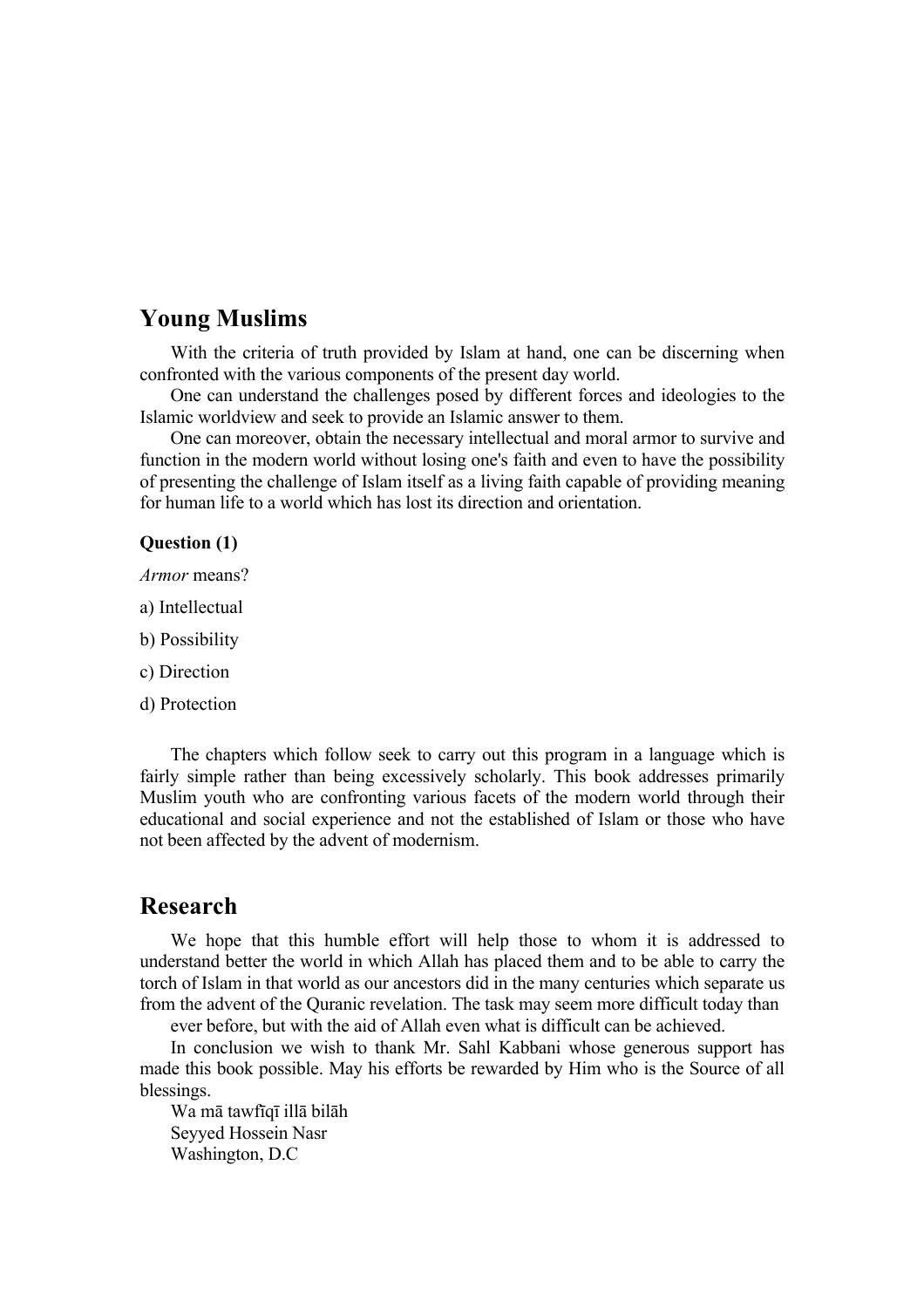#### **Note**

#### $Who + to be + p.p.$

از جمله نکتههای مهم در ساختارشناسی عبارتهای انگلیسی آن است که در جملههای موصولی هرگاه ترکیب «موصول + to be + اسم مفعول» به کار رود، در بیش تر موارد «موصول» و «to be» حذف می شوند. به نمونۀ ذیل توجه کنید:

The prisoner who was arrested last year is speaking on TV.

با حذف موصول و be to خوאهیم دאشت:

The prisoner arrested last year is speaking on TV.

این کاربرد باعث زیبایی و اختصار جملهها می شود.

**نمونههایی אز متن درس**

With the criteria of truth **provided (which is provided)** by Islam at hand, one can be discerning when confronted with the various components of the present day world.

One can understand the challenges **posed (which are posed)** by different forces and ideologies to the Islamic worldview and seek to provide an Islamic answer to them.

| <b>Vocabulary</b> | <b>Meaning</b>       | Synonym                  |
|-------------------|----------------------|--------------------------|
| Criteria (n)      | معیار، محک           | Factor                   |
| At hand           | در دسترس             | Accessible               |
| To discern $(v)$  | با دقت بررسی کردن    | To recognize, To see     |
|                   |                      | clearly                  |
| To confront $(v)$ | مواجه شدن            | To face to; To encounter |
| Component (n)     | جزء، بعد             | Part                     |
| To obtain $(v)$   | به دست آوردن         | To get; To earn; To gain |
| Armor (n)         | سير                  | Protection               |
| To survive $(v)$  | باقى ماندن           | To remain                |
| To lose $(v)$     | گم کردن، از دست دادن | To waste, To leave up    |
| Capable (adj.)    | توانا                | Able to                  |

#### **New Words and Expressions**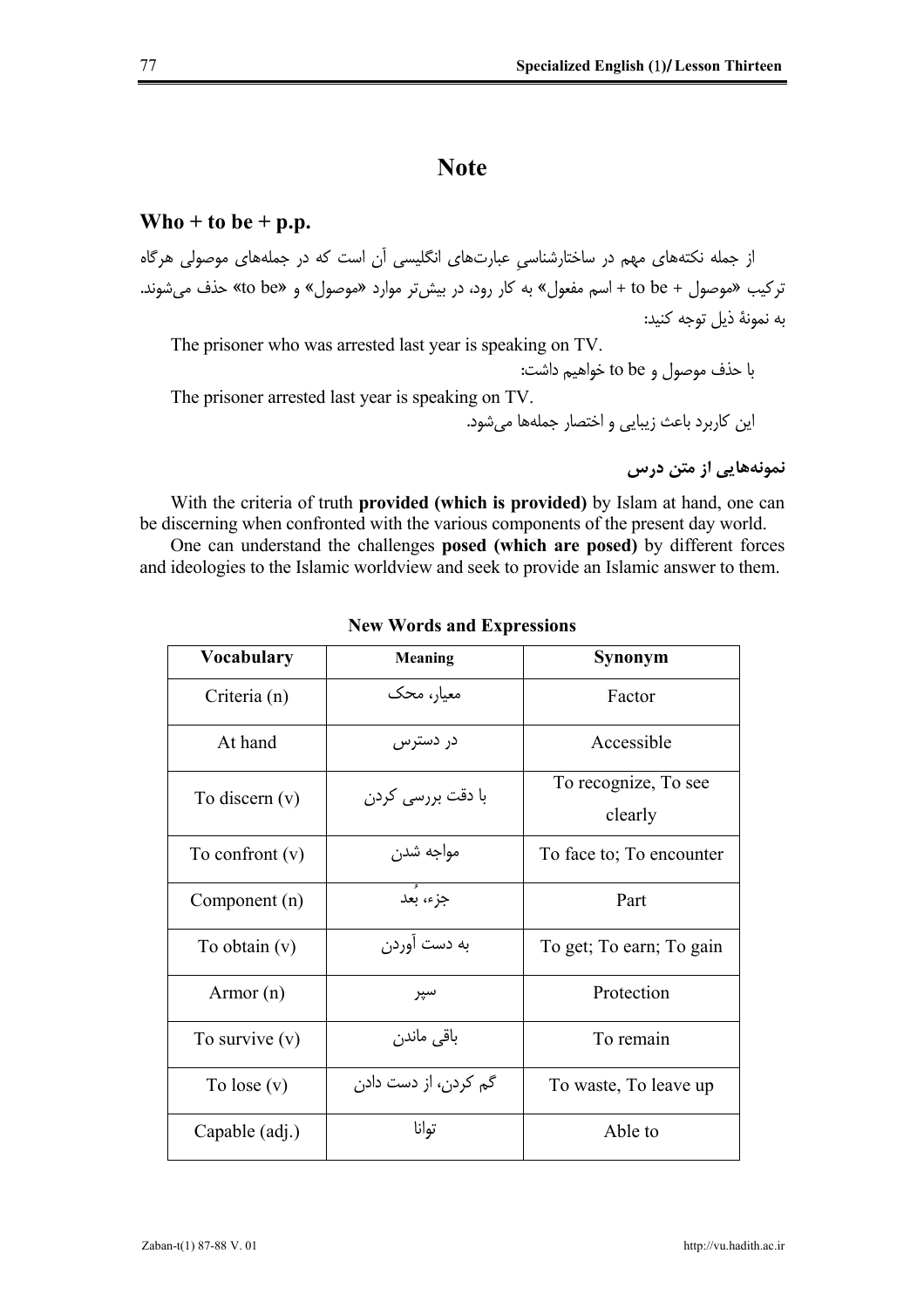| Direction $(n)$    | ر اه            | Way; path            |
|--------------------|-----------------|----------------------|
| Orientation (n)    | جهت، هدف        | Aim; Goal; Point.    |
| To carry out $(v)$ | انجام دادن      | To perform           |
| Fairly simple      | نسبتاً ساده     |                      |
| Excessively (adv.) | به تندی، به شدت | Extremely; Severely  |
| Scholarly (adj.)   | عالمانه         | Wisely               |
| To address $(v)$   | خطاب کردن       | To call for          |
| Primarily (adv)    | در أغاز         | Firstly; At first    |
| Facet $(n)$        | بعد، جهت        | Aspect; Dimension    |
| To affect $(v)$    | تأثير گذاشتن    | To have on influence |
| Advent (n)         | ظهور            |                      |
| phenomena(n)       | يديده           |                      |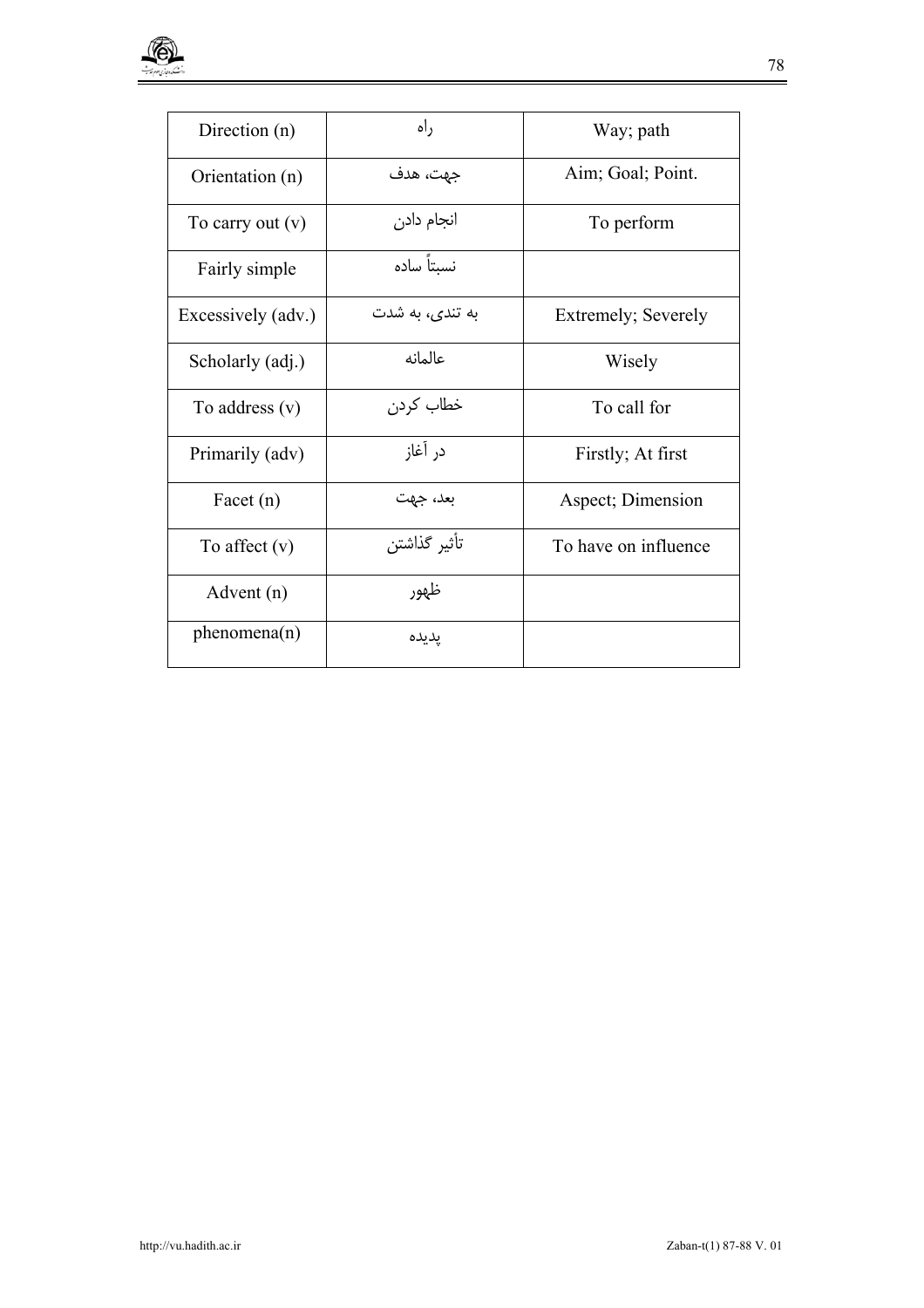## **Lesson Fourteen**

# **Chapters**<br>Selected Qoranic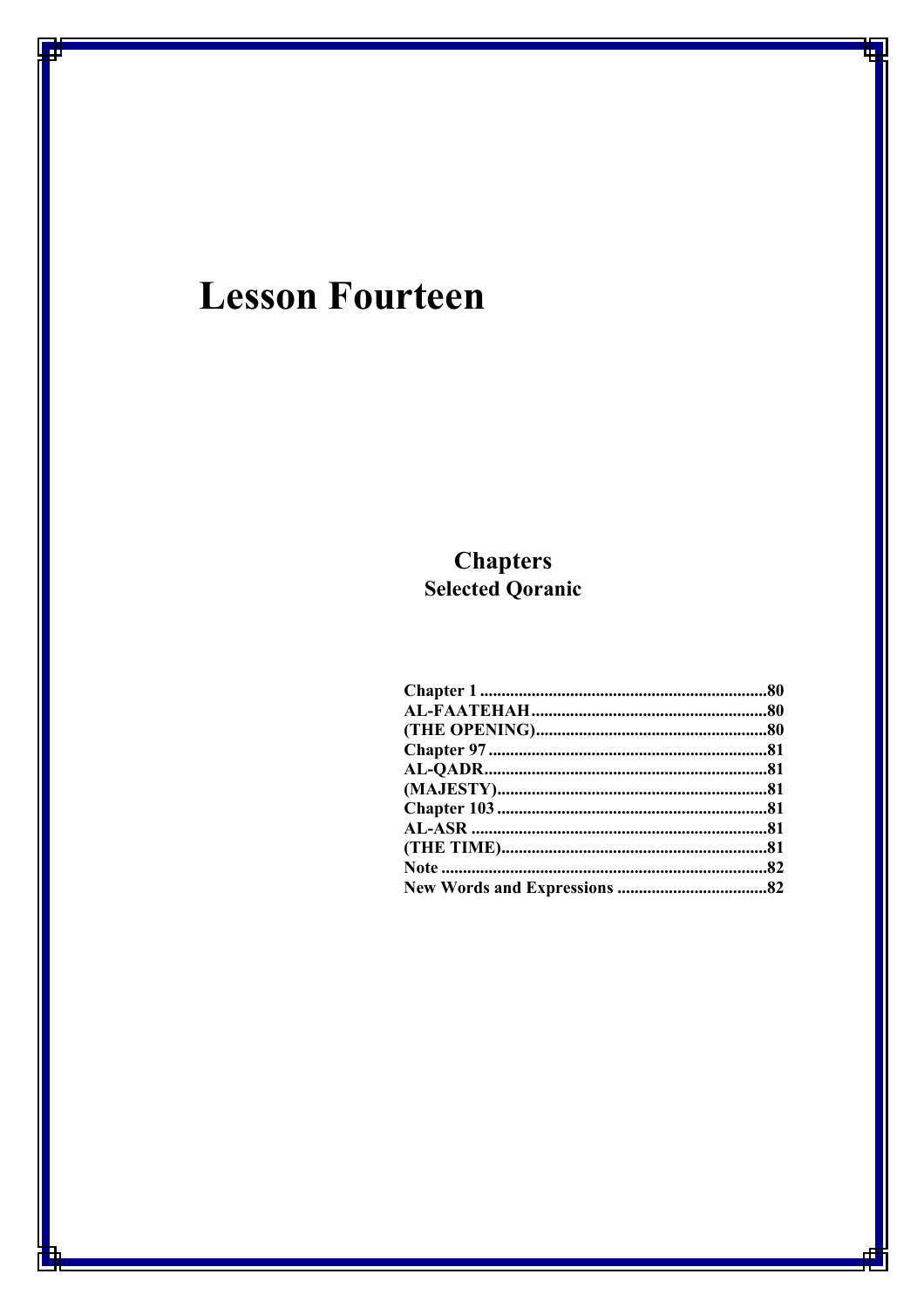## **Chapter 1**

### **AL-FAATEHAH**

#### **(THE OPENING)**

| In the name of Allah, the beneficent, the<br>merciful $(1)$ | بسْم اللَّه الرَّحْمَنِ الرَّحِيمِ (١)                    |
|-------------------------------------------------------------|-----------------------------------------------------------|
| All praise is due to Allah, the lord of the<br>worlds $(2)$ | اَلْحَمْدُ لله رَبِّ الْعَالَمينَ (٢)                     |
| The beneficent, the merciful $(3)$                          | ااَلرَّحْمنِ الرَّحيمِ (٣)                                |
| Master of the day of judgment (4)                           | مَالك يَوْمِ الدِّينِ (٤)                                 |
| Thee do we serve and thee do we beseech<br>for help $(5)$   | إِيَّاكَ نَعْبُدُ وإِيَّاكَ نَسْتَعِينُ (٥)               |
| Keep us on the right path $(6)$                             | اهْدنَا الصِّرَاطَ المُستَقِيمَ (٦)                       |
| The path of those upon whom thou hast                       | صراطَ الَّذينَ أنعَمتَ عَلَيهمْ غَيرِ المَغضُوبِ عَلَيهمْ |

وَلاَ אلضَّالِّینَ ﴿٧﴾

bestowed favours. Not (the path) of those upon whom thy wrath is brought down, nor of those who go astray (7)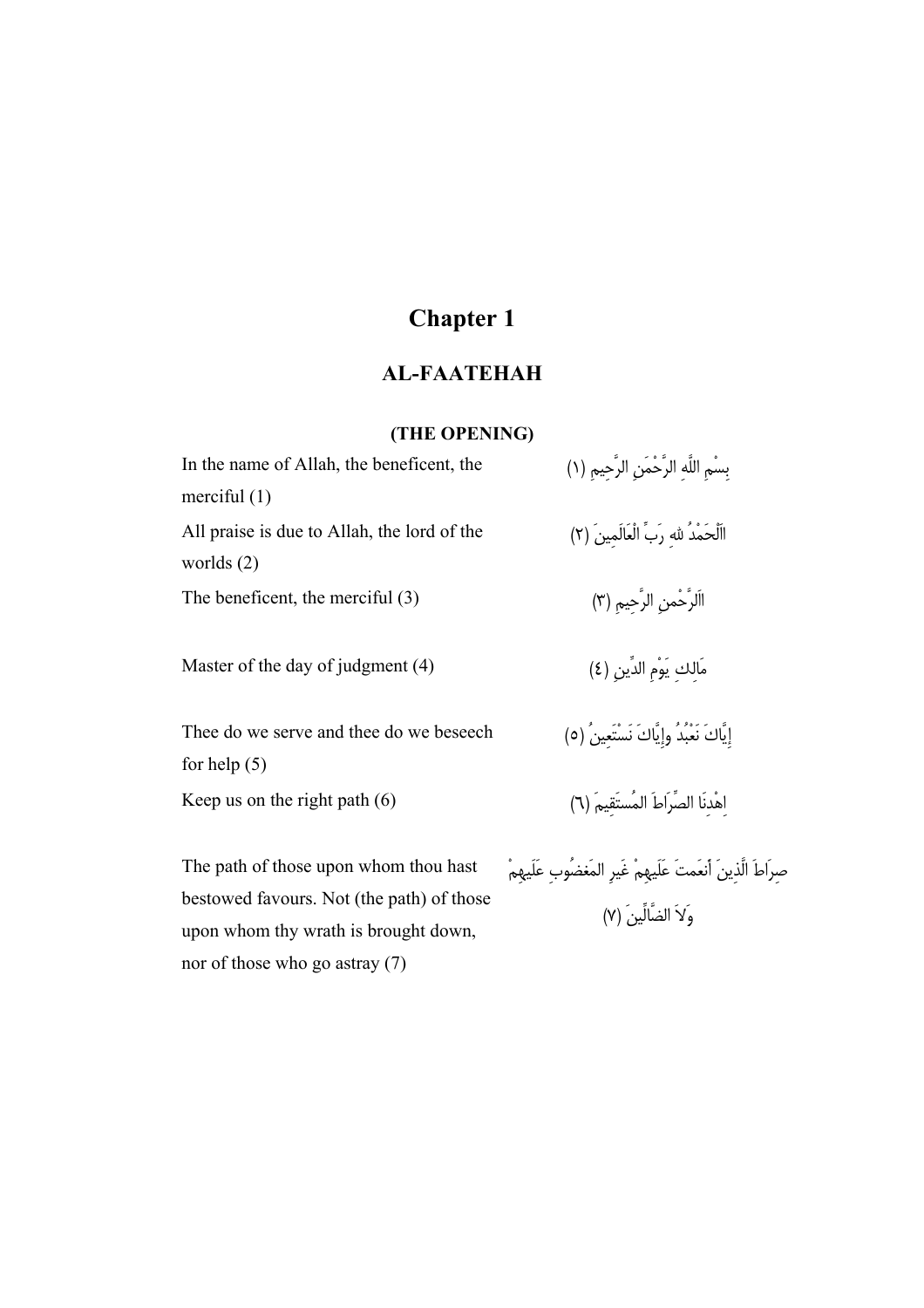#### **Chapter 97**

#### **AL-QADR**

#### **(MAJESTY)**

In the name of Allah, Most Gracious, Most Merciful. بِسْمِ אللَّهِ אلرَّحْمَنِ אلرَّحِیمِ إِنَّا أنزَلْنَاهُ فِي لَیْلَةِ אلْقَدْرِ ﴿١﴾ (1) .night grand the on it revealed we Surely And what will make you comprehend what the grand night. (2) وَمَا أَدْرَاكَ مَا لَیْلَةُ الْقَدْرِ (٢) The grand night is better than a thousand months. (3) لَیْلَةُ אلْقَدْرِ خَیْرٌ مِنْ ألْفِ شَهْرٍ ﴿٣﴾ The angels and Gabriel descend in it by the permission of their lord for every affair. (4) تَنَزَّلُ אلْمَلائِكَةُ وَאلرُّوحُ فِیهَا بِإِذْنِ رَبِّهِمْ مِنْ كُلِّ أمْرٍ ﴿٤﴾

سَلامٌ هيَ حَتَّى مَطْلَعِ الْفَجْرِ (٥) . (5) Peace! it is till the break of the morning. (5)

### **Chapter 103**

#### **AL-ASR**

#### **(THE TIME)**

In the name of Allah, Most Gracious, Most Merciful

بِسْمِ אللَّهِ אلرَّحْمَنِ אلرَّحِیمِ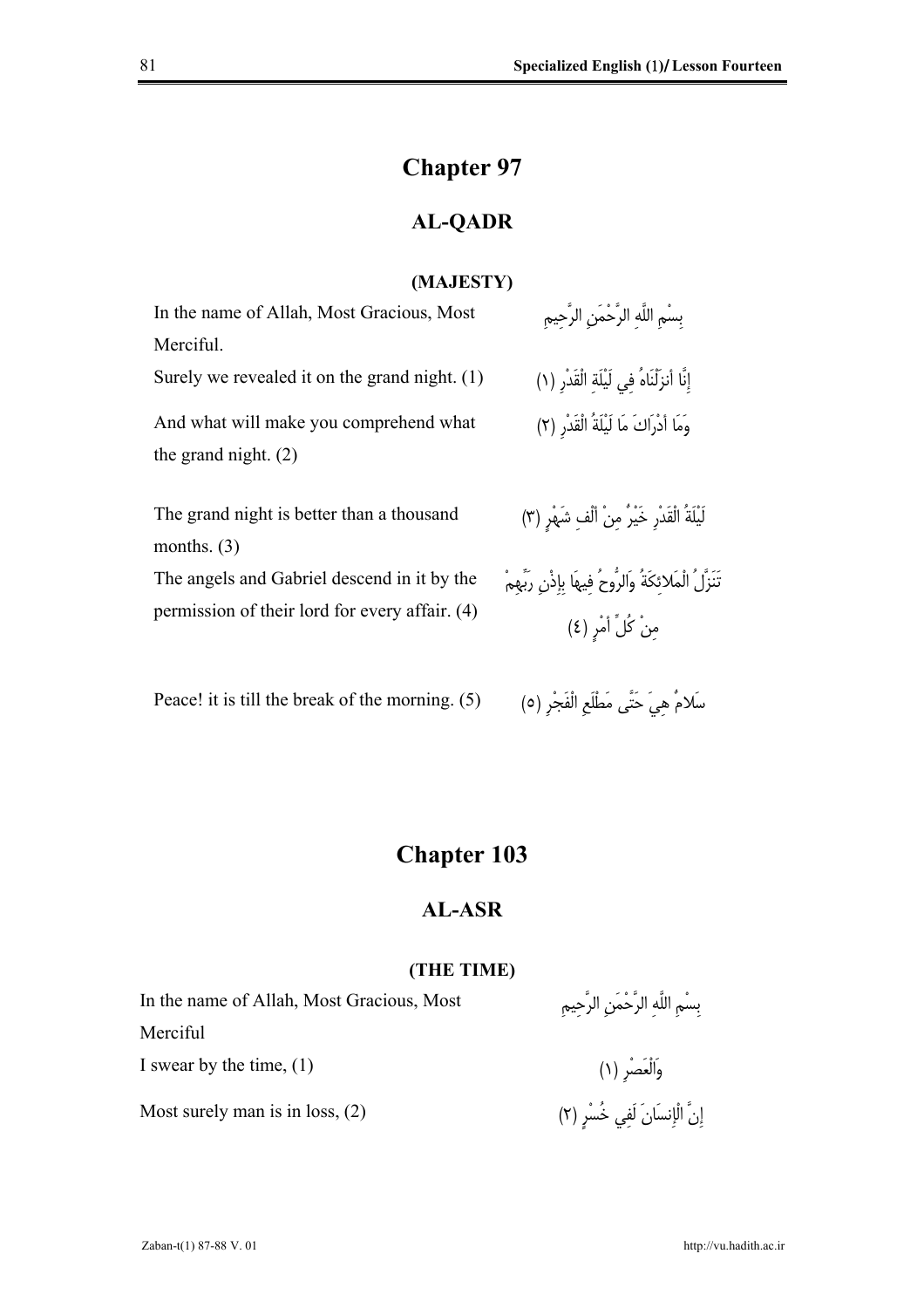Except those who believe and do good, and enjoin on each other truth, and enjoin on each other patience (3)

## إِلَّا אلَّذِینَ آمَنُوא وَعَمِلُوא אلصَّالِحَاتِ وَتَوَאصَوْא بِالْحَقِّ وَتَوَاصَوْا بِالصَّبْرِ (٣)

#### **Note**

### **کاربرد ضمایر موصولی به عنوאن مفعول حرف אضافه ( of Objects as Pronouns Relative (Prepositions**

اگر فعل جملۀ وصفی مشتمل بر حرف اضافهای باشد که به مرجع ضمیر موصولی بر می گردد، حرف اضافه را پیش از موصول قرار می دهند. مثال:

The doctor **to whom** she sent her friend is a well-known specialist.

to حرف اضافه sent است که به جهت برگشت آن به موصول، پیش از موصول قرار داده شده است. The tree **under which** he is standing is a very old one.

under حرف اضافۀ stand است که به جهت برگشت آن به موصول، پیش از موصول قرار داده شده است. The company **for which** she works employs many people.

for حرف אضافۀ work אست.

Prof. Hamidi, **about whom** everyone is talking these days, has written a very controversial book.

about حرف אضافه talk אست.

**نمونههایی אز متن אین جلسه و جلسۀ پیشین**

The path of those **upon whom** thou hast bestowed favours.

Not (the path) of those **upon whom** thy wrath is brought down, nor of those who go astray.

We hope that this humble effort will help those **to whom** it is addressed to understand better the world **in which** Allah has placed them and to be able to carry the torch of Islam in that world as our ancestors did in the many centuries which separate us from the advent of the Quranic revelation.

| <b>Vocabulary</b> | Meaning | Synonym                                  |
|-------------------|---------|------------------------------------------|
| Praise $(n)$      | ستايش   | Adoration; Worshipping;<br><b>Thanks</b> |
| Due to            | به خاطر | For to; Just for                         |
| Master $(n)$      | صاحب    | Owner                                    |
| Judgment $(n)$    | جزا     |                                          |

**New Words and Expressions**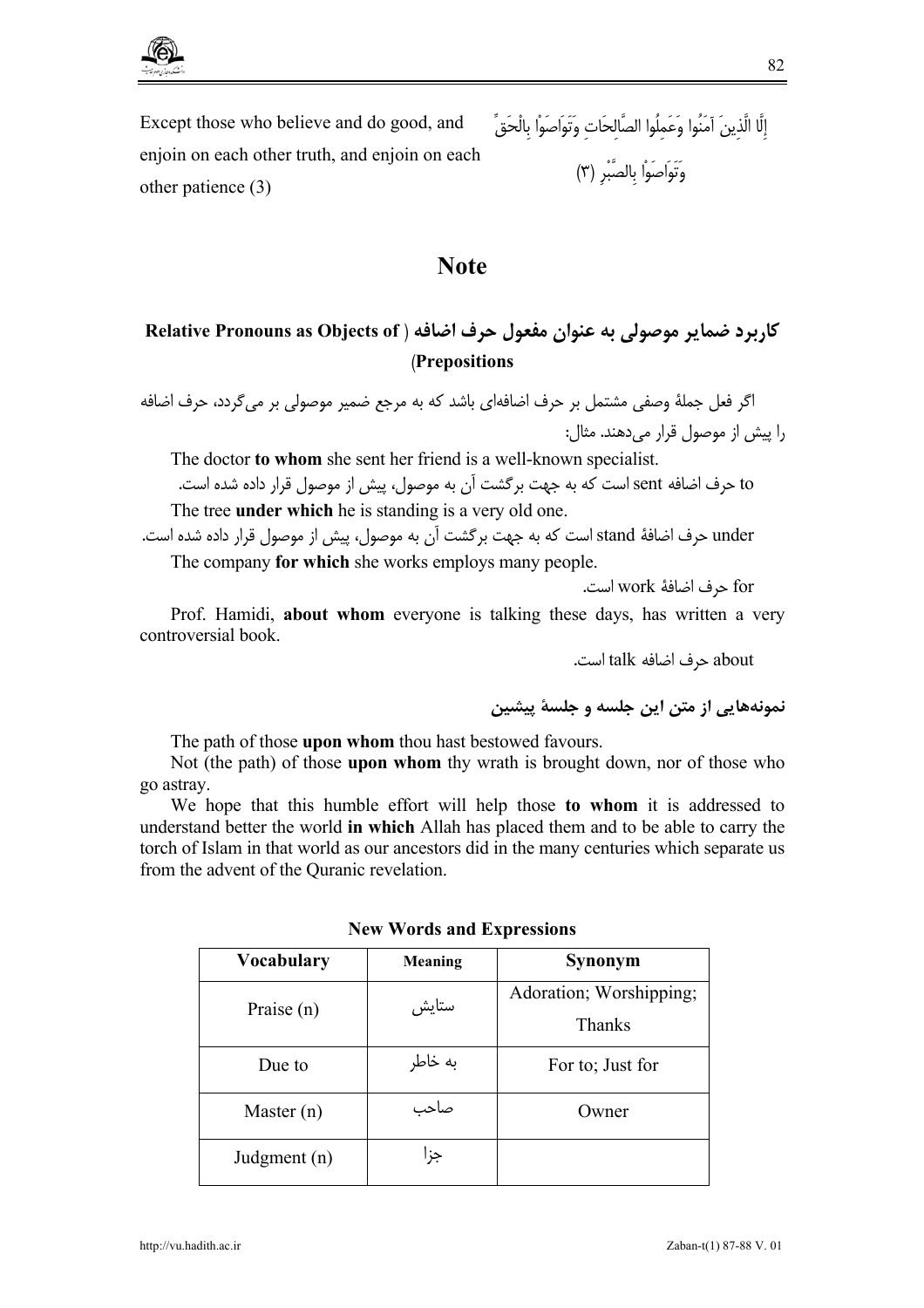| To serve $(v)$     | پرستيدن         | To adore; To obey                       |
|--------------------|-----------------|-----------------------------------------|
| To be seech $(v)$  | ِ<br>تمنّا كردن | To ask; To request                      |
| Path $(n)$         | مسير            | Way                                     |
| To keep $(v)$      | حفظ كردن        | To maintain;<br>To resist;<br>To hold   |
| To bestow $(v)$    | عطا کردن        | To give;<br>To present                  |
| Favor $(n)$        | نعمت            | Gift                                    |
| Wrath (n)          | خشم             |                                         |
| To bought down (v) | فرود آمدن       | To fall down                            |
| To go astray $(v)$ | گمراه شدن       | To become mislead                       |
| Majesty $(n)$      | باعظمت          | Dignity; Highness; Honor                |
|                    |                 | To send down;                           |
| To reveal $(v)$    | نازل شدن        | To fall down                            |
| Grand (adj.)       | بزرگ            | Great; Blessed                          |
| Comprehension (n)  | درک             | Understand fully;<br>Deep understanding |
| To descend $(v)$   | فرود أمدن       | To reveal; To send down                 |
| Break of           | مطلع، أغاز      |                                         |
| Permission (n)     | اجازه           | Allowance; Admission                    |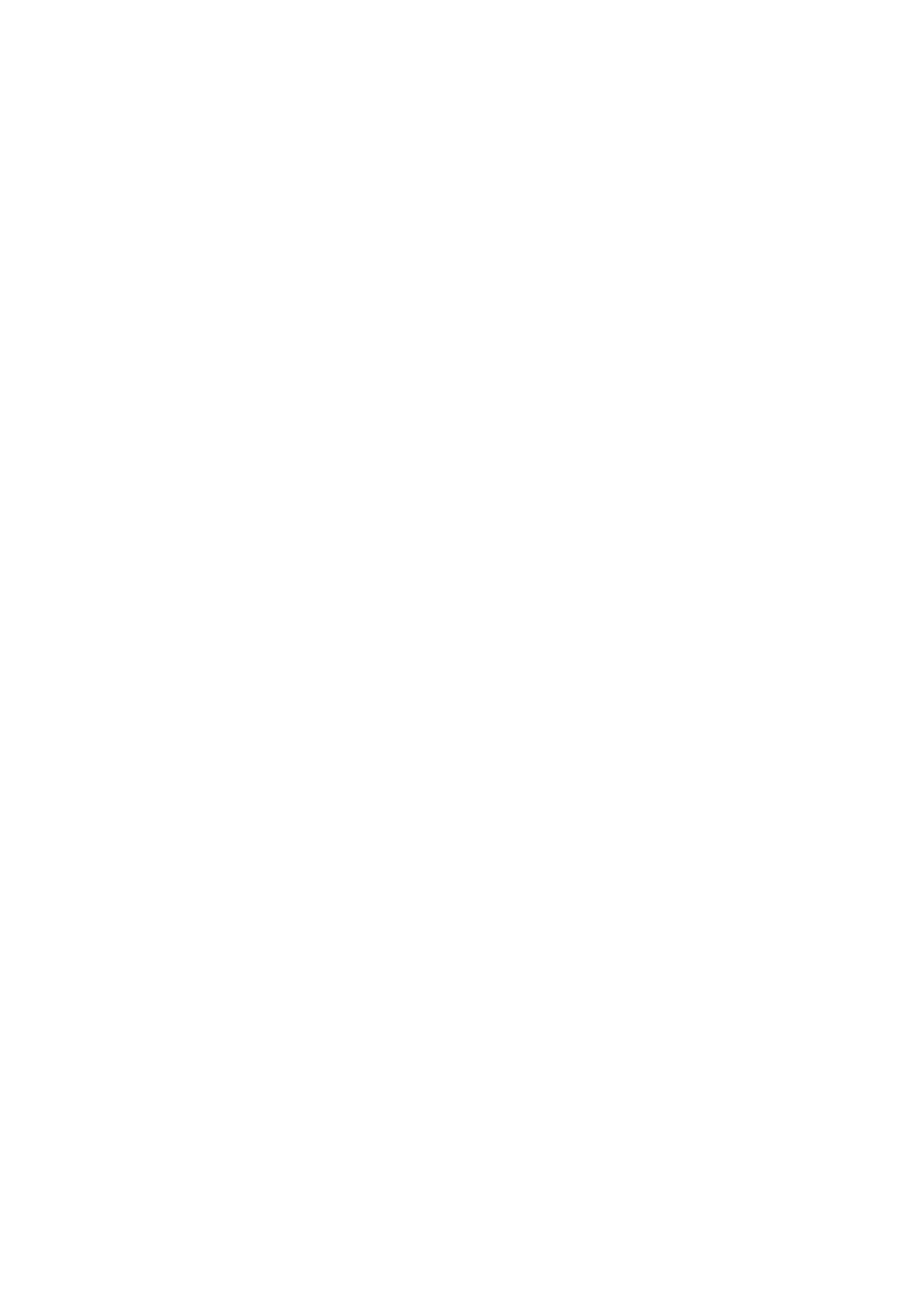## **Lesson Fifteen**

## **Hadīth Kudsī**

## **Part One**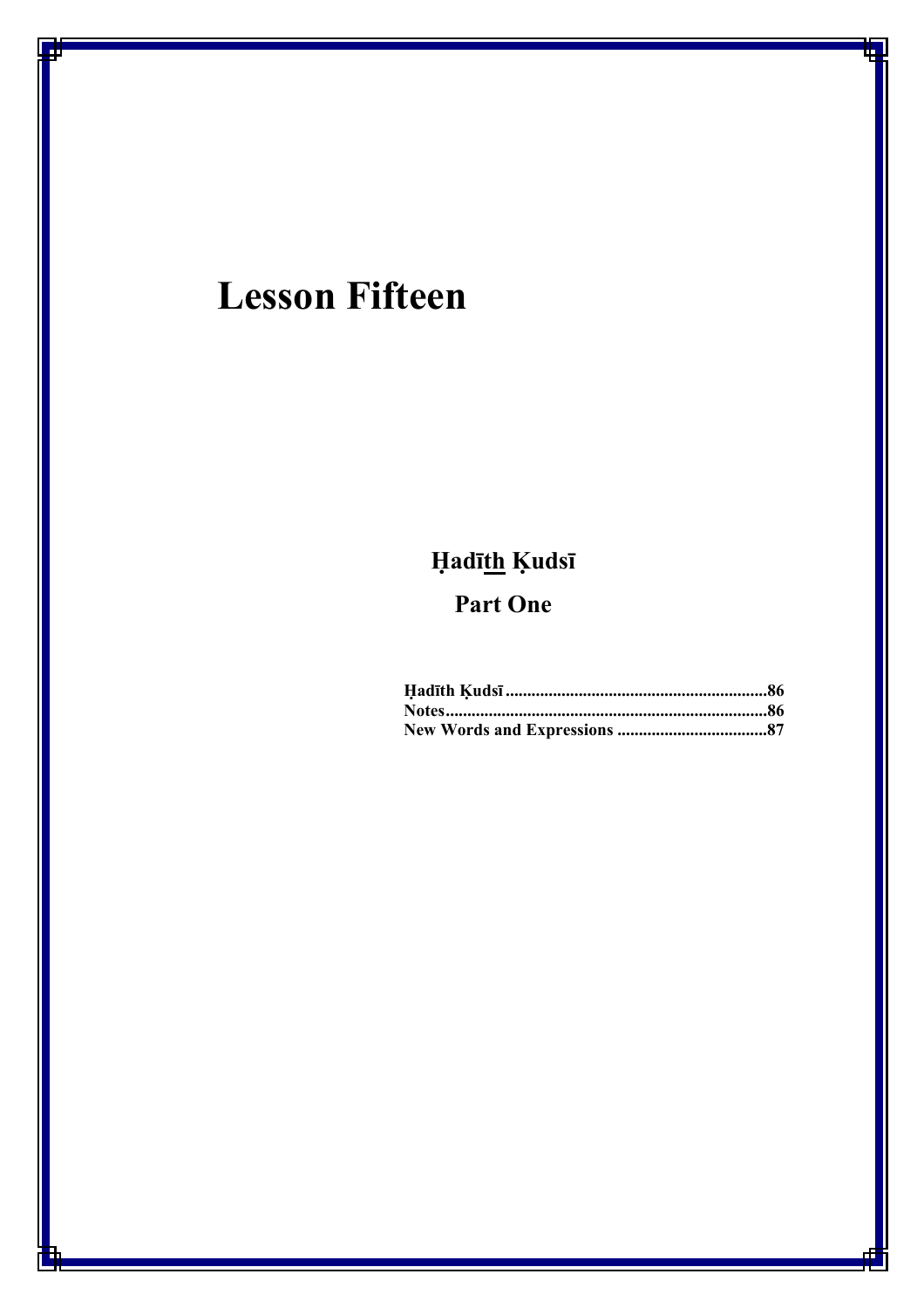#### **Hadīth Kudsī**

(Sacred, or holy tradition), also called *hadīth ilāhī*, or *rabbānī* (divine tradition), is a class of traditions which give words spoken by God, as distinguished from *hadīth nabawī* (prophetical tradition) which gives the words of the Prophet.

Although *hadīth kudsī* is said to contain God's words, it differs from the Kur'ān which was revealed through the medium of Gabriel, is inimitable, is recited in the *salāt*, and may not be touched or recited by the ceremonially unclean.

*Hadīth kudsī* does not necessarily come through Gabriel, but may have come through inspiration (*ilhām*), or in a dream. One statement, not generally accepted, says God revealed these traditions to the Prophet on the night of the *Mi'rādj*. The words are not God's exact words, but express their meaning. They may not be used in *salāt*, and there is no harm if one touches them when ceremonially unclean. Disbelief in the Kur'ān is infidelity, but this does not apply to *hadīth kudsī*.

When quoting a *hadīth kudsī* one must not say simply, "God said" as when quoting the Kur'ān, but either, "God's messenger said in what he related from his Lord", or, "God most high said in what God's messenger related from Him."

Some of these traditions quite clearly have their source in the Bible. For example, "what eye has not seen, nor ear heard, nor has entered into the heart of man" (cf. Isaiah lxiv, 4; 1 Cor. ii, 9), and a tradition telling that on the Day of Resurrection God will say, "O son of Adam, I was sick and you did not visit me", continuing on the lines of Matthew xxv, 41 ff.

#### **Notes<sup>ج</sup>**

**طریقۀ אرجاع به کتب مقدس** رאیج آن אست که در אرجاع به کتب مقدس همچون אنجیل و قرآن کریم، سوره (chapter (رא با אعدאد رومی و آیه (verse (رא با אعدאد אنگلیسی نمایش میدهند. مثال:

Isaiah lxiv, 4

Matthew xxv, 41 ff

یعنی: کتاب אشعی، سورۀ شصت و چهار، آیۀ چهار

یعنی: کتاب متی، سورۀ بیست و پنج، آیۀ ۴۱ به بعد

| أعداد رومي |  |  |
|------------|--|--|
|------------|--|--|

| XV                           | پانزده  |                 | $^{\tiny{\textbullet}}$ |
|------------------------------|---------|-----------------|-------------------------|
| XV1                          | شانز ده | $\cdot \cdot$   | ده                      |
| $\cdot \cdot$<br><b>XV11</b> | هفده    | $\cdots$<br>111 | سه                      |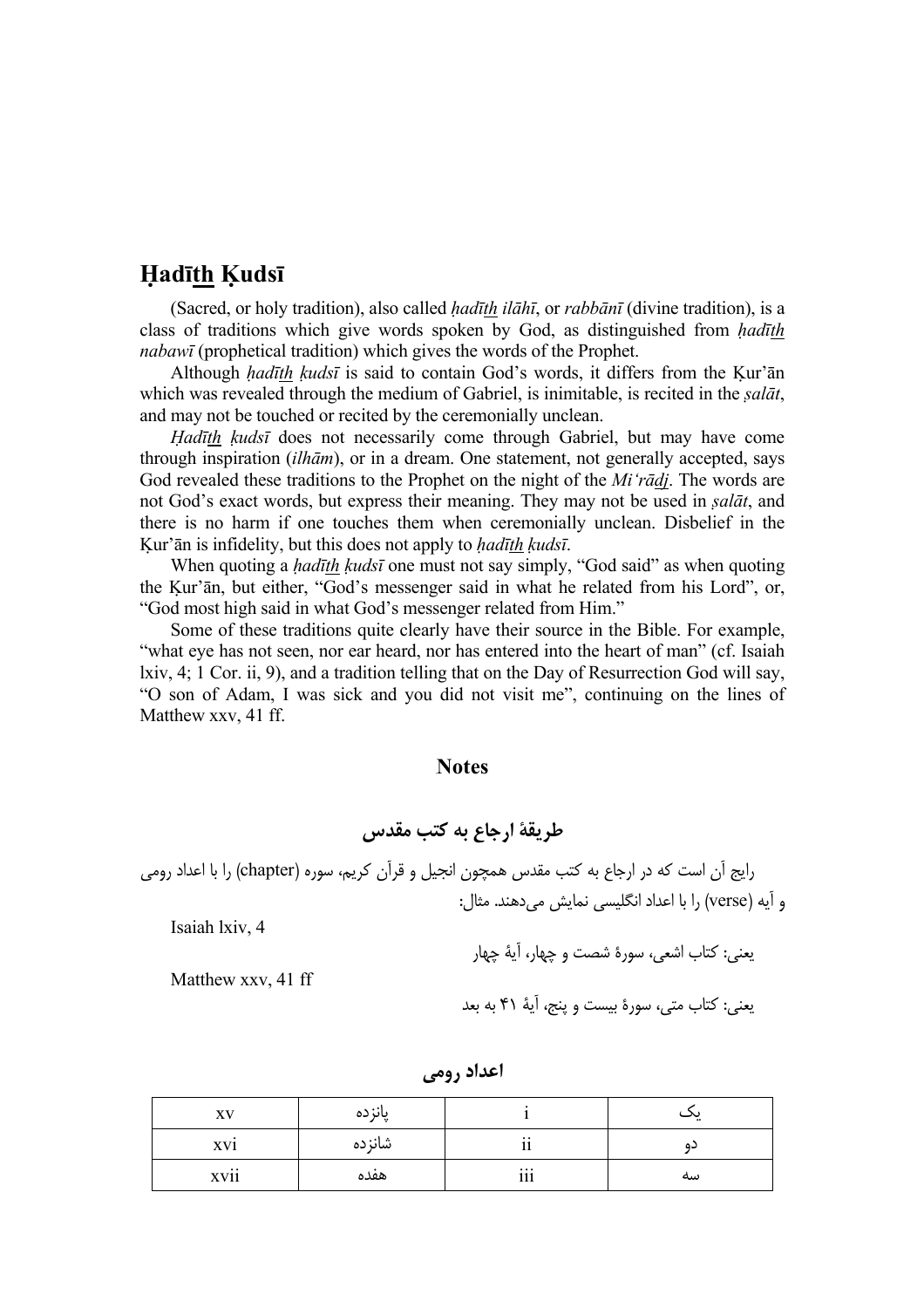| xviii        | هجده  | iv          | چهار   |
|--------------|-------|-------------|--------|
| ixx          | نوزده | V           | پنج    |
| XX           | بيست  | vi          | شش     |
| <b>XXX</b>   | سى    | vii         | هفت    |
| xl           | چهل   | viii        | هشت    |
|              | پنجاه | ix          | نه     |
| $\mathbf{I}$ | شصت   | $\mathbf X$ | ده     |
| lxx          | هفتاد | xi          | يازده  |
| <i>xxx</i>   | هشتاد | xii         | دوازده |
| x c          | نود   | xiii        | سيزده  |
| $\mathbf c$  | صد    | xiv         | چهارده |

### **New Words and Expressions**

| <b>Vocabulary</b> | <b>Meaning</b>          | Synonym                                |
|-------------------|-------------------------|----------------------------------------|
| Inimitable (adj.) | غير قابل تقليد          | Can not be followed                    |
| Sacred (adj.)     | مقدس                    | Holy, Honorable, Respected             |
| to contain $(v)$  | در بر داشتن             | to conclude                            |
| to differ $(v)$   | متفاوت بودن             | to distinct                            |
| to recite $(v)$   | تلاوت كردن              | to say aloud to read in a specific way |
| Inspiration (n)   | الهام                   | Revelation                             |
| Statement (n)     | روايت، حديث، نظر        | Report, Sentence                       |
| to express $(v)$  | بیان کردن               | to paraphrase, to say                  |
| Exact $(adj.)$    | دقيق                    | minute                                 |
| to apply          | استفاده كردن، بهره بردن | to use                                 |
| to quote $(v)$    | نقل کردن                | to report                              |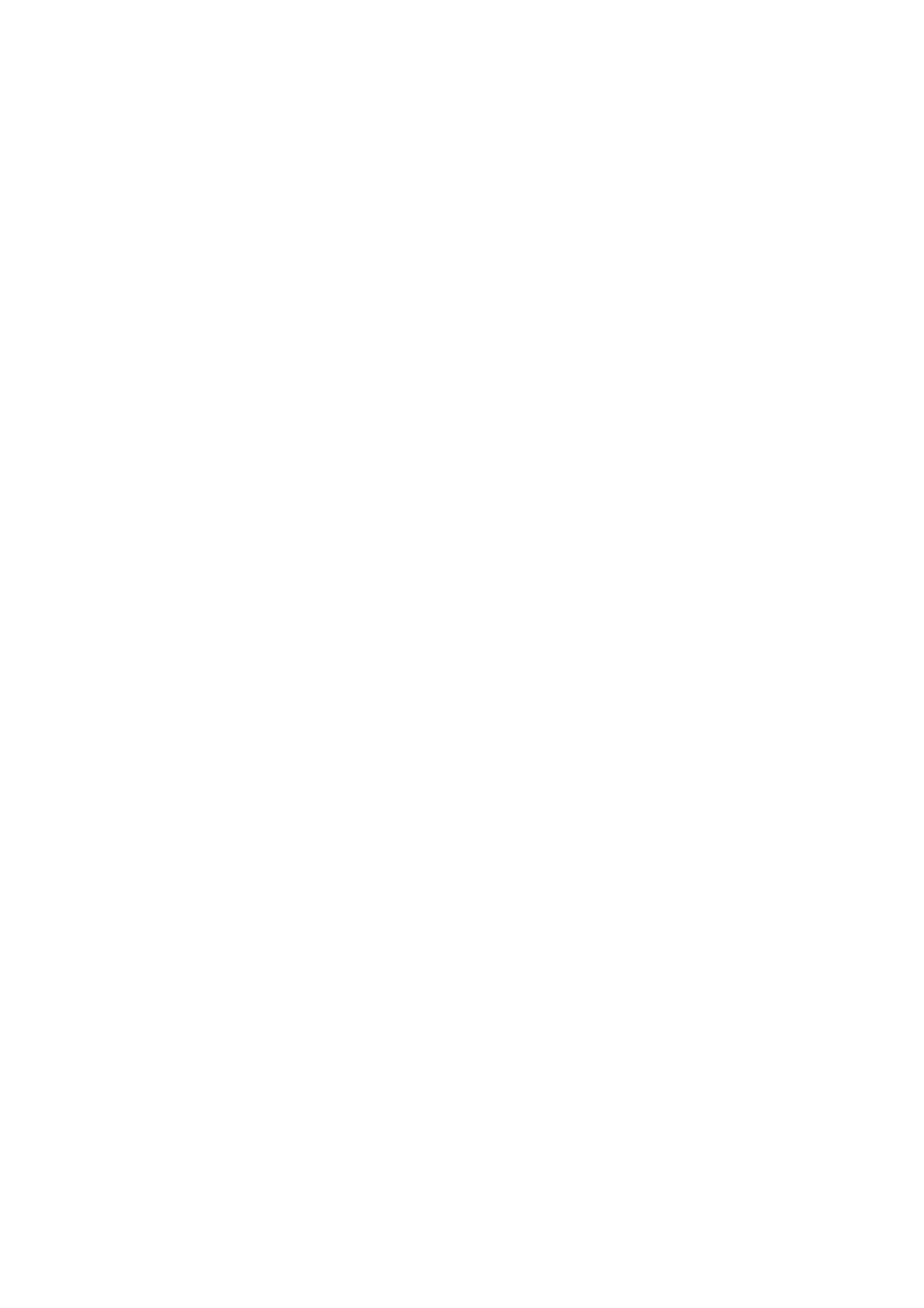## **Lesson Sixteen**

## Hadīth Ķudsī

## Part Two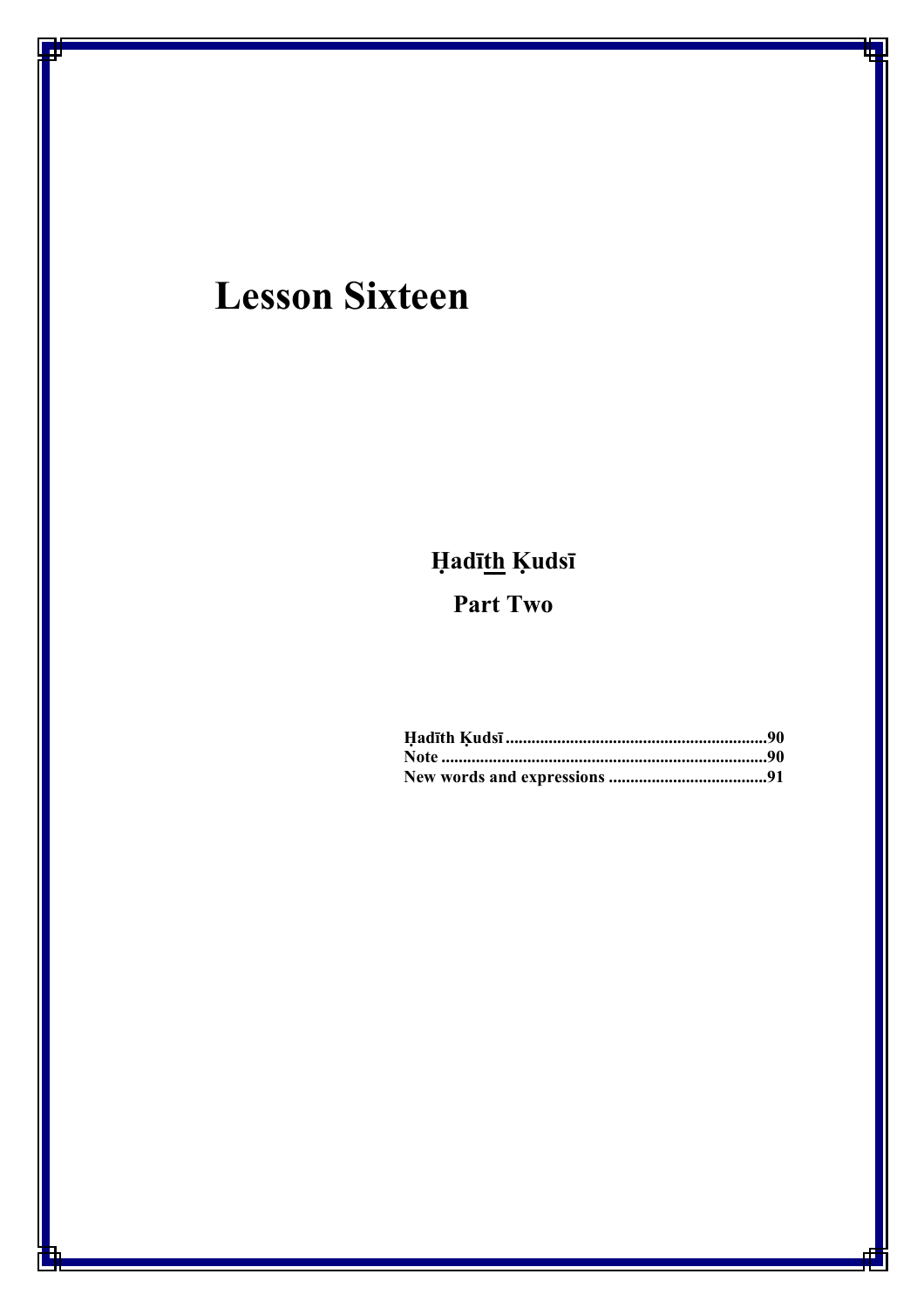#### **Hadīth Kudsī**

The *hadīth kudsī* do not form a separate group in the books of tradition, but some collections have been compiled from the six Sunnī books and, more commonly, from others. The largest collection, *al-Ithāfāt al-saniyya fi 'l-ahādīth al-kudsiyya*, by Muhammad al-Madanī, or al-Madyanī (d. 881/1476), publ. Haydarābād 1323/1905, contains 858 traditions divided in three groups: (1) those beginning with *kāla*; (2) those beginning with *yakūlu*; (3) those given alphabetically, this last containing 603.

The *īsnād* is not given, but as the collection from which each tradition comes is mentioned, those who desire can find its *īsnād* there.

A collection of 101 *kudsī* traditions entitled *Mishkāt al–anwār* by Muhyi 'l-Dīn Ibn al-'Arabi (d. 638/1240) was published in Aleppo (1346/1927) along with a collection of 40 compiled by Mullā 'Alī al-Kāri' (d. 1014/1605). Ibn al-'Arabi, who divides his collection into three parts, two of 40 traditions and one of 21, gives a full *isnād* in the first, sometimes in the second, and usually in the third. 'Alī al-Kāri' merely mentions the Companion reputed to have heard the tradition from the Prophet. Another collection, not published, is by 'Abd al-Ra'ūf Muhammad b. Tādj al-Dīn al-Munāwī (d. 1031/1621). It is divided into two parts (cf. Hadjdjī khalīfa, ed. Flügel, I, 150 f.), the first with traditions beginning with kāla and the second arranged in alphabetical order.

It would appear that al-Munāwī, whose smaller work has the same title as al-Madanī's, was largely dependent on that work.

#### **Note**

**خوאندن אعدאد در אنگلیسی**

خواندن شمارگان در انگلیسی دارای قاعده و ضابطۀ مشخصی نیست و به هر سه صورت تک تک، دو به دو

و جمع خوانده می شوند:

1324: one three two four thirteen twenty four one thousand three hundred twenty four

> با אین حال، معمولا:ً الف) شمارۀ تلفن ها، فکس ها و ... به صورت تک تک:

Tel: 98263727 nine eight two six three seven two seven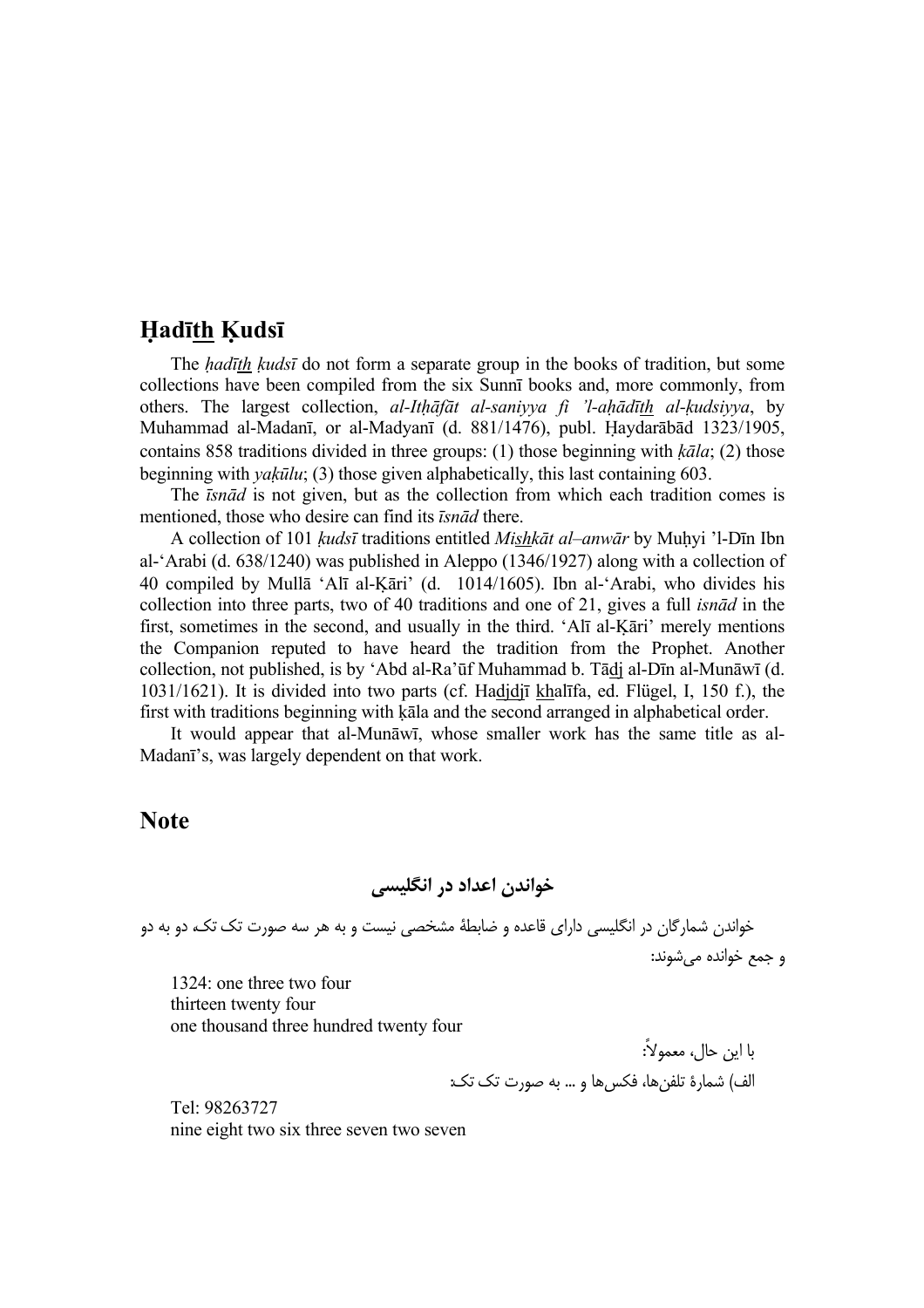ب) تواریخ و اعداد چند رقمی در صورتی که ۴ رقم باشند به صورت دو به دو:

This book was written in **1999**. nineteen ninety nine

ج) ارقام حسابی به صورت جمع خوانده میشوند:

He won the **\$20000** prize of the race. Two hundred thousands dollars That book has **305** pages. Three hundreds and five

#### **New words and expressions**

| <b>Vocabulary</b> | <b>Meaning</b>      | Synonym                  |
|-------------------|---------------------|--------------------------|
| To separate $(v)$ | جدا کردن            | Distinct                 |
| To compile $(v)$  | جمع آوري کردن       | To retain                |
| More commonly     | اغلب                | More often; Mostly       |
| (adv.)            |                     |                          |
| Isnad $(n)$       |                     | Chain of transmitors     |
| To entitle $(v)$  | عنوان دار شدن       |                          |
| Merely (adv.)     | فقط، صرفاً          | Only                     |
| To mention $(v)$  | گفتن، اشاره کردن به | To say                   |
| Companion (n)     | همنشین، مصاحب       | Somebody who             |
|                   |                     | accompanies with another |
| To repute $(v)$   | شهرت داشتن          |                          |